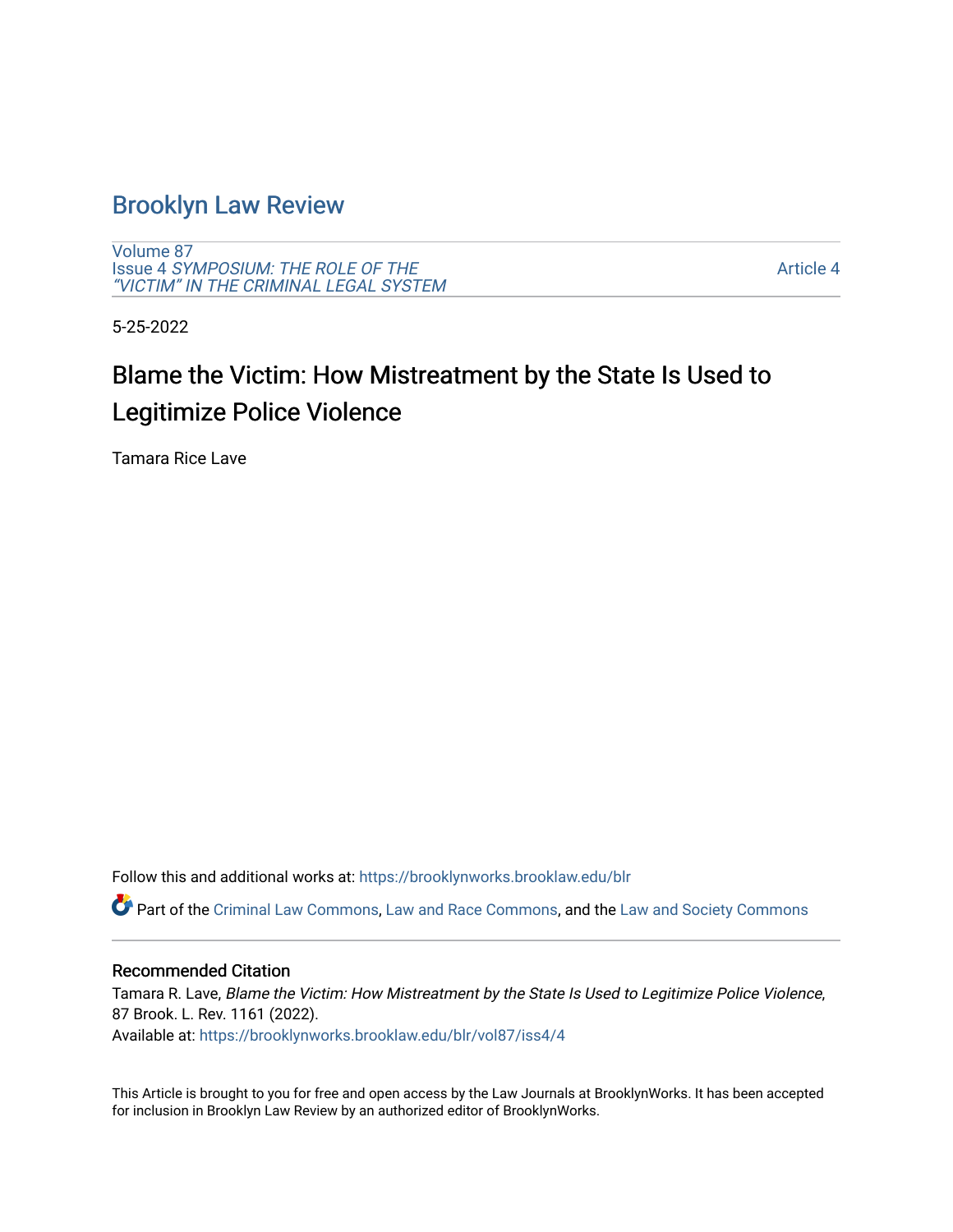## **Blame the Victim**

## HOW MISTREATMENT BY THE STATE IS USED TO LEGITIMIZE POLICE VIOLENCE

## Tamara Rice Lavet

### **INTRODUCTION**

The surprising thing about George Floyd is not that he was forcibly arrested for a nonviolent crime.<sup>1</sup> That is a regular occurrence for Black men in America.<sup>2</sup> Nor is it that he was killed by the police. A recent study published by the National Academy of Sciences found that "[p]olice violence is a leading cause of death for young men"—especially for Black men, who are 2.5 times more likely than whites to be killed.<sup>3</sup> What is remarkable is that the officer who killed George Floyd was charged, convicted, and sentenced to more than twenty-two years in prison.<sup>4</sup>

Take Officer Daniel Pantaleo as a point of comparison. Pantaleo placed Eric Garner in a chokehold after Garner

<sup>&</sup>lt;sup>†</sup> Tamara Rice Lave is Professor of Law at University of Miami School of Law. I would like to acknowledge the insightful comments of the participants at the symposium on rethinking The Role of the "Victim" in the Criminal Legal System at Brooklyn Law School and the Legal Theory Workshop at the University of Miami, especially Susan Bandes, Bennett Capers, Charlton Copeland, Margaret Garvin, Cynthia Godsoe, Bruce Green, Pat Gudridge, Alexis Karteron, Marnie Mahoney, Kate Manning, Kate Mogulescu, Kunal Parker, Anna Roberts, Brandon Ruben, Jocelyn Simonson, and Steve Zeidman. I am particularly indebted to Peter Smuts and Pablo Rueda for helping me crystallize my argument and craft my writing. This article would not be what it is without them. Finally, I would be remiss not to thank the editors at the Brooklyn Law Review for their careful work, especially Julia Cummings and Crystal Cummings. Any mistakes are my own.

<sup>&</sup>lt;sup>1</sup> Floyd was arrested for buying cigarettes with a \$20.00 bill. Evan Hill et al., *How* George Floyd Was Killed in Police Custody, N.Y. TIMES (Jan. 24, 2022), https://www.ny times.com/2020/05/31/us/george-floyd-investigation.html [https://perma.cc/X3KA-Y99U].

<sup>&</sup>lt;sup>2</sup> SHELLEY HYLAND ET AL., OFF. OF JUST. PROGRAMS, NCJ 249216, SPECIAL REPORT: POLICE USE OF NONFATAL FORCE, 2002-11, at 1 (2015), https://bjs.ojp.gov/ content/pub/pdf/punf0211.pdf [https://perma.cc/LCW5-GMML].

<sup>&</sup>lt;sup>3</sup> Frank Edwards et al., Risk of Being Killed by Police Use of Force in the United States by Age, Race-ethnicity, and Sex, 116 PROC. NAT'L ACAD. SCIS. 16,793, 16,793-94 (2019).

<sup>&</sup>lt;sup>4</sup> Tim Arango, Derek Chauvin Is Sentenced to 22 and a Half Years for Murder of George Floyd., N.Y. TIMES (June 25, 2021, 3:57 PM), https://www.nytimes.com/2021/06/ 25/us/derek-chauvin-22-and-a-half-years-george-floyd.html [https://perma.cc/Y4C8-26PQ].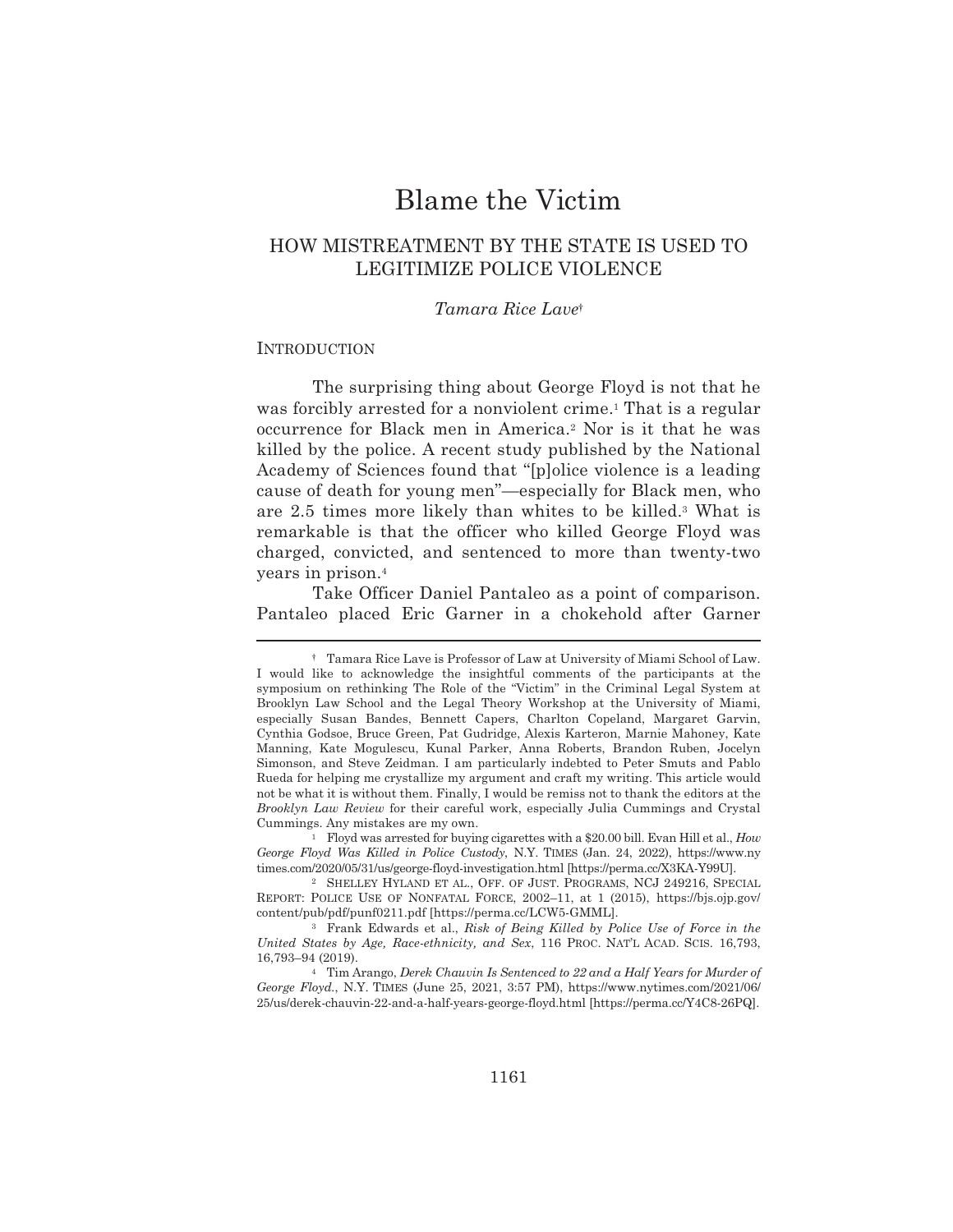denied selling loose, untaxed cigarettes.<sup>5</sup> A misdemeanor offense.<sup>6</sup> Garner died, but a Staten Island grand jury declined to indict Pantaleo for the killing.<sup>7</sup> Or Officer Betty Shelby. Shelby responded to calls "of a stalled SUV left abandoned in the middle of a road." A dashboard camera recorded her shooting unarmed Terence Crutcher in the back as he walked away from her with his hands raised above his head.<sup>9</sup> A Tulsa jury acquitted her of manslaughter.<sup>10</sup> Or Officer Michael Slager. Slager pulled Walter Scott over for a broken brake light.<sup>11</sup> Scott fled, and Slager chased him, deploying his taser during the ensuing foot race.<sup>12</sup> Scott fell to the ground, but then got up, and after a brief tussle with Slager, ran away again.<sup>13</sup> Slager fired eight times, hitting Scott five times in the back.<sup>14</sup> Slager initially claimed that he had acted in self-defense, but he was charged with murder after a cellphone video showed him shooting an unarmed Scott from behind at a distance of at least fifteen feet.<sup>15</sup> A mistrial was declared after one South Carolina juror wrote a letter to the court, stating "I cannot in good conscience consider a guilty

<sup>8</sup> Erik Ortiz & Phil Helsel, Jury Acquits Tulsa Officer Betty Shelby in Shooting Death of Terence Crutcher, NBC NEWS (May 18, 2017), https://www.nbcnews.com/news/us-news/juryacquits-tulsa-officer-shooting-death-terence-crutcher-n761206 [https://perma.cc/NC8L-F97P].

<sup>9</sup> Liam Stack, Video Released in Terence Crutcher's Killing by Tulsa Police, N.Y. TIMES (Sept. 19, 2016), https://www.nytimes.com/2016/09/20/us/video-released-interence-crutchers-killing-by-tulsa-police.html [https://perma.cc/K8TA-AMPN].

<sup>&</sup>lt;sup>5</sup> Al Baker et al., *Beyond the Chokehold: The Path to Eric Garner's Death*, N.Y. TIMES (June 13, 2015), https://www.nytimes.com/2015/06/14/nyregion/eric-garner-police -chokehold-staten-island.html [https://perma.cc/6NGZ-K9BR].

<sup>&</sup>lt;sup>6</sup> Michael R. Sisak, NYPD Officer Says He Inflated Charge Against Eric Garner, AP NEWS (May 21, 2019), https://apnews.com/article/ce589240fb884eceab7eaba2bfdff9e2 (last visited May 18, 2022).

<sup>&</sup>lt;sup>7</sup> J. David Goodman & Al Baker, Wave of Protests After Grand Jury Doesn't Indict Officer in Eric Garner Chokehold Case, N.Y. TIMES (Dec. 3, 2014), https://www.nytimes.com/20 14/12/04/nyregion/grand-jury-said-to-bring-no-charges-in-staten-island-chokehold-death-of-eric -garner.html [https://perma.cc/F2HH-MRL7].

<sup>&</sup>lt;sup>10</sup> Ortiz & Helsel, *supra* note 8.

<sup>&</sup>lt;sup>11</sup> Press Release, U.S. Dep't of Just., Former North Charleston, South Carolina, Police Officer Michael Slager Sentenced to 20 Years in Prison for Federal Civil Rights Offense (Dec. 7, 2017), https://www.justice.gov/opa/pr/former-northcharleston-south-carolina-police-officer-michael-slager-sentenced-20-years [https://pe rma.cc/2SGY-UW25].

 $12$  *Id.* 

 $13$  Id.

<sup>&</sup>lt;sup>14</sup> Id.; see also Jamiel Lynch & Jason Hanna, A Judge Declined to Toss the Federal Sentence of Ex-officer Michael Slager in Fatal Walter Scott Shooting, CNN (Apr. 20, 2021, 10:17 AM), https://www.cnn.com/2021/04/20/us/michael-slager-walter-scottsentence/index.html [https://perma.cc/9KZD-L3HX].

<sup>&</sup>lt;sup>15</sup> Id.; Jeffrey Collins, Judge Keeps Ex-cop's 20-year Sentence for Killing Black Man, AP NEWS (Apr. 19, 2021), https://apnews.com/article/shootings-police-walter-scottmichael-slager-south-carolina-9bc7b58a116fbc451671da2a96c3c6b9 (last visited May 18, 2022); Colin Dwyer, Former S.C. Officer Who Killed Walter Scott Sentenced To 20 Years In Prison, NPR (Dec. 7, 2017, 12:13 PM), https://www.npr.org/sections/thetwo-way/2017/12/07/569 070544/former-s-c-officer-who-killed-walter-scott-will-be-sentenced-to-up-to-24-years [https://pe rma.cc/3KAW-PVSG].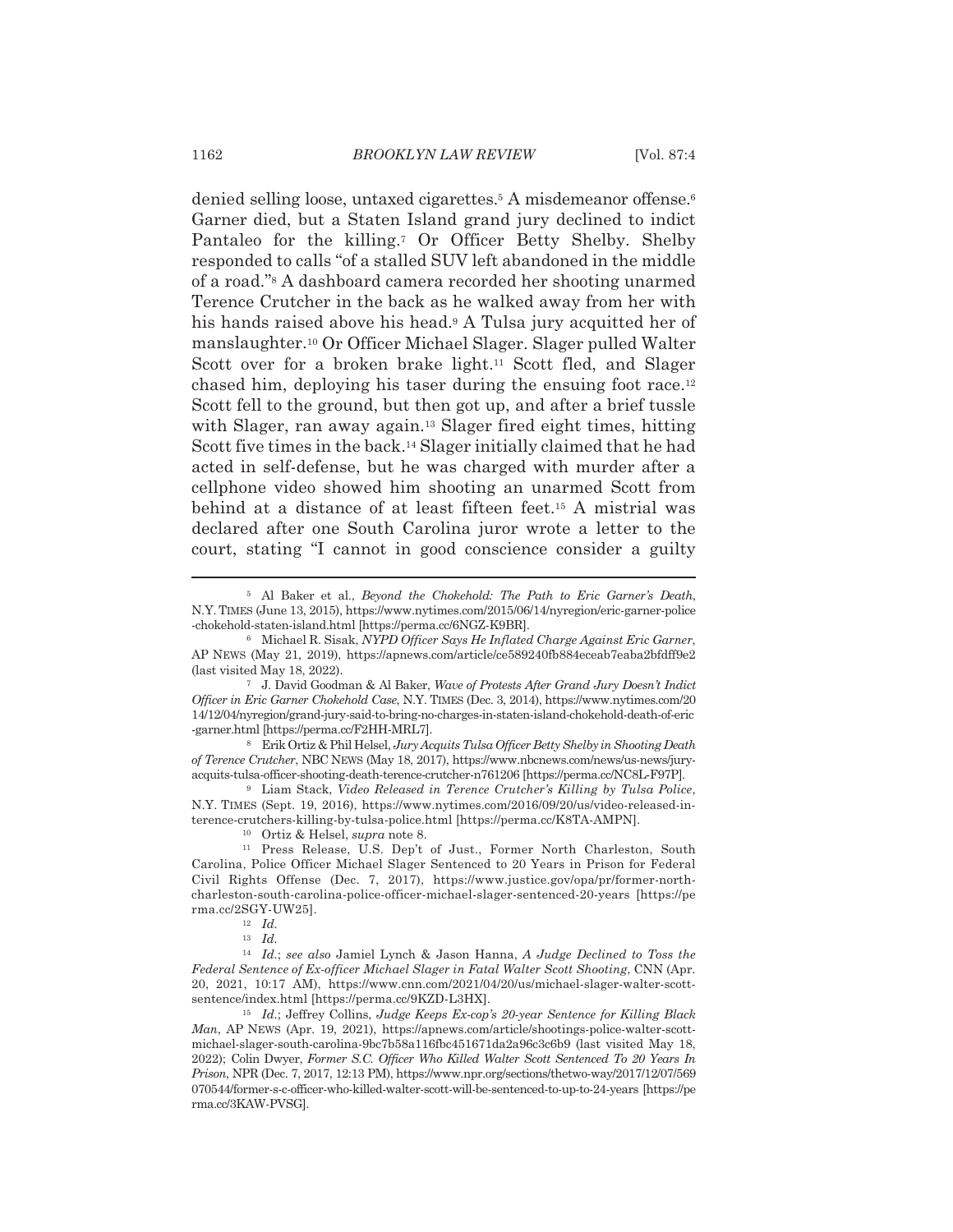verdict."<sup>16</sup> Slager ended up "plead[ing] guilty to a federal civil rights offense"<sup>17</sup> to avoid the possibility of life in prison at a state facility.<sup>18</sup> He was sentenced to twenty years in federal prison for the killing of Walter Scott.<sup>19</sup>

Are these killings and their aftermath anomalies or are they instead reflective of something more systemic? Scholars like Paul Butler contend that cases like these can best be understood as manifestations of a structurally racist criminal justice system.<sup>20</sup> Eduardo Bonilla-Silva defines structural racism as "specific mechanisms, practices, and social relations that produce and reproduce racial inequality at all levels."<sup>21</sup> To see if that definition accurately describes our criminal justice system, I will turn to the research. Studies have resoundingly shown that, in comparison with white people, the police are more likely to stop Black people, whether in a car<sup>22</sup> or on foot,<sup>23</sup> more likely to search even though they were less likely to find contraband,<sup>24</sup> more likely to use force,<sup>25</sup> more likely

<sup>21</sup> Eduardo Bonilla-Silva, Rethinking Racism: Toward a Structural Interpretation, 62 AM. SOCIO. REV. 465, 476 (1997).

<sup>22</sup> Emma Pierson et al., *A Large-Scale Analysis of Racial Disparities in Police Stops* Across the United States, 4 NATURE HUM. BEHAV. 736, 737-38 (2020); CHARLES R. EPP ET AL., PULLED OVER: HOW POLICE STOPS DEFINE RACE AND CITIZENSHIP 2 (2014).

 $^{23}$  Andrew Gelman et al., An Analysis of the New York City Police Department's "Stop-and-Frisk" Policy in the Context of Claims of Racial Bias, J. AM. STAT. ASS'N 813, 822 (2007).

<sup>&</sup>lt;sup>16</sup> Elizabeth Chuck, Lone Juror Says He Can't Convict Ex-cop in Walter Scott Killing, NBC NEWS (Dec. 5, 2016, 1:43 PM), https://www.nbcnews.com/news/crime-courts/jury-says-it-sdeadlocked-trial-officer-who-shot-walter-n691291 [https://perma.cc/BGV8-VAQQ].

<sup>&</sup>lt;sup>17</sup> Press Release, U.S. Dep't of Just., Former North Charleston, South Carolina, Police Officer Michael Slager Pleads Guilty to Federal Civil Rights Offense (May 2, 2017), https://www.justice.gov/opa/pr/former-north-charleston-south-carolinapolice-officer-michael-slager-pleads-guilty-federal [https://perma.cc/9SSW-AYYK].

<sup>&</sup>lt;sup>18</sup> Collins, *supra* note 15.

 $19$  Id.

 $^{20}$  See PAUL BUTLER, CHOKEHOLD: POLICING BLACK MEN 9 (2017); see also Marc Mauer, The Endurance of Racial Disparity in the Criminal Justice System, in POLICING THE BLACK MAN: ARREST, PROSECUTION, AND IMPRISONMENT 31, 42, 40-46 (Angela J. Davis ed., 2017) ("[C]enturies of racism in American society continue to affect criminal justice practitioners, as it does all Americans, in decision-making, allocation of resources, and adoption of 'race-neutral' policies with unambiguously racially disparate outcomes."). See  $\,generally$  POLICING THE BLACK MAN: ARREST, PROSECUTION, AND IMPRISONMENT,  $\,supra$ (collection of essays explaining how and why the criminal justice system disproportionately mistreats Black men and boys); MICHELLE ALEXANDER, THE NEW JIM CROW: MASS INCARCERATION IN THE AGE OF COLORBLINDNESS (2010) (arguing that the mass incarceration of Black men is a product of continued systemic racial discrimination); Elizabeth Hinton et al., An Unjust Burden: The Disparate Treatment of Black Americans in the Criminal Justice System, VERA EVIDENCE BRIEF (Vera Inst. of Just., New York, N.Y.), May 2018, at 1 (discussing how the modern trend of racial disparities in incarceration reflects the historical roots of racism in the criminal justice system).

<sup>&</sup>lt;sup>24</sup> POLICE ACCOUNTABILITY TASK FORCE, RECOMMENDATIONS FOR REFORM: RESTORING TRUST BETWEEN THE CHICAGO POLICE AND THE COMMUNITIES THEY SERVE 8 (2016), https://igchicago.org/wp-content/uploads/2017/01/PATF\_Final\_Report\_4\_13\_16-1.pdf [https://perma.cc/WR4H-3J94]; Gelman et al., *supra* note 23, at 820-21.

<sup>&</sup>lt;sup>25</sup> HYLAND ET AL., *supra* note 2, at 2.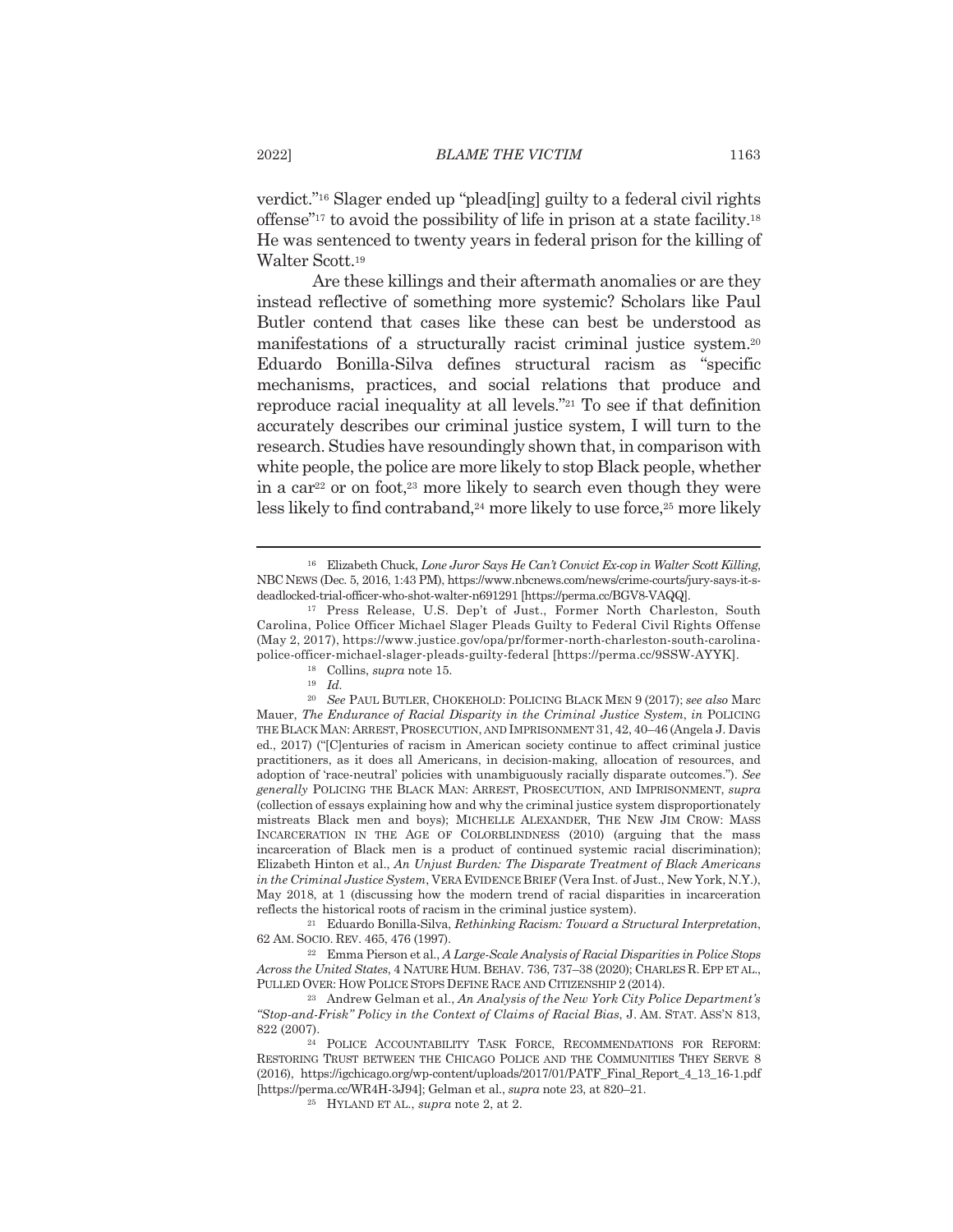to arrest,<sup>26</sup> and more likely to kill.<sup>27</sup> Prosecutors are more likely to charge Black people with more serious charges than similarly situated white people<sup>28</sup> and less likely to reduce charges.<sup>29</sup> And judges sentence Black defendants to more time for the same offense as compared to white defendants, even when controlling for age and prior criminal history.<sup>30</sup>

This article adds to the literature on structural racism by examining the institutional mechanisms that support police violence against Black people. In the process, I illuminate the insidious ways in which state actors exploit structural social, economic, and health mistreatment to legitimize police violence. Police officers exploit this mistreatment in justifying the decision to arrest and the subsequent use of deadly force; coroners wield it when assigning cause of death to something other than the police; prosecutors harness it in rationalizing not to charge; jurors employ it when deciding not to convict; and judges lean on it when minimizing punishment. In essence, I argue that a victim's prior mistreatment by the state is used as institutional mechanisms of structural racism.

Although I focus on Black people, these arguments could be extended to other marginalized groups. For example, the history of racism against, and mistreatment of, American Indians<sup>31</sup> and

<sup>&</sup>lt;sup>26</sup> Pierre Thomas et al., ABC News Analysis of Police Arrests Nationwide Reveals Stark Racial Disparity, ABC NEWS (June 11, 2020, 5:04 AM), https://abcnews. go.com/US/abc-news-analysis-police-arrests-nationwide-reveals-stark/story?id=71188546 (last visited May 18, 2022); Tammy Rinehart Kochel et al., *Effect of Suspect Race on Officers'* Arrest Decisions, 49 CRIMINOLOGY 473, 490, 495-96, 498-99 (2011).

<sup>&</sup>lt;sup>27</sup> Edwards et al., *supra* note 3, at 16,793.

<sup>&</sup>lt;sup>28</sup> Sonja B. Starr & M. Marit Rehavi, Mandatory Sentencing and Racial Disparity: Assessing the Role of Prosecutors and the Effects of Booker, 123 Yale L.J. 1, 9, 63 (2013); Charles Crawford et al., Race, Racial Threat, and Sentencing of Habitual Offenders, 36 CRIMINOLOGY 481, 481-82 (1998).

<sup>&</sup>lt;sup>29</sup> Carlos Berjedó, Criminalizing Race: Racial Disparities in Plea Bargaining, 59 B.C. L. REV. 1187, 1188 (2018).

<sup>&</sup>lt;sup>30</sup> U.S. SENT'G COMM'N, DEMOGRAPHIC DIFFERENCES IN SENTENCING: AN UPDATE TO THE 2012 BOOKER REPORT 16-18, 27-28 (2017), https://bit.ly/3vlI8UY [https://perma.cc/V48R-CDX3]; see also TUSHAR KANSAI, THE SENTENCING PROJECT, THE COLOR OF JUSTICE: RACIAL DISPARITY IN SENTENCING: A REVIEW OF THE LITERATURE 4-5 (2005).

<sup>&</sup>lt;sup>31</sup> See generally ROXANNE DUNBAR ORTIZ, AN INDIGENOUS PEOPLE'S HISTORY OF THE UNITED STATES (2014) (recounting US history from the perspective of indigenous people); DEE BROWN, BURY MY HEART AT WOUNDED KNEE (1970) (documenting the systematic destruction of American Indians during the second half of the nineteenth century); DAVID TREUER, THE HEARTBEAT OF WOUNDED KNEE: NATIVE AMERICA FROM 1890 TO THE PRESENT (2019) (documenting the Native American struggle for survival and cultural preservation since the end of the nineteenth century); Mary G. Findling et al., Discrimination in the United States: Experiences of Native Americans, HEALTH SERVS. RSCH. 1431 (2019), http://doi.org/10.1111/1475-6773.13224 (last visited Mar. 9, 2022) (examining racial discrimination against Native Americans across various institutional domains); ANDREA SMITH, CONQUEST: SEXUAL VIOLENCE AND AMERICAN INDIAN GENOCIDE (2005) (revealing connections between colonialism and violence against American Indian women).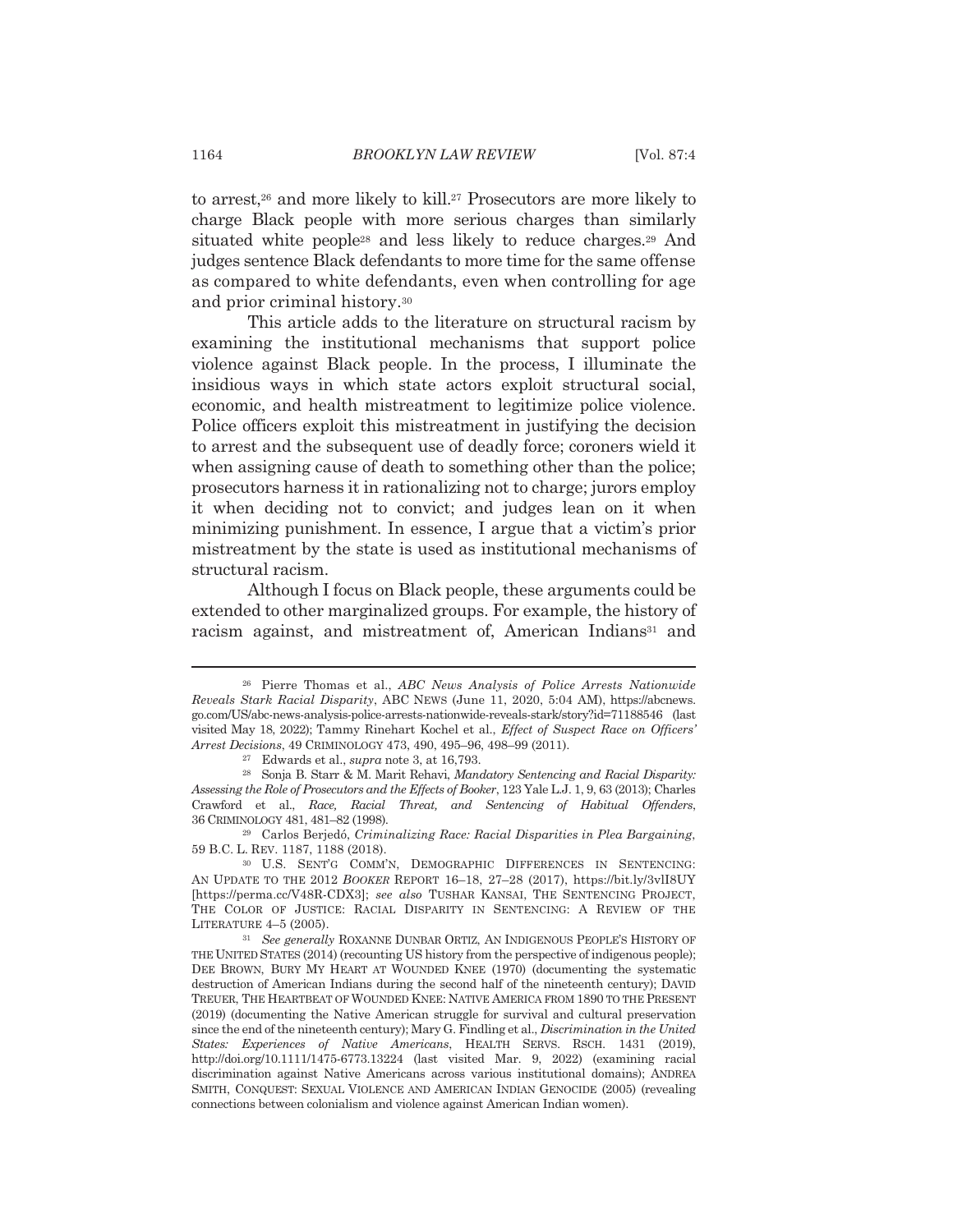Latinx<sup>32</sup> people in the United States is well-documented, and there is clear evidence that this mistreatment impacts policing. For example, according to the National Academy of Sciences report mentioned above, American Indian men and Latinx men are respectively between 1.2 and 1.7 times and 1.3 and 1.4 times more likely to be killed by the police than white men.<sup>33</sup> Analyzing the institutional mechanisms that support police violence against Latinx and American Indians is of paramount importance; however it is beyond the scope of this article.

This article proceeds as follows. I begin by discussing how arrest has always been used as a means of exploiting Black people for the economic benefit of the state, and how the trauma of past police contact is used to justify arrest. In Part II, I consider police use of deadly force. I explain why there are little legal or institutional constraints on an officer's decision to use deadly force, and how and why that has particularly deadly consequences for Black people. In Part III, I delve into why so many police killings are not classified as such and how forensic doctors use traits that are vestiges of slavery to hide police responsibility. In Part IV, I examine the close relationship between the prosecutor and the police and how it impacts the prosecutor's decision to file charges. In Part V, I delve into why jurors are so unlikely to convict police officers, and in Part VI, I discuss how, in the rare event that there is a conviction, police officers benefit from their victim's past mistreatment by getting lower sentences then they arguably deserve under the law. Lastly, Part VII builds on the previous parts by suggesting reforms to these institutions that will bring about meaningful and lasting change.

#### $\mathbf{L}$ THE DECISION TO ARREST

It may seem surprising that the police even decided to arrest George Floyd, Eric Garner, Terence Crutcher, and Walter Scott. Each man was suspected of committing a low-level, nonviolent offense.<sup>34</sup> The officer could have simply given each of them a ticket with a notice to appear in court. Instead, the officers

- <sup>33</sup> Edwards et al., *supra* note 3, at 16,794.
- <sup>34</sup> See supra text accompanying notes 1-19.

2022]

<sup>&</sup>lt;sup>32</sup> See generally MARK D. RAMIREZ & DAVID A.M. PETERSON, IGNORED RACISM: WHITE ANIMUS TOWARD LATINOS (2020) (expanding discussion of discrimination against Latinos beyond immigration); PAUL ORTIZ, AN AFRICAN AMERICAN AND LATINX HISTORY OF THE UNITED STATES (2018) (reinterpreting American history through the experiences of African and Latinx diaspora); LAURA E. GOMEZ, INVENTING LATINOS: A NEW STORY OF AMERICAN RACISM (2019) (documenting how and why Latinos developed a distinct racial identity); Martha Menchaca, Chicano Indianism: A Historical Account of Racial Repression in the United States, 20 AM. ETHNOLOGIST 583 (1993) (exploring how the American legal system has long discriminated against Mexican people).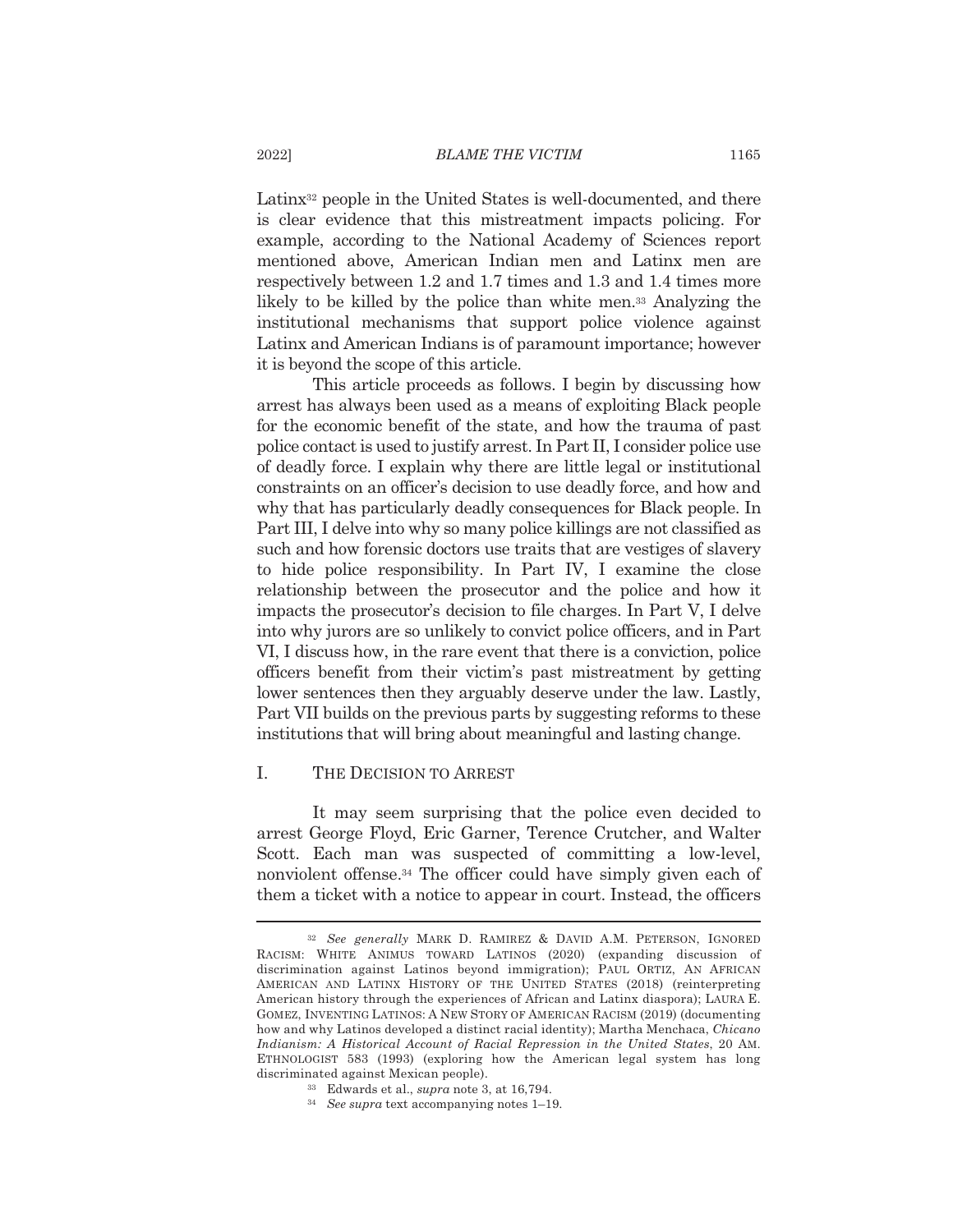decided to deploy one of their most powerful institutional mechanisms of structural racism—arrest.

The decision to deprive Black people of their liberty for minor infractions is not arbitrary; it has been official policy throughout the history of the United States. Modern-day policing can be traced to formal slave patrols, which existed throughout nearly all of the Southern colonies and states.<sup>35</sup> The earliest slave patrols were established by law in South Carolina in 1704.<sup>36</sup> Slave patrollers "hunted runaways, looked for weapons and stolen goods in slave cabins, questioned slaves they met on the road, and broke up slave meetings."<sup>37</sup> They could "detain and question whites while performing their duties, and enter their homes without warrants."<sup>38</sup> Slave patrols were legally authorized to render punishment on the spot or take disobedient slaves to jail.<sup>39</sup> "W.L. Bost, a former slave from western North Carolina," described their brutality in an interview with Works Progress Administration workers in 1937:

If you wasn't in your proper place when the paddyrollers come they lash you til' you was black and blue. The women got 15 lashes and the men 30. That was for jes bein' out without a pass. If the n[\*\*\*\*\*] done anything worse he was taken to the jail and put in the whippin' post.<sup>40</sup>

Slave patrols were legally dismantled at the end of the Civil War, but their legacy of racial oppression was carried on, not just by vigilante groups like the Ku Klux Klan, but by another institutional mechanism of structural racism—the police.<sup>41</sup>

Despite the nation's formal abolition of slavery in 1865, the police ensured that de facto slavery continued through the Second World War.<sup>42</sup> Southern states enacted a web of laws, known as the Black Codes, that criminalized all aspects of Black life. Among the most notorious were vagrancy laws that were defined "in [such] sweeping terms... [that they] gave local authorities a virtual mandate to arrest any poor man who did

- $^{\rm 40}$   $\,$   $\! Id.$  at 71.
- $41$  *Id.* at 168, 218-20.

<sup>&</sup>lt;sup>35</sup> Philip L. Reichel, Southern Slave Patrols as a Transitional Police Type, 7 AM. J. POLICE 51, 59 (1988). There could be a path dependent story that links the history of slave patrols with modern day policing, however, this type of analysis would go beyond the scope of this article. See James Mahoney, Path Dependence in Historical Sociology, 29 THEORY & SOC'Y 507, 507 (2000).

<sup>&</sup>lt;sup>36</sup> See SALLY E. HADDEN, SLAVE PATROLS: LAW AND VIOLENCE IN VIRGINIA AND THE CAROLINAS 19, 24 (2001).

 $37$  *Id.* at 40.

 $38$  *Id.* 

 $39$  Id. at 71, 105.

<sup>&</sup>lt;sup>42</sup> See generally DOUGLAS A. BLACKMON, SLAVERY BY ANOTHER NAME: THE RE-ENSLAVEMENT OF BLACK AMERICANS FROM THE CIVIL WAR TO WORLD WAR II (2008) (documenting how abuses of the criminal and civil justice system to enforce exploitative practices and segregationist laws reenslaved Black Americans through the Second World War).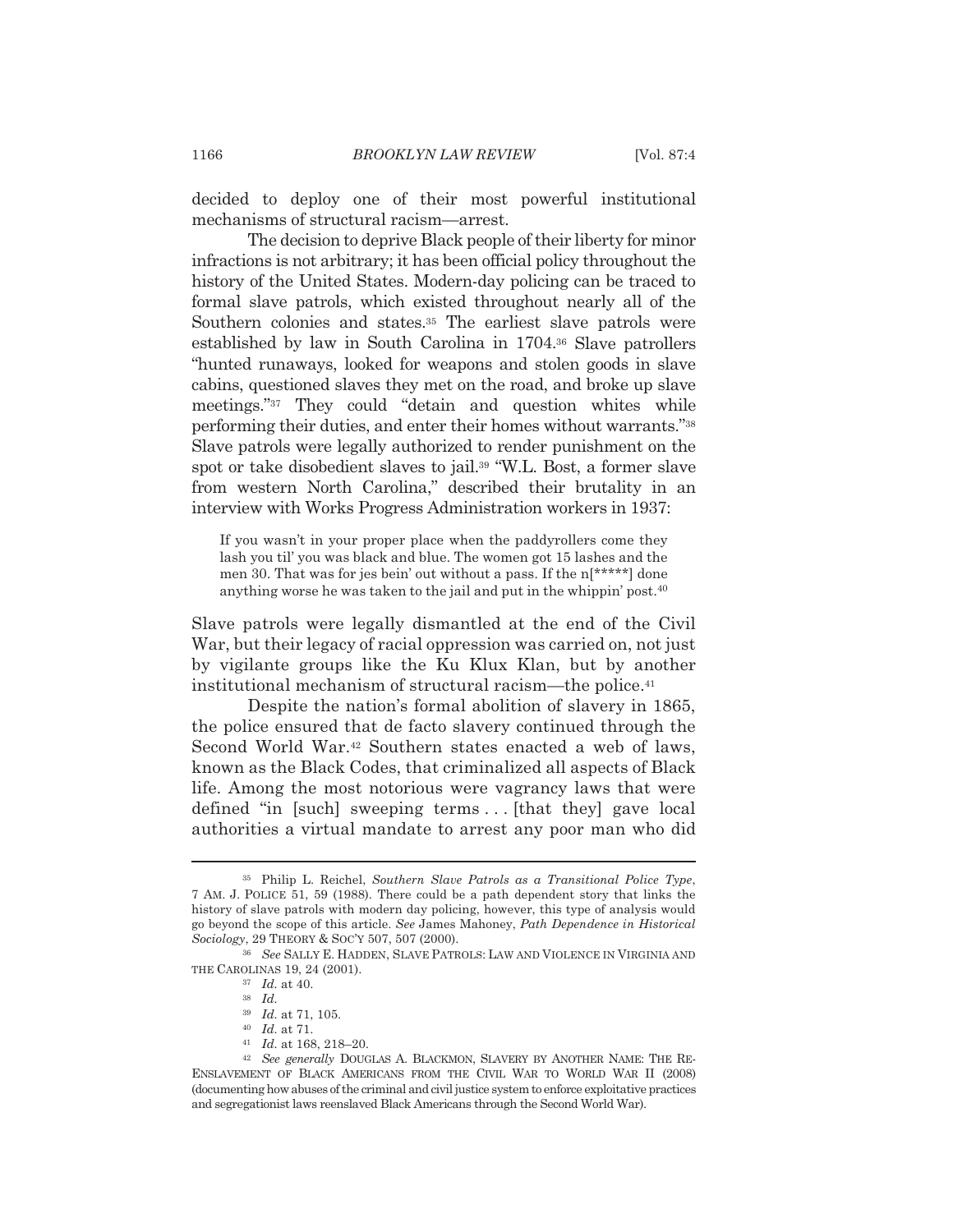not have a labor contract."<sup>43</sup> These institutional mechanisms of structural racism could hypothetically apply to anyone, but "it" was widely understood that these provisions would rarely if ever be enforced on whites."<sup>44</sup> Vagrancy laws were a "mainstay of the system of involuntary servitude."<sup>45</sup> The police enforced them when there were labor shortages, like during harvest season for cotton.<sup>46</sup> In Newton, Georgia in 1904, "local officers made 'wholesale arrests of idle Negroes . . . to scare them back to the farms from which they emanated."<sup>47</sup>

Contract-enforcement laws. another institutional mechanism of structural racism, also kept former slaves in bondage. These laws required that Black workers enter a contract with their white employers by a certain date or risk arrest, which prevented them from negotiating a fair wage.<sup>48</sup> Should a freedman be arrested, he was given the "opportunity' to sign a voluntary labor contract with his former employer or some other white who agreed to post bond."49 In 1867, a Louisiana Freedmen's Bureau agent explained that some individuals in his area "would, 'for the least provocation, have a freedman arrested and lodged in jail; some friend of the accuser will then ... give bond for the freedman, [and] take him to his plantation and work him there perhaps a full year without renumeration."<sup>50</sup> Lawyers were also institutional mechanisms of structural racism, charging fifty to one hundred dollars for cases that never went to court, and these fees became part of the money the freedman owed to his surety.<sup>51</sup>

It was even worse for those who were convicted of a crime. Instead of spending time in prison, "[t]hey were leased literally, contracted out—to businessmen, planters, and corporations in one of the harshest and most exploitative labor systems known in American history."<sup>52</sup> Convict leasing, another institutional mechanism of structural racism, generated significant funds for state and county government operations,<sup>53</sup> but it did so "in a system of labor hardly distinguishable in its

 $50$  *Id.* at 53 (alterations in original).

<sup>43</sup> William Cohen, Negro Involuntary Servitude in the South, 1865-1940: A Preliminary Analysis, 42 J.S. HIST. 31, 47 (1976).

<sup>&</sup>lt;sup>44</sup> BLACKMON, *supra* note 42, at 53.

<sup>&</sup>lt;sup>45</sup> Cohen, *supra* note 43, at 50.

 $46$  *Id.* 

 $47$  *Id.* (alteration in original).

 $48$  *Id.* at 53.

 $49$  *Id.* at 34.

 $^{51}$   $\,$   $Id.$ 

<sup>&</sup>lt;sup>52</sup> MATTHEW J. MANCINI, ONE DIES, GET ANOTHER: CONVICT LEASING IN THE AMERICAN SOUTH, 1866-1928, at 1-2 (1996).

<sup>&</sup>lt;sup>53</sup> BLACKMON, *supra* note 42, at 68-69.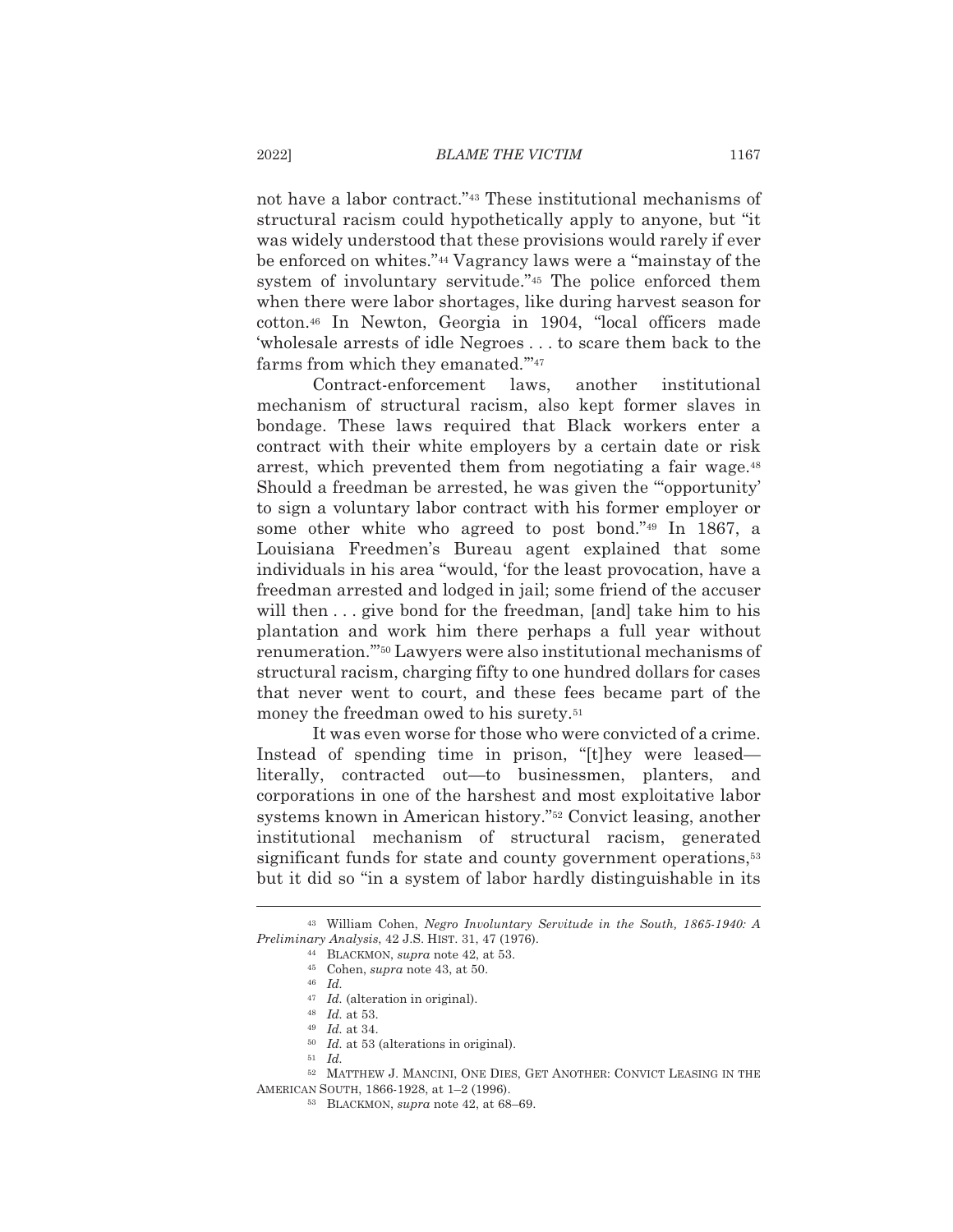brutality and coercion from the old slavery that preceded it."<sup>54</sup> Workers were chained, beaten, and forced to live in sickness and squalor.<sup>55</sup> If anything, the treatment was worse than during formal slavery because there was no incentive to treat the workers well.<sup>56</sup> "Instead of slave owners, the men who now controlled squads of black laborers available to the highest bidder were sheriffs," Blackmon wrote.<sup>57</sup> "The key distinction, however, between the sheriff and the old slave masters was that since the African Americans were not his or anyone else's permanent property, he had no reason for concern about how they were being treated by their new keepers or whether they survived at all."<sup>58</sup>

Seizing Black people to fund the state is not a relic of the past: cities, states, and even the federal government still rely on law enforcement to generate revenue through arrest.<sup>59</sup> One method is by charging fees related to a person's arrest (investigation costs), adjudication (attorney costs and trial fees), and incarceration.<sup>60</sup> A 2015 Department of Justice report described this practice in Ferguson, Missouri:

Ferguson's law enforcement practices are shaped by the City's focus on revenue rather than by public safety needs....

. . .

The City budgets for sizeable increases in municipal fines and fees each year, exhorts police and court staff to deliver those revenue increases, and closely monitors whether those increases are achieved....

 $\ldots$ 

The City's emphasis on revenue generation has a profound effect on FPD's approach to law enforcement.... Partly as a consequence of City and FPD priorities, many officers appear to see some residents, especially those who live in Ferguson's predominantly African-American neighborhoods, less as constituents to be protected than as potential offenders and sources of revenue.<sup>61</sup>

 $54$  *Id* at 30

<sup>&</sup>lt;sup>55</sup> *Id.* at 52, 69-74.

<sup>&</sup>lt;sup>56</sup> See MANCINI, *supra* note 52, at 2-3 (recounting the comment of a Southern delegate after hearing an address denunciating the convict lease system in 1883: "Before the war, we owned the negroes.'... 'If a man had a good negro, he could afford to keep him....But these convicts, we don't own 'em. One dies, get another."").

<sup>&</sup>lt;sup>57</sup> BLACKMON, *supra* note 42, at 64-65.

 $58$   $Id.$ 

<sup>&</sup>lt;sup>59</sup> Developments in the Law: Policing, Chapter One Policing and Profit, 128 HARV. L. REV. 1723, 1723, 1726-33 (2015) [hereinafter Policing and Profit].

 $60$  *Id.* at 1727.

<sup>&</sup>lt;sup>61</sup> C.R. DIV., DEP'T OF JUST., INVESTIGATION OF THE FERGUSON POLICE DEPARTMENT 2 (2015), https://www.justice.gov/sites/default/files/opa/press-releases/attach ments/2015/03/04/ferguson\_police\_department\_report.pdf [https://perma.cc/K6EP-QSC7].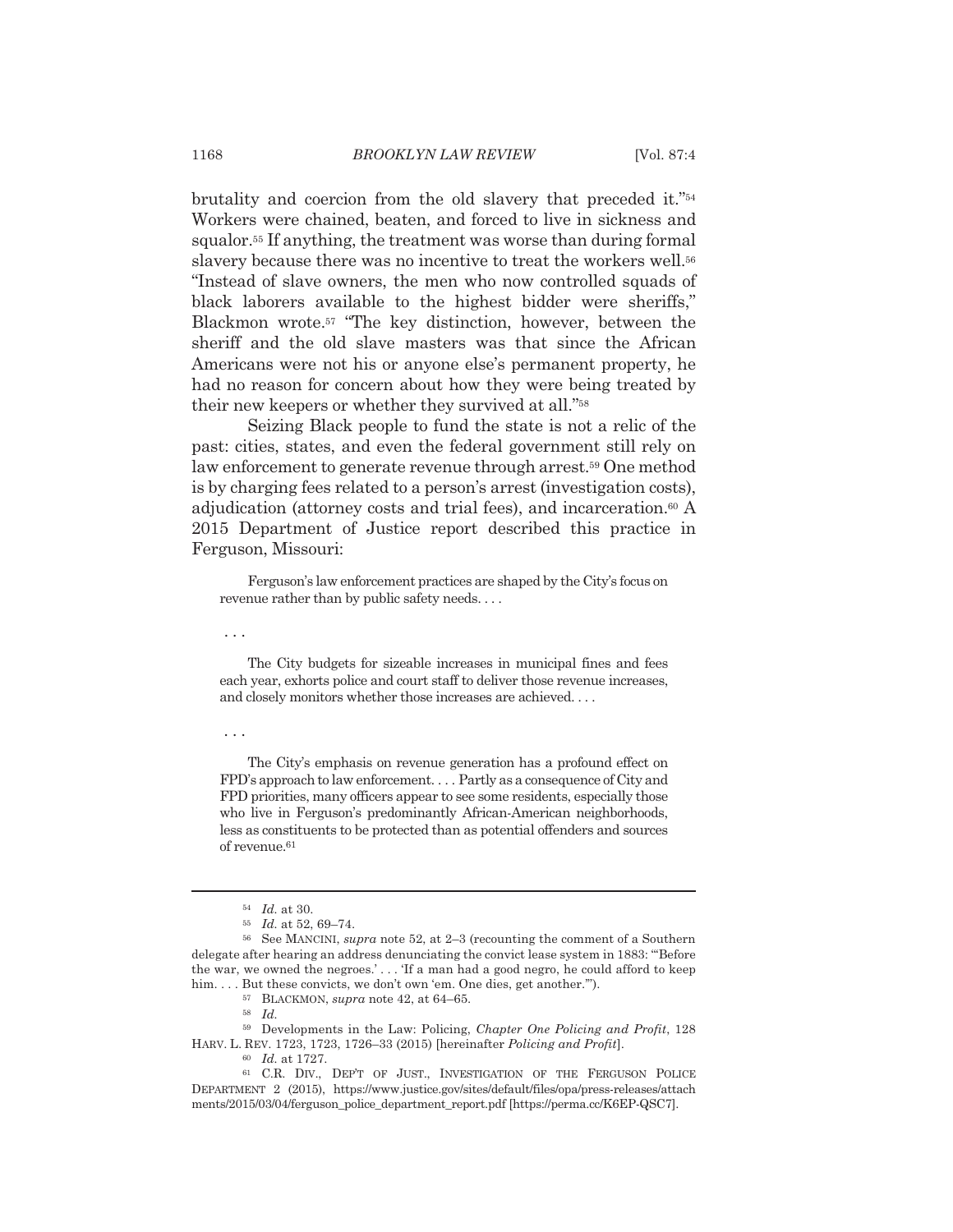The most egregious form of policing for profit is civil asset forfeiture—"where police can seize property with limited judicial oversight and retain it for their own use."<sup>62</sup> Civil asset forfeiture is neutral on its face, but it is actually an institutional mechanism of structural racism. To permanently strip even innocent owners of their property, the government must generally show by a mere preponderance of the evidence that the property is related to a crime.<sup>63</sup> No charge or conviction is necessary.<sup>64</sup> One method for producing civil forfeitures is "highway interdiction," in which the police use minor traffic violations as a pretext for stopping vehicles and then seizing property if the driver appears "suspicious."<sup>65</sup> Sometimes the police and prosecution work together in so-called cash-for-freedom deals in which people are threatened with arrest, charges, and even losing their children if they do not sign away their property rights.<sup>66</sup> Civil forfeiture operations are "widespread and highly profitable... [and they] frequently target the poor" $67$  and people of color.<sup>68</sup> A 2019 study by the *Greenville News* and *Anderson Independent Mail* found that although Black men make up 13 percent of the population for the state of South Carolina, they represent 65 percent of the people targeted for civil forfeiture in the state.<sup>69</sup> A more recent 2021 study by S. Nicholson-Crotty, J.

forfeiture has not required governments to prove the underlying crime).

<sup>69</sup> Anna Lee et al., Taken: How Police Departments Take Millions by Seizing Property, GREENVILLE NEWS (Apr. 22, 2020, 7:34 PM), https://www.greenvilleonline.com/in-

<sup>&</sup>lt;sup>62</sup> Leonard v. Texas, 137 S. Ct. 847, 848 (2017) (Thomas, J., statement respecting the denial of certiorari); see also Policing and Profit, supra note 59, at 1730–33. See generally Note, How Crime Pays: Unconstitutionality of Modern Civil Asset Forfeiture as a Tool of Criminal Law Enforcement, 131 HARV. L. REV. 2387 (2018) [hereinafter How Crime Pays] (explaining how modern civil forfeiture is unconstitutionally entwined with criminal law enforcement); Anne Teigan & Lucia Bragg, Evolving Civil Asset Forfeiture, NAT'L CONF. OF STATE LEGISLATURES (Feb. 2018). https://www.ncsl.org/research/civil-and-criminal-justice/evolving-civil-assetforfeiture-laws.aspx [https://perma.cc/KMZ8-8KTF] (providing overview of federal and state civil asset forfeiture at federal and state levels).

<sup>63</sup> See How Crime Pays, supra note 62, at 2389; Teigan & Bragg, supra note 62; see also Leonard, 137 S. Ct. at 847 (noting that an appellate court upheld a trial court's issuance of a forfeiture order because "the government had shown by a preponderance of the evidence that the [seized] money was either the proceeds of a drug sale or intended to be used in such a sale"). <sup>64</sup> Policing and Profit, supra note 59, at 1731 (noting that for centuries civil

<sup>&</sup>lt;sup>65</sup> How Crime Pays, supra note 62, at 2391.

<sup>&</sup>lt;sup>66</sup> Id.; see also Leonard, 137 S. Ct. at 848.

 $^{67}$  Leonard, 137 S. Ct. at 848. The federal government has received an average of \$3 billion annually in recent years, and it is estimated that state and local governments have averaged \$900 million a year. Brian Kelly, An Empirical Assessment of Asset Forfeiture in Light of Timbs v. Indiana, 72 ALA, L. REV. 613, 621-22 (2021). The money has been spent on "guns, armored cars, ... electronic surveillance gear, ... luxury vehicles, [and] travel." Robert O'Harrow Jr. et al., Asset Seizures Fuel Police Spending, WASH. POST (Oct. 11, 2014), https://www.washingtonpost.com/ sf/investigative/2014/10/11/asset-seizures-fuel-police-spending/ [https://perma.cc/MAF8-XY68].

<sup>&</sup>lt;sup>68</sup> Sean Nicholson-Crotty et al., Race, Representation, and Assets Forfeiture, 24 INT'L PUB. MGMT. J. 47, 61 (2021); see also Michael Sallah et al., Stop and Seize: Aggressive Police Take Hundreds of Millions of Dollars from Motorists Not Charged with Crimes, WASH. POST (Sept. 6, 2014), https://www.washingtonpost.com/sf/investigative/2014/09/06/ stop-and-seize/?itid=lk\_inline\_manual\_32 [https://perma.cc/XRV9-9QPC].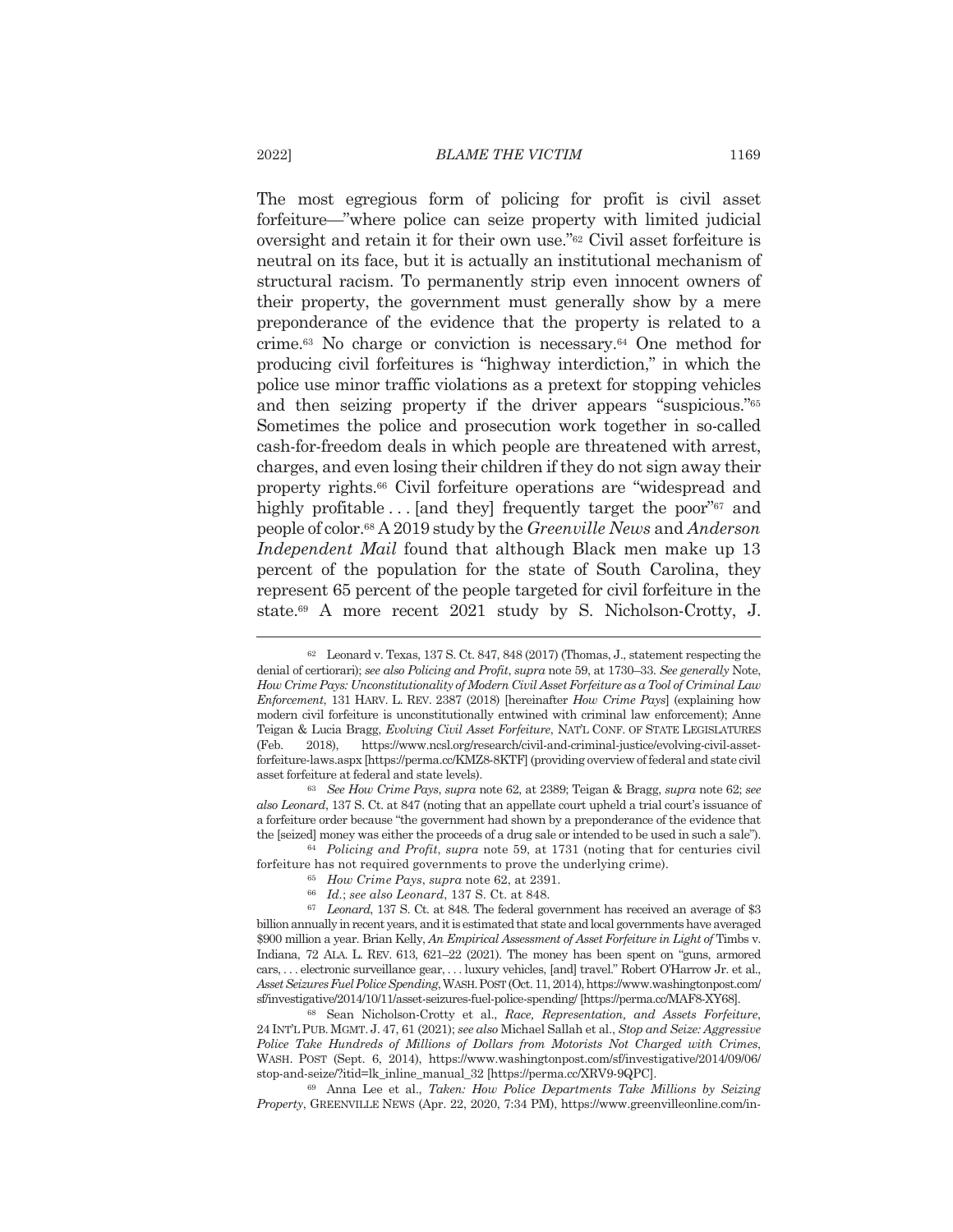Nicholson-Crotty, Mughan, and Li analyzing more than 2,200 municipal police departments between 1993 and 2007 found "a significant relationship between minority population share and reported forfeiture revenue."70

By preying on Black people, the police benefit from past mistreatment. A 2020 Gallup poll reported that 71 percent of Black adults and 34 percent of white adults know people who have been mistreated by the police.<sup>71</sup> Such an experience, whether personal or observed, has consequences. Studies have found police mistreatment to be "traumatic"<sup>72</sup> and to be associated with depressive symptoms,<sup>73</sup> psychological distress,<sup>74</sup> PTSD,<sup>75</sup> and self-reported suicide ideation.<sup>76</sup> A 2021 study by Pickett, Graham, and Cullen found that personal fear of the police is widespread among Black respondents and uncommon among white respondents.<sup>77</sup> In addition, 42 percent of Black respondents (as compared with 11 percent of white respondents) were "very afraid that ... police [would] kill them in the next five years."<sup>78</sup> That means when the police pull a Black person over, he is likely to be nervous and afraid, not because he is doing something illegal, but because he fears the police. Yet the police can use his fear and anxiety—fear and anxiety they caused—to justify conducting a search. And once they search, they may find a large amount of cash,<sup>79</sup> not because the person is doing something illegal, but because he is likely to distrust the

depth/news/taken/2019/01/27/civil-forfeiture-south-carolina-police-property-seizures-takenexclusive-investigation/2457838002/ [https://perma.cc/K3YM-MRYV].

<sup>&</sup>lt;sup>70</sup> Nicholson-Crotty et al., *supra* note 68, at 47.

<sup>71</sup> Korpu Momolu, Black Adults More Likely to Know People Mistreated by Police, GALLUP (Aug. 3, 2020), https://news.gallup.com/poll/316526/black-adults-likely-know-peoplemistreated-police.aspx [https://perma.cc/3HVK-GQ38].

<sup>&</sup>lt;sup>72</sup> Jocelyn R. Smith Lee & Michael A. Robinson, "That's My Number One Fear in Life. It's the Police": Examining Young Black Men's Exposures to Trauma and Loss Resulting from Police Violence and Police Killings, 45 J. BLACK PSYCH. 143, 169-70 (2019). <sup>73</sup> Lisa Bowleg et al., *Negative Police Encounters and Police Avoidance as Pathways* 

to Depressive Symptoms Among US Black Men, 2015-2016, 110 AM. J. PUB. HEALTH S160, S160-61 (2020).

<sup>74</sup> J.E. DeVylder et al., Prevalence, Demographic Variation and Psychological Correlates of Exposure to Police Victimisation in Four US Cities, 26 EPIDEMIOLOGY & PSYCHIATRIC SCIS. 466, 474, 476 (2017).

<sup>&</sup>lt;sup>75</sup> J.L. Hirschtick et al., *Persistent and Aggressive Interactions with the Police:* Potential Mental Health Implications, EPIDEMIOLOGY & PSYCHIATRIC SCIS. 1, 4 (Feb. 5, 2019), https://doi.org/10.1017/S2045796019000015 [https://perma.cc/6TWA-STMP].

<sup>&</sup>lt;sup>76</sup> J.E. DeVylder et al., *Elevated Presence of Suicide Attempts Among Victims* of Police Violence in the USA, 94 J. URB. HEALTH 629, 631 (2017).

<sup>77</sup> Justin T. Pickett et al., The American Racial Divide in Fear of the Police, 60 CRIMINOLOGY (forthcoming 2022) (online version of record at 12-16), https://online library.wiley.com/doi/epdf/10.1111/1745-9125.12298 (last visited May 18, 2022).

 $78$  *Id.* at 13-14.

<sup>&</sup>lt;sup>79</sup> See FED. DEPOSIT INS. CORP., FDIC NATIONAL SURVEY OF UNBANKED AND UNDERBANKED HOUSEHOLD, EXECUTIVE SUMMARY 13 (2017), https://economicinclusion.gov/ downloads/2017\_FDIC\_Unbanked\_Underbanked\_HH\_Survey\_ExecSumm.pdf [https://perma .cc/S9RC-H84Q].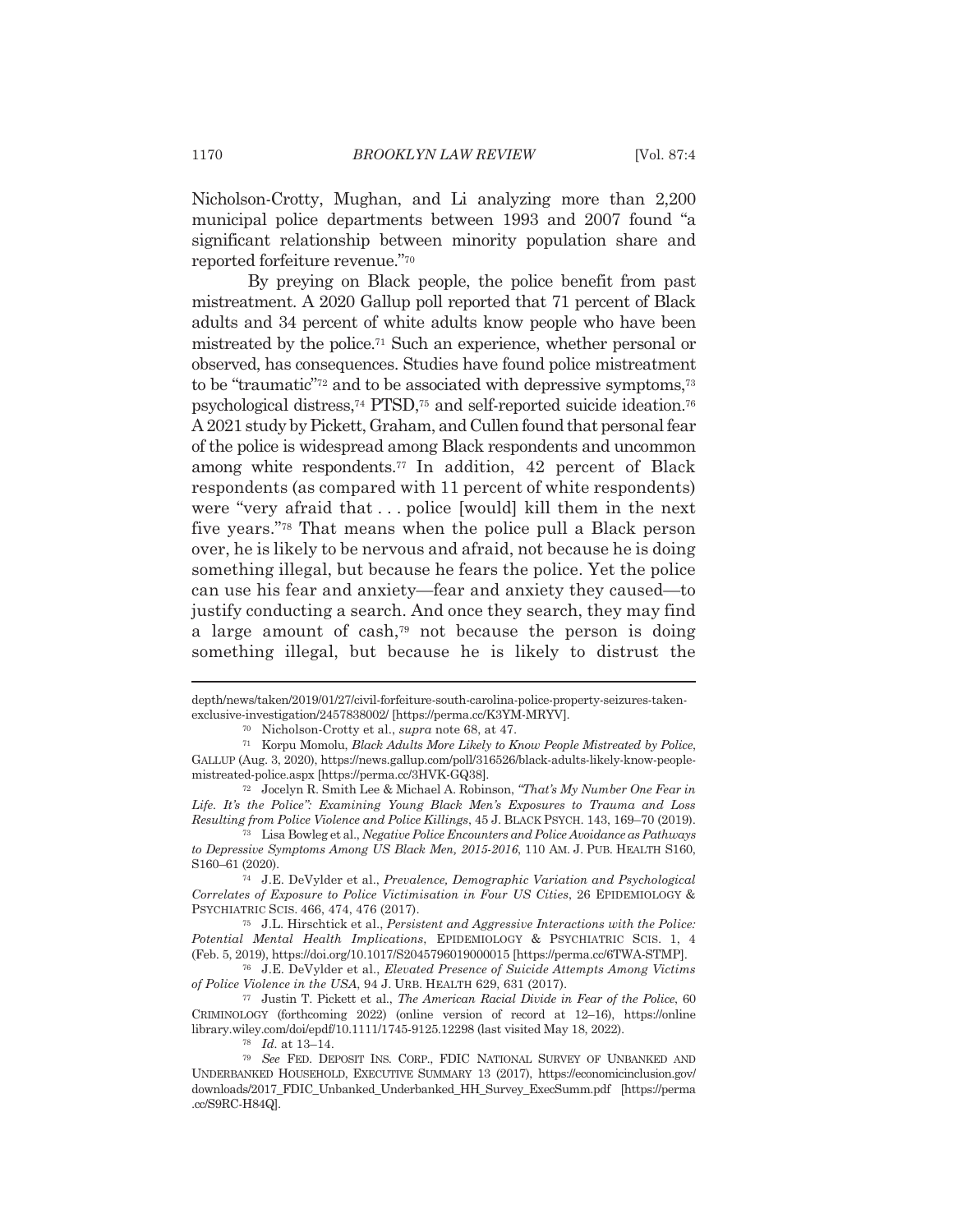banking system due to past discrimination<sup>80</sup> or be excluded from it due to present discrimination.<sup>81</sup> But the police will point to this cash as incriminating and seize it, in effect punishing the person for the accommodations he has had to make due to his past and present mistreatment.

Victims of race-based, pretext stops should think again if they are hoping a court might offer some relief. In Whren v. United States,<sup>82</sup> the Supreme Court effectively green lighted racial profiling by the police,<sup>83</sup> thus transforming the Fourth Amendment into an institutional mechanism of structural racism. As long as the police have probable cause to stop someone, "the actual motivations of the individual officers" are irrelevant.<sup>84</sup> "[Clonsiderations] involved" such as race...play no role in ordinary, probable-cause Fourth Amendment analysis."<sup>85</sup> It is not that discrimination is OK; the Court "of course" agrees that the "Constitution prohibits selective enforcement of the law based on considerations such as race."<sup>86</sup> The problem is that the constitutional basis for objecting is the equal protection clause,<sup>87</sup> and the standard for prevailing is almost impossible to meet.<sup>88</sup> "Racial profiling," Gabriel (Jack)

<sup>80</sup> MEHRSA BARADARAN, THE COLOR OF MONEY: BLACK BANKS AND THE RACIAL WEALTH GAP 260 (2019) ("There are two banking systems in America. One is the regulated and heavily subsidized mainstream banking industry; the other is the unregulated, costly, and often predatory fringe industry. The black community has historically been under the latter system, having been left out of the former.").

<sup>&</sup>lt;sup>81</sup> See Emily Flitter, *Banking While Black*': *How Cashing a Check Can Be a* Minefield, N.Y. TIMES (June 18, 2020), https://www.nytimes.com/2020/06/18/business/banksblack-customers-racism.html [https://perma.cc/GVY6-3A7A]; see also FDIC National Survey of Unbanked and Underbanked Households, supra note 79, at 2-4.

<sup>&</sup>lt;sup>82</sup> Whren v. United States, 517 U.S. 806 (1996).

<sup>&</sup>lt;sup>83</sup> See Kevin R. Johnson, How Racial Profiling in America Became the Law of the Land: United States v. Brignoni-Ponce and Whren v. United States and the Need for Truly Rebellious Lawyering, 98 GEO. L.J. 1005, 1065-75 (2010); see also Devon W. Carbado, (E)racing the Fourth Amendment, 100 MICH, L. REV. 946, 1032-34 (2002) ("In Whren, the Supreme Court" makes it clear that, at least under the Fourth Amendment, racial profiling claims are not constitutionally cognizable."); David A. Harris, "Driving While Black" and All Other Traffic Offenses, The Supreme Court and Pretextual Traffic Stops, 87 J. CRIM. L. & CRIMINOLOGY 544, 582 (1997) ("We may not always agree on the full contours of the Fourth Amendment, but if nothing else it stands for-indeed, imposes-restraint on the government's power over the individual in the pursuit of crime.... When upends this venerable and sensible principle...."); Tracy Maclin, Race and the Fourth Amendment, 51 VAND. L. REV. 333, 344 (1998) ("The reasoning of Whren begs the obvious question of why the Court considers police reliance on race when making a traffic stop reasonable conduct under the Fourth Amendment.").

<sup>&</sup>lt;sup>84</sup> Whren, 517 U.S. at 813.

 $85$  *Id.* 

<sup>86</sup> Id.

 $87$  *Id.* 

<sup>88</sup> See Richard H. McAdams, Race and Selective Prosecution: Discovering the Pitfalls of Armstrong, 73 CHI-KENT L. REV. 605, 605 (1998). For more detailed discussion on why the prevailing standard under the equal protection clause is difficult to meet, see Kristin E. Kruse, Proving Discriminatory Intent in Selective Prosecution Challenges—An Alternative Approach to United States v. Armstrong, 58 SMU L. REV. 1523, 1527-28, 1533-36 (2005); and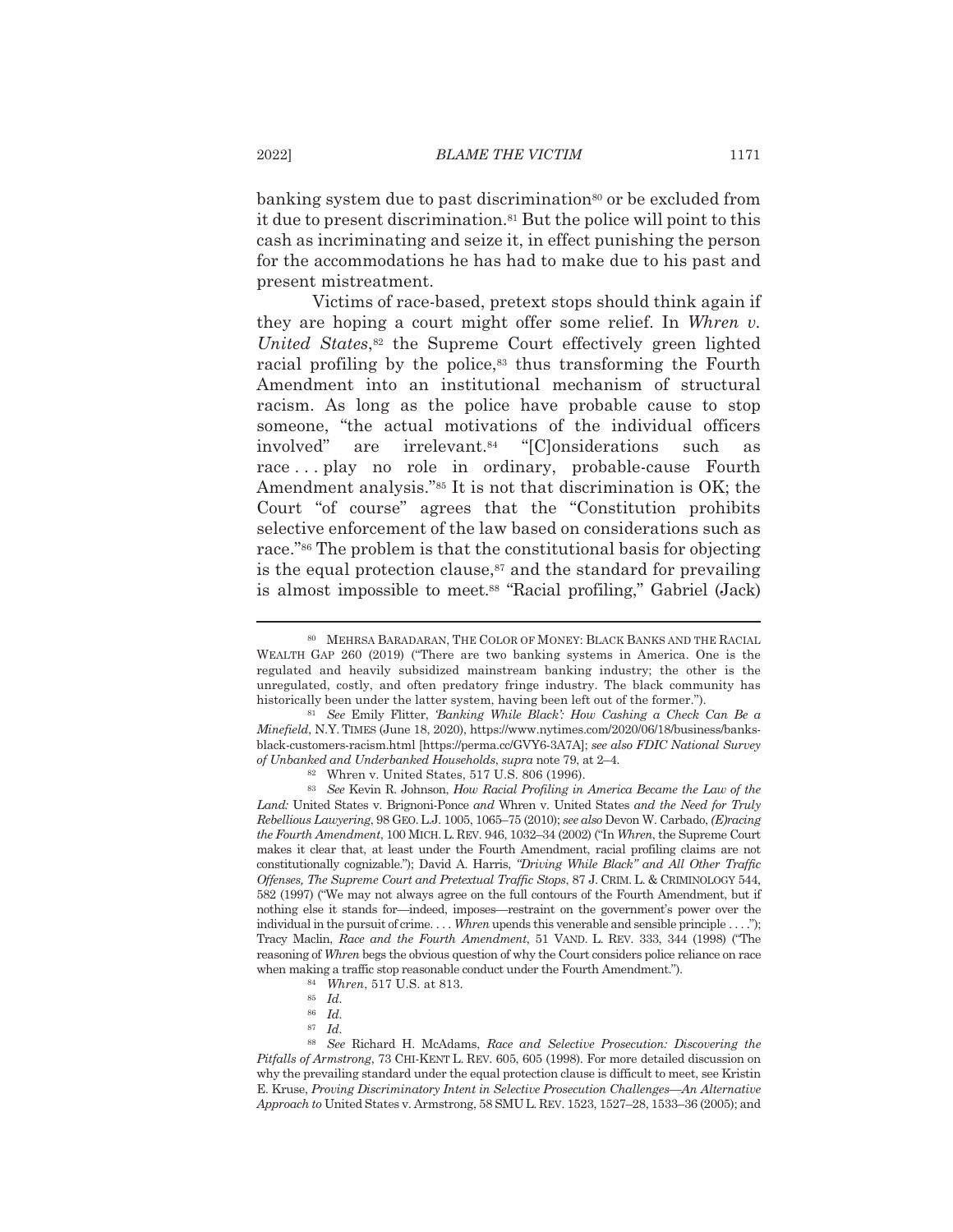Chin and Charles J. Vernon write, "may be unconstitutional, yet it is reasonable, and therefore provides no basis for suppression of evidence."89

#### П. THE DECISION TO USE DEADLY FORCE

The US Constitution limits when the police may kill a suspect. In *Tennessee v. Garner*, the Supreme Court held that the police may only use deadly force when they have probable cause to believe the suspect "poses a threat of serious physical harm, either to the officer or to others."<sup>90</sup> It is not obvious how George Floyd, Eric Garner, Terence Crutcher, and Walter Scott could have posed such a threat. Their alleged crimes were nonviolent, and none of them had a weapon. So, how did they end up dead?

Answering that question first requires a deeper dive into Supreme Court jurisprudence, which, at least in this area of law, functions as an institutional mechanism of structural racism. Although an officer is supposed to have probable cause to believe a suspect is dangerous before he can use deadly force, there is not much bite to that limitation.<sup>91</sup> In *Graham v. Connor*, the Court held that "[t] he 'reasonableness' of a particular use of force must be judged from the perspective of a reasonable officer on the scene, rather than with the 20/20 vision of hindsight."<sup>92</sup> "The calculus of reasonableness," the Court wrote, "must embody allowance for the fact that police officers are often forced to make split-second judgments—in circumstances that are tense, uncertain, and rapidly evolving—about the amount of force that is necessary in a particular situation."93 Later, in Scott v. Harris, the Court made it clear that officers did not have to meet any preconditions before they could use deadly force.<sup>94</sup> Jeff Fagan and Alexis D. Campbell explained why these cases are so problematic: "[I]n addition to being opaque and defaulting nearly completely to an officer's subjective judgements, Graham and Scott neither instruct police officers as to what is

Pamela S. Karlan, Race, Rights, and Remedies in Criminal Adjudication, 96 MICH. L. REV. 2001, 2003–04, 2023–27 (1998). See also Gabriel J. Chin, Race, the War on Drugs, and the Collateral Consequences of Criminal Conviction, 6 J. GENDER RACE & JUST. 253, 266-67, 271-73 (2002) (presenting statistics showing racial disparity in prosecution for drug offenses and explaining why it is difficult to prove discrimination).

<sup>89</sup> Gabriel J. Chin & Charles J. Vernon, Reasonable but Unconstitutional: Racial Profiling and the Radical Objectivity of Whren v. United States, 83 GEO. WASH. L. REV. 882, 886 (2015).

Tennessee v. Garner, 471 U.S. 1, 11 (1985).

<sup>91</sup> Rachel A. Harmon, When Is Police Violence Justified?, 102 NW. U. L. REV. 1119, 1119-20 (2008) (describing the Supreme Court's standard for the Fourth Amendment doctrine, especially as applied to nondeadly force, as "indeterminate and undertheorized" and "incomplete").

<sup>92</sup> Graham v. Connor, 490 U.S. 386, 396 (1989).

<sup>93</sup> *Id.* at 396-97.

<sup>94</sup> Scott v. Harris, 550 U.S. 372, 382 (2007).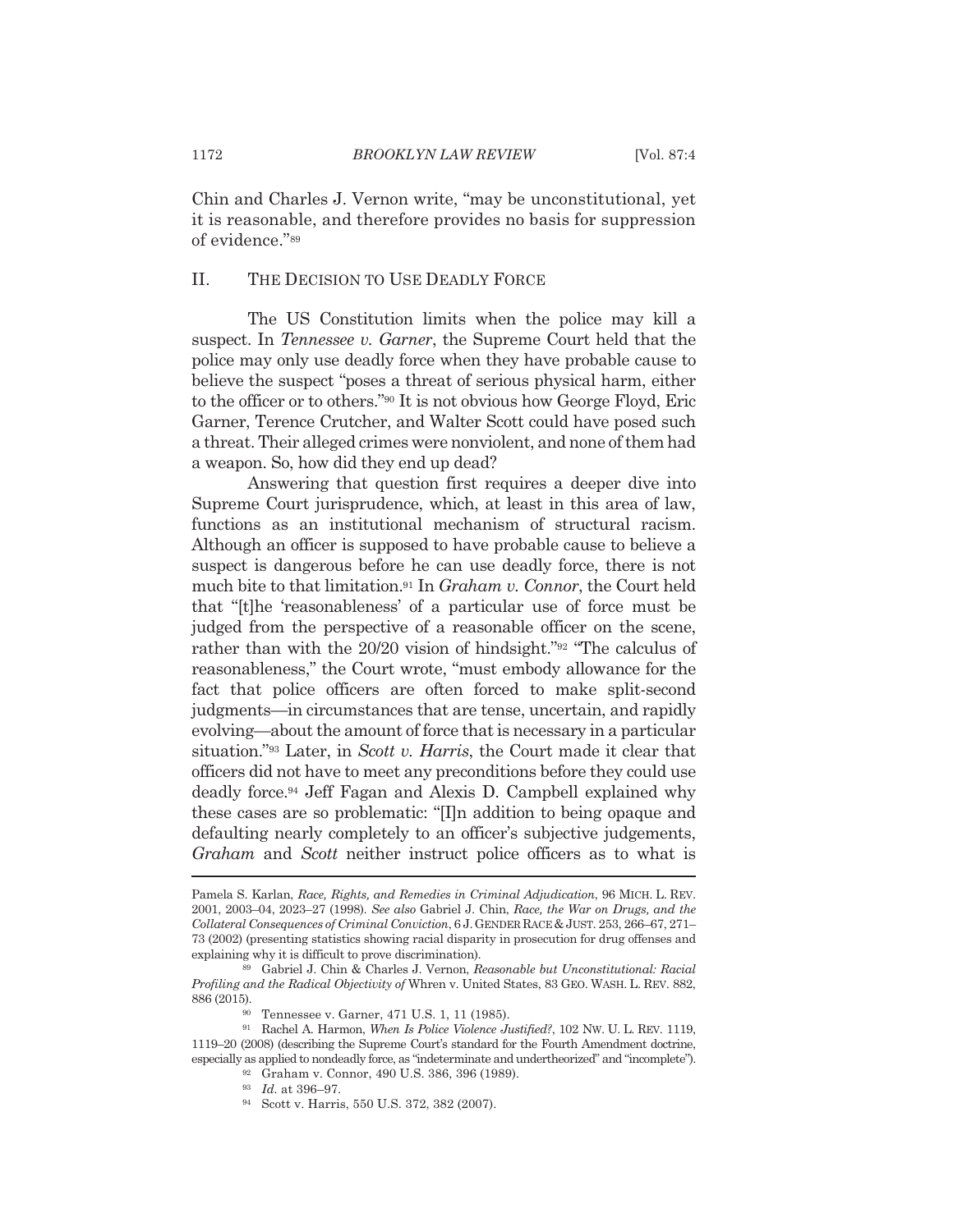reasonable nor direct courts as to how to properly evaluate the reasonableness of an officer's actions."<sup>95</sup>

Not only is an officer unlikely to be prosecuted for using deadly force, but there is little chance he will be held civilly liable.<sup>96</sup> Although federal law allows victims of police violence to bring civil suits under 42 U.S.C. § 1983 against individual officers, and in some cases entire police departments,<sup>97</sup> qualified immunity—another institutional mechanism of structural racism—creates an almost insurmountable bar to recovery.<sup>98</sup> Under this defense, the officer will prevail if he can show that his conduct did not violate "a statutory or constitutional right that was clearly established at the time of the challenged conduct."<sup>99</sup> However, a court is allowed to grant qualified immunity without ever determining whether the purported right exists at all.<sup>100</sup> Instead the court may focus solely on the question of whether the right was "clearly established."<sup>101</sup> "To be clearly established," the Court explained, "a right must be sufficiently clear that 'every reasonable officer would [have understood] that what he is doing violates that right."<sup>102</sup> "In other words," the Court went on, "existing precedent must have placed the statutory or constitutional question beyond debate."<sup>103</sup> In a 2018 dissent in Kisela v. Hughes, Justice Sotomayor criticized the Court's "one-sided approach to qualified immunity [which] transforms the doctrine into an absolute shield for law enforcement officers .... It tells officers that they can shoot first and think later, and it tells the public that palpably unreasonable conduct will go unpunished."<sup>104</sup>

Furthermore, in the unusual event that there is a settlement or judgment against an individual officer, he is unlikely to pay anything out of his own pocket.<sup>105</sup> In 2014, Joanna Schwartz conducted a national study of police indemnification, and found that governments forked out 99.8 percent of the money awarded to plaintiffs in lawsuits claiming civil rights violations by law

<sup>&</sup>lt;sup>95</sup> Jeffrey A. Fagan & Alexis D. Campbell, Race and Reasonableness in Police Killings, 100 B.U. L. REV. 951, 963 (2020).

<sup>&</sup>lt;sup>96</sup> Devon W. Carbado, *Blue-on-Black Violence: A Provisional Model of Some of* the Causes, 104 GEO. L.J. 1479, 1519-22 (2016).

<sup>97 42</sup> U.S.C. § 1983 (creating a statutory right for private litigants to bring civil suits against state agents who deprive them of their "rights, privileges, or immunities").

<sup>&</sup>lt;sup>98</sup> See Carbado, *supra* note 96, at 1520–22; see also Andrew Chung et al., For Cops Who Kill, Special Supreme Court Protection, REUTERS (May 8, 2020, 12:00 PM), https://www.reuters.com/investigates/special-report/usa-police-immunity-scotus/ (last visited May 18, 2022).

<sup>&</sup>lt;sup>99</sup> Reichle v. Howards, 566 U.S. 658, 664 (2012).

 $^{100}\;$   $Id.$ 

<sup>&</sup>lt;sup>101</sup> Id. (quoting Pearson v. Callahan, 555 U.S. 223, 227 (2009)).

<sup>102</sup> Id. (quoting Ashcroft v. al-Kidd, 563 U.S. 731, 741 (2011)).

 $103$  *Id.* (quoting al-Kidd, 563 U.S. at 741).

<sup>104</sup> Kisela v. Hughes, 138 S. Ct. 1148, 1162 (2018) (Sotomayor, J., dissenting).

<sup>105</sup> See Joanna C. Schwartz, Police Indemnification, 89 N.Y.U. L. REV. 885, 887 (2014).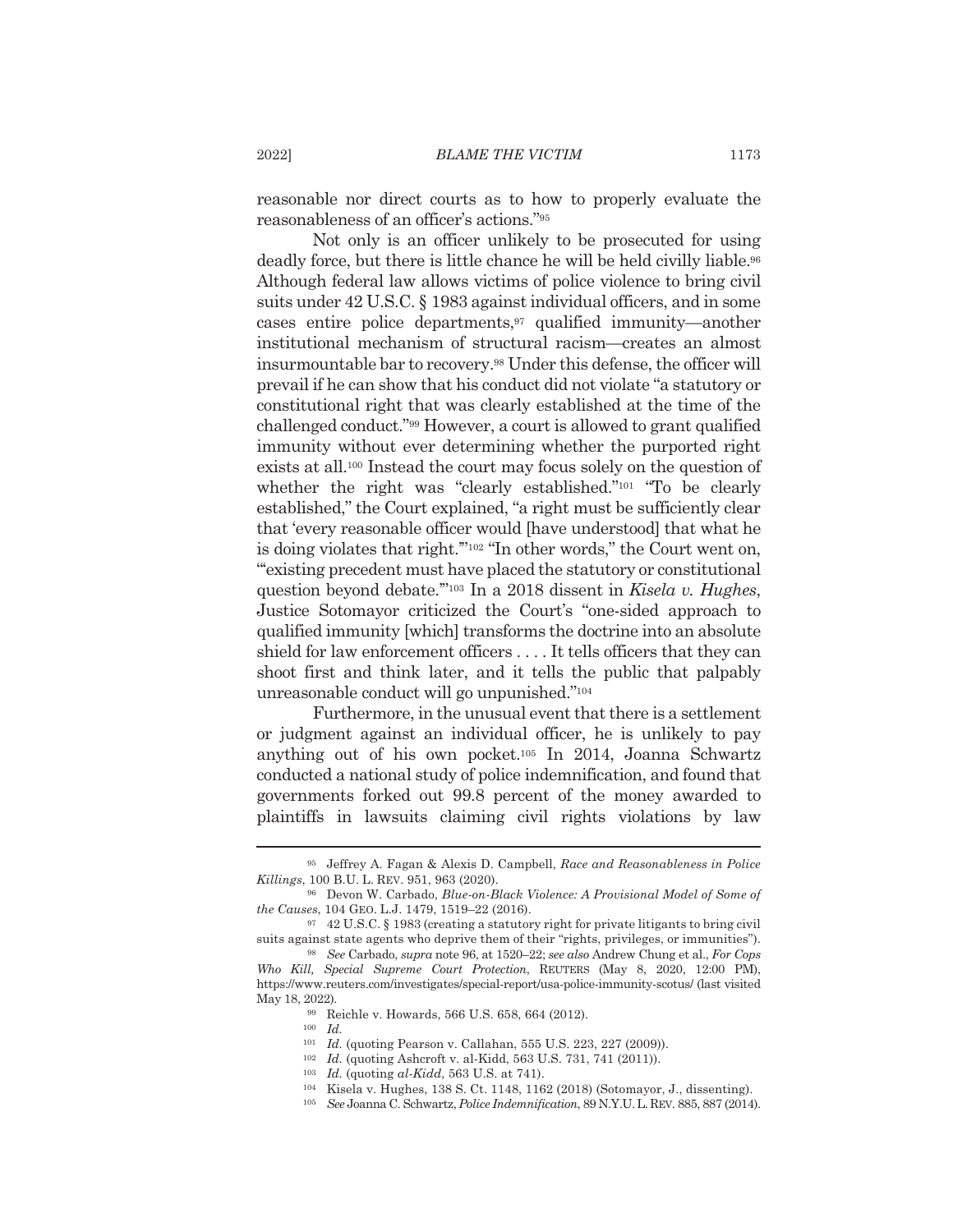enforcement.<sup>106</sup> Officers did not even pay a cent of the punitive damages awarded.<sup>107</sup> For some of the jurisdictions in her study, including Atlanta, Boston, Cook County, Miami, Phoenix, and San Francisco, Schwartz wrote, "officers are more likely to be struck by lightning than they are to contribute to a settlement or judgment in a police misconduct suit."108

Nor is an officer likely to suffer any professional repercussions. Even when an officer has engaged in egregious misconduct, and even when his superiors want to fire or at least formally reprimand him, it is difficult to do so because of police unions<sup>109</sup>—yet another institutional mechanism of structural racism. As Stephen Rushin explains, police union contracts shield officers from accountability.<sup>110</sup> "Across America's largest cities," Rushin writes, "many police officers receive excessive procedural protections during internal disciplinary investigations, effectively immunizing them from the consequences of misconduct."<sup>111</sup> And in the rare event an officer is fired for using excessive force, he knows he can probably land another job in law enforcement.<sup>112</sup>

Making matters worse, police officers in the United States enter this ambiguous, consequence-free terrain already primed to use deadly force. They are taught to see every citizen interaction as dangerous, to view even the most nebulous of encounters as being potentially lethal.<sup>113</sup> As Seth Stoughton, a law professor and former police officer, explains:

[Officers] are constantly barraged with the message that...they should be afraid, that their survival depends on it. Not only do officers hear it in formal training, they also hear it informally from supervisors

 $106$  *Id.* at 890.

 $107$  *Id.* 

 $108$  *Id.* at 914.

<sup>&</sup>lt;sup>109</sup> Daniel Oates, *Opinion: I Used to Be a Police Chief. This Is Why It's So Hard to Fire* Bad Cops., WASH. POST (June 12, 2020), https://www.washingtonpost.com/opinions/2020/06/12/iused-be-police-chief-this-is-why-its-so-hard-fire-bad-cops/ [https://perma.cc/B78B-5EUA].

<sup>&</sup>lt;sup>110</sup> Stephen Rushin, *Police Union Contracts*, 66 DUKE L.J. 1191, 1253 (2017).

 $111$  *Id.* 

<sup>&</sup>lt;sup>112</sup> Ben Grunwald & John Rappaport, The Wandering Officer, 129 YALE L.J. 1676, 1687–88 (2020); Abe Street, How Violent Cops Stay in Law Enforcement, NEW YORKER (May 21, 2021), https://www.newyorker.com/news/us-journal/how-violent-cops-stay-inlaw-enforcement [https://perma.cc/FS5F-7FZ4]; Ryan Mills et al., Analysis: Most Florida Officers Disciplined for Excessive Force Kept Their Jobs, FLA. TIMES-UNION (June 6, 2020), https://www.jacksonville.com/story/news/crime/2020/06/06/analysis-most-florida-officers-d isciplined-for-excessive-force-kept-their-jobs/41740219/ [https://perma.cc/R5GC-3K5H].

<sup>&</sup>lt;sup>113</sup> See David A. Harris, *How Fear Shapes Policing in the US*, *in* THE CAMBRIDGE HANDBOOK OF POLICING IN THE UNITED STATES 200, 200-01 (Tamara Rice Lave & Eric J. Miller eds., 2019).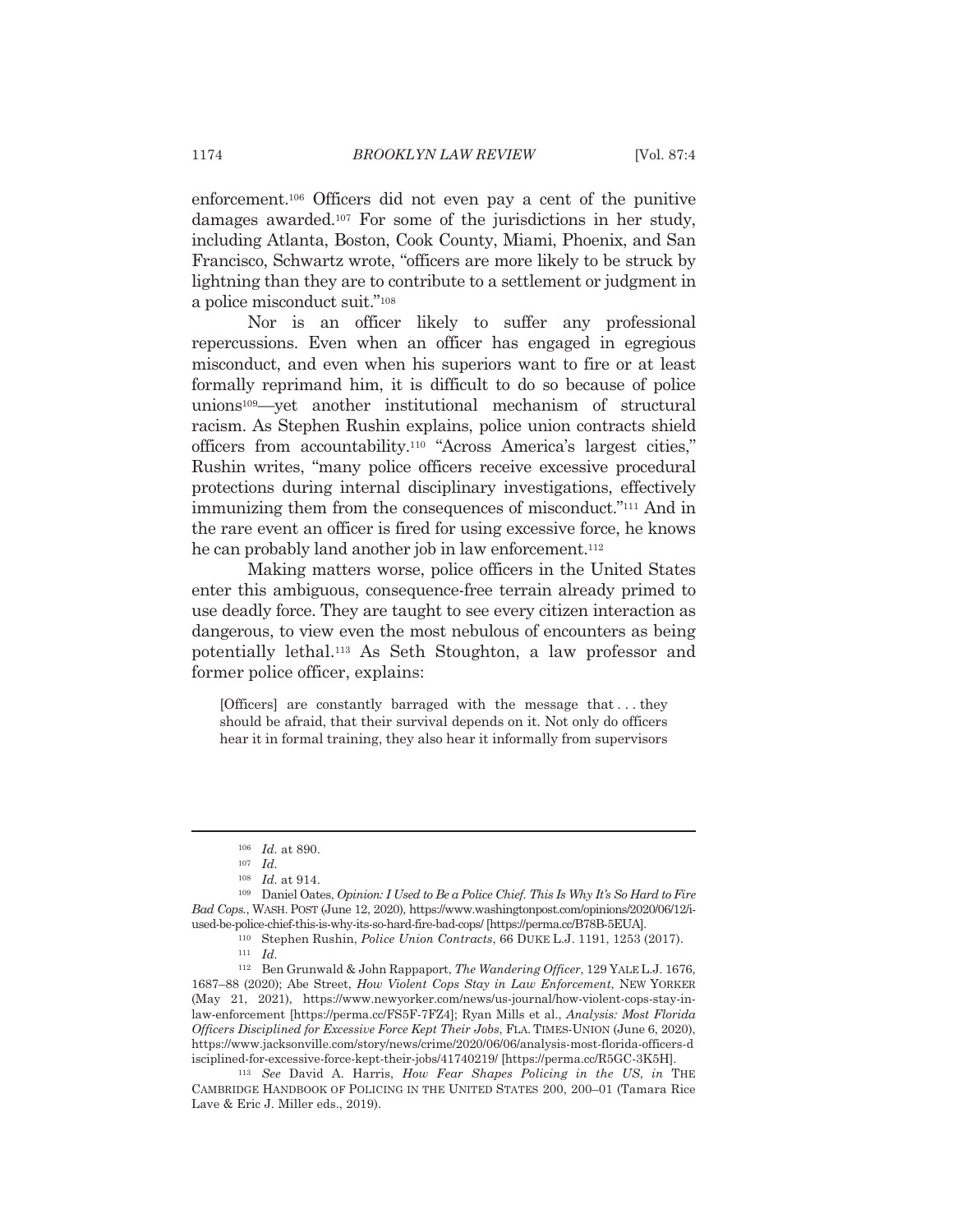and older officers. They talk about it with their peers. They see it on police forms and in law enforcement publications.<sup>114</sup>

The end result is an exaggerated fear. "No one would argue that officers do not, at least sometimes, face violence—even deadly violence," David Harris explains, "But the picture captured in the data about what police actually experience varies considerably from the rhetoric and images one sees in the training police receive."<sup>115</sup> Harris then discusses FBI data that finds that, between 2003 and  $2013$ , an average of fifty-one police officers were killed every year.<sup>116</sup> This number reflects the total number of felonious deaths of

duly sworn [local,] state, tribal, and federal law enforcement officers...working in an official capacity...[with] full arrest powers...ordinarily w[earing] a badge and firearm....paid from governmental funds set aside specifically for payment of sworn law enforcement representatives.... [and the officers' deaths]... [were] directly related to injuries received during the incidents.<sup>117</sup>

Frank Zimring fills out the picture further by showing that in the period from 1977 to 2012, killings of officers dropped by 68 percent, while justifiable killings by police dropped by 9 percent.<sup>118</sup> That means the number of justified killings by police remained roughly the same even as the risk of being killed dropped significantly.

The unlikelihood of criminal, civil, or professional consequences, along with the "warrior mentality,"<sup>119</sup> help explain

117 2013 Law Enforcement Officers Killed & Assaulted, FBI-Criteria: Which Officers Are in This Report?, FED. BUREAU OF INVESTIGATION, https://ucr.fbi.gov/leoka/2013/felonious accidental assaults criteria/officer criteria -2013 [https://perma.cc/4RMG-MMUZ].

<sup>118</sup> Franklin E. Zimring, What Drives Variations in Killings by Urban Police in the United States: Two Empirical Puzzles, in THE CAMBRIDGE HANDBOOK OF POLICING IN THE UNITED STATES, *supra* note 113, at 296, 298. Zimring is confident that data on killings of officers is accurate, however he describes "several features of the reporting system for justifiable homicides by police that require some compromises in the research strategy and qualifications from its results." Id. at 296, 299.

<sup>119</sup> Seth W. Stoughton, *Law Enforcements'* "Warrior" Problem, 128 HARV. L. REV. F.  $225, 226$  (2015); id. at 226–30 ("The warrior mindset refers to a bone-deep commitment to survive a bad situation no matter the odds or difficulty, to not give up even when it is mentally and physically easier to do so.... Unfortunately .... [t]he warrior mindset has mutated into the warrior mentality.... Under this warrior worldview, officers are locked in intermittent and unpredictable combat with unknown but highly lethal enemies. As a result, officers learn to be afraid.... Officers learn to treat every individual they interact with as an armed threat

<sup>&</sup>lt;sup>114</sup> Seth W. Stoughton, *How Police Training Contributes to Avoidable Deaths*, ATLANTIC (Dec. 12, 2014), http://www.theatlantic.com/national/archive/2014/12/policegun-shooting-training-ferguson/383681 [https://perma.cc/7T6L-PP24].

 $115$  Harris, *supra* note 115, at 205.

<sup>116</sup> Id. Harris refers to data compiled by the FBI as part of Law Enforcement Officers Killed and Assaulted (LEOKA). The FBI has been gathering this data since 1996. In 2013, the FBI provided a table containing data on the total number of felonious killings of activeduty officers from 2004 to 2013. The total number was 511. See 2013 Law Enforcement Officers Killed & Assaulted—Table 1, https://ucr.fbi.gov/leoka/2013/tables/table 1 leos fk re gion\_geographic\_division\_and\_state\_2004-2013.xls [https://perma.cc/6MPQ-WZPK].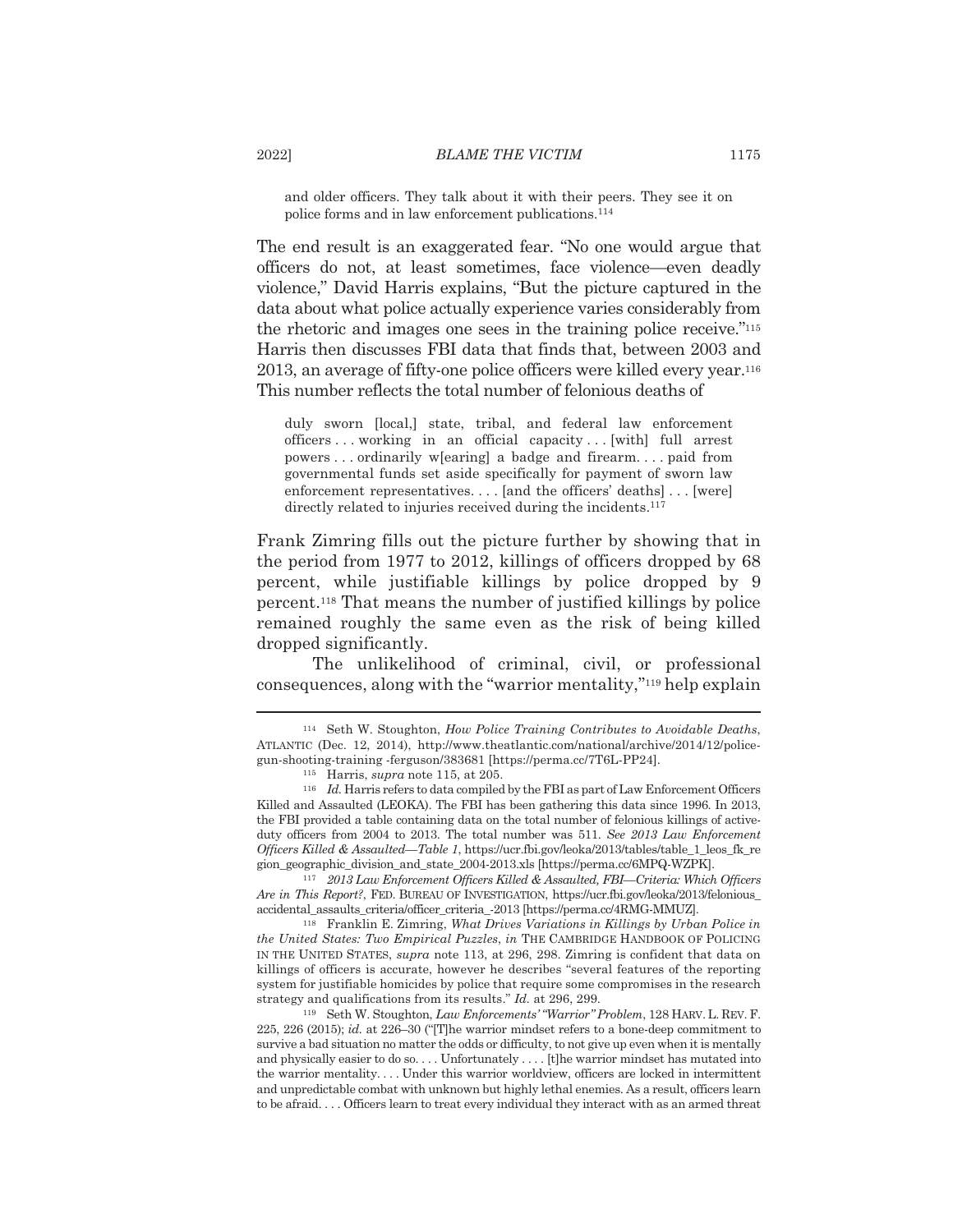why police officers in the United States kill many more people per capita than those in other advanced democracies.<sup>120</sup> And it is Black people who are most likely to die. A recent study published in *The Lancet* compared data on police violence from the US Statistics National Vital System (NVSS) to three nongovernmental, open-source databases.<sup>121</sup> The study found that, from 1980 to 2019, the age-standardized mortality rate due to police violence for non-Hispanic Black people was 3.5 times higher than that for non-Hispanic white people.<sup>122</sup> Another study found that "Black men [we]re about 2.5 times more likely to be killed by police over the firl life course than ... white men. Black women [we]re about 1.4 times more likely to be killed by police than . . . white women."<sup>123</sup>

In explaining their decision to use deadly force, police officers often say they thought the victim was armed and dangerous even if—like George Floyd, Eric Garner, Terence Crutcher, and Walter Scott—he was not.<sup>124</sup> The officer might be lying, but it is also possible he was genuinely mistaken due to unconscious prejudice (implicit bias), which caused him to see "blacks, especially young men, as violent, hostile, aggressive, and dangerous."<sup>125</sup> This means even an officer who sincerely disavows racism might still perceive behavior to be threatening if done by a Black person but innocuous if done by a white person.<sup>126</sup>

Over the past forty-five years, social psychologists have studied the impact implicit bias has on the interpretation of

and every situation as a deadly force encounter in the making. Every individual, every situation—no exceptions.... This approach inevitably affects the way that officers interact with civilians. First, it creates a substantial, if invisible, barrier to true community policing.... Counterintuitively, the warrior mentality also makes policing less safe for both officers and civilians. . . . The expansive version of the warrior mentality promotes the use of tactics that needlessly create use of force situations, and the fierce rhetoric that follows further fans the flames." (footnotes omitted)).

 $120$  See Jamiles Lartey, By the Numbers: US Police Kill More in Days than Other Countries Do in Years, GUARDIAN (June 9, 2015, 6:00 AM), https://www.theguardian.com/usnews/2015/jun/09/the-counted-police-killings-us-vs-other-countries (last visited Mar. 8, 2022). It makes sense that officers would be less careful if they know they are unlikely to go to jail for shooting someone. The possibility of a civil suit does not pose much of a deterrent due to qualified immunity, which has established an almost insurmountable bar to recovery. See supra notes 96–104 and accompanying text.

<sup>&</sup>lt;sup>121</sup> GBD 2019 Police Violence US Subnational Collaborators, Fatal Police Violence by Race and State in the USA, 1980-2019: A Network Meta-Regression, 398 LANCET 1239, 1241 (2021) [hereinafter Fatal Police Violence by Race and State].

 $122$  *Id.* at 1245.

<sup>&</sup>lt;sup>123</sup> Edwards et al., *supra* note 3, at 16,794.

<sup>&</sup>lt;sup>124</sup> See Cynthia Lee, "But I Thought He Had a Gun"-Race and Police Use of Deadly Force, HASTINGS RACE & POVERTY L.J. 1,18 (2004); see also Fagan & Campbell, supra note 95, at 991-1004; Trivedi & Van Cleve, supra note 192, at 901.

<sup>&</sup>lt;sup>125</sup> See L. Song Richardson, Arrest Efficiency and the Fourth Amendment, 95 MINN. L. REV. 2035, 2039 (2011).

 $126$  *Id.*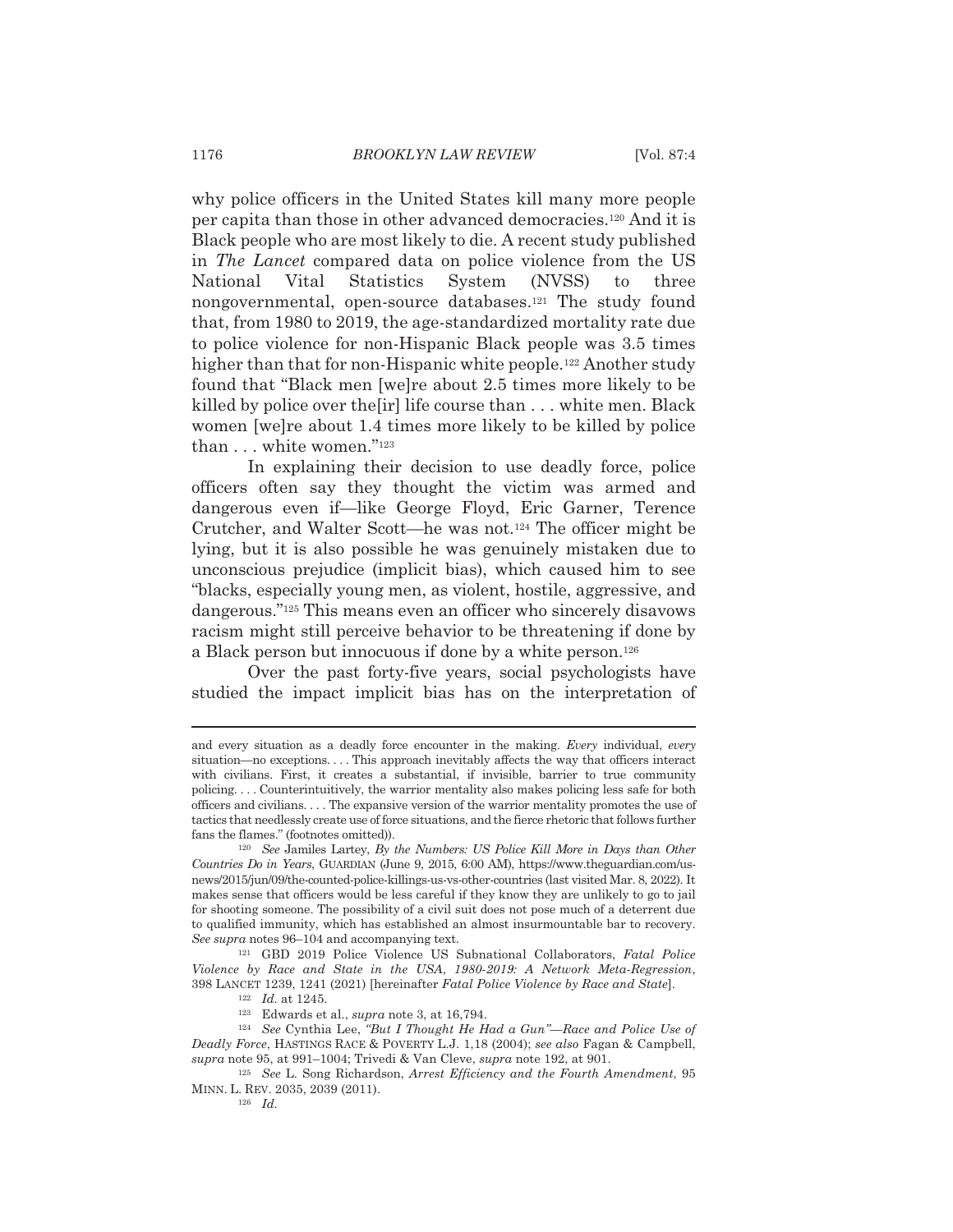ambiguous information.<sup>127</sup> In a groundbreaking study, Birt L. Duncan asked subjects to view what they thought was a live interaction in which two actors get increasingly argumentative until one shoves the other.<sup>128</sup> The dialogue and behavior were identical, but Duncan varied the race of the actors. If the harmdoer was white, subjects were more likely to label the behavior as a "little 'horseplay"; however, if the harm-doer was Black, they were more likely to label it "violent behavior."<sup>129</sup>

Researchers have also examined the impact of race on the decision to shoot.<sup>130</sup> Correll, Park, Judd, and Wittenbrink asked undergraduate subjects to participate in a computer simulation in which they had to decide whether a male suspect who appeared on screen was holding a gun or a nongun object.<sup>131</sup> If he was holding a gun, they were supposed to quickly hit a button labeled "shoot."<sup>132</sup> If it was a neutral object, however, they were supposed to hit a "don't shoot" button.<sup>133</sup> Correll and his colleagues found that subjects "decided not to shoot an unarmed [white suspect] more quickly than an unarmed [Black suspect]" and were more likely to mistakenly shoot a Black unarmed suspect.<sup>134</sup> "Both in speed and accuracy," Correll and his colleagues wrote, "the decision to fire on an armed target was facilitated when that target was African American, whereas the decision not to shoot an unarmed target was facilitated when that target was White."<sup>135</sup> E. Ashby Plant and B. Michelle Peruche repeated this same study in Florida with fifty

<sup>&</sup>lt;sup>127</sup> See, e.g., H.A. Sagar & J.W. Schofield, Racial and Behavioral Cues in Black and White Children's Perceptions of Ambiguously Aggressive Acts, 39 J. PERSONALITY & SOC. PSYCH. 590–98 (1980) (finding that sixth grade boys were more likely to judge ambiguous behavior like two boys bumping into each other or borrowing a pencil without asking—to be mean and threatening when the boy was Black instead of white); Kurt Hugenberg & Galen V. Bodenhausen, Research Report, Ambiguity in Social Categorization: The Role of Prejudice and Facial Affect in Race Categorizations, 15 PSYCH, SCI, 342, 342-45 (2004) (finding that subjects evaluated the same facial expressions as more hostile on a Black face than a white face).

<sup>&</sup>lt;sup>128</sup> Birt L. Duncan, *Differential Social Perception and Attribution of Intergroup* Violence: Testing the Lower Limits of Stereotyping of Blacks, 34 J. PERSONALITY & SOC. PSYCH. 590, 590, 592 (1976).

 $129$  *Id* at 595-97

<sup>&</sup>lt;sup>130</sup> See, e.g., Samantha Moore-Berg et al., Quick to the Draw: How Suspect Race and Socioeconomic Status Influences Shooting Decisions, J. APPLIED SOC. PSYCH. 1-10 (2017) (finding that both suspect race and socioeconomic status (SES) impacted shooting decisions with subjects shooting armed high-SES Black suspects faster than armed white high SES suspects and responded "don't shoot" faster for unarmed high-SES white suspects than unarmed Black SES suspects).

<sup>&</sup>lt;sup>131</sup> Joshua Correll et al., *The Police Officer's Dilemma: Using Ethnicity to* Disambiguate Potentially Threatening Individuals, 83 J. PERSONALITY & SOC. PSYCH. 1314, 1315 (2002).

 $132$  *Id.* at 1316-17.

 $133$  *Id.* at 1316.

 $134$  *Id.* at 1317.

 $135$  *Id.* at 1325.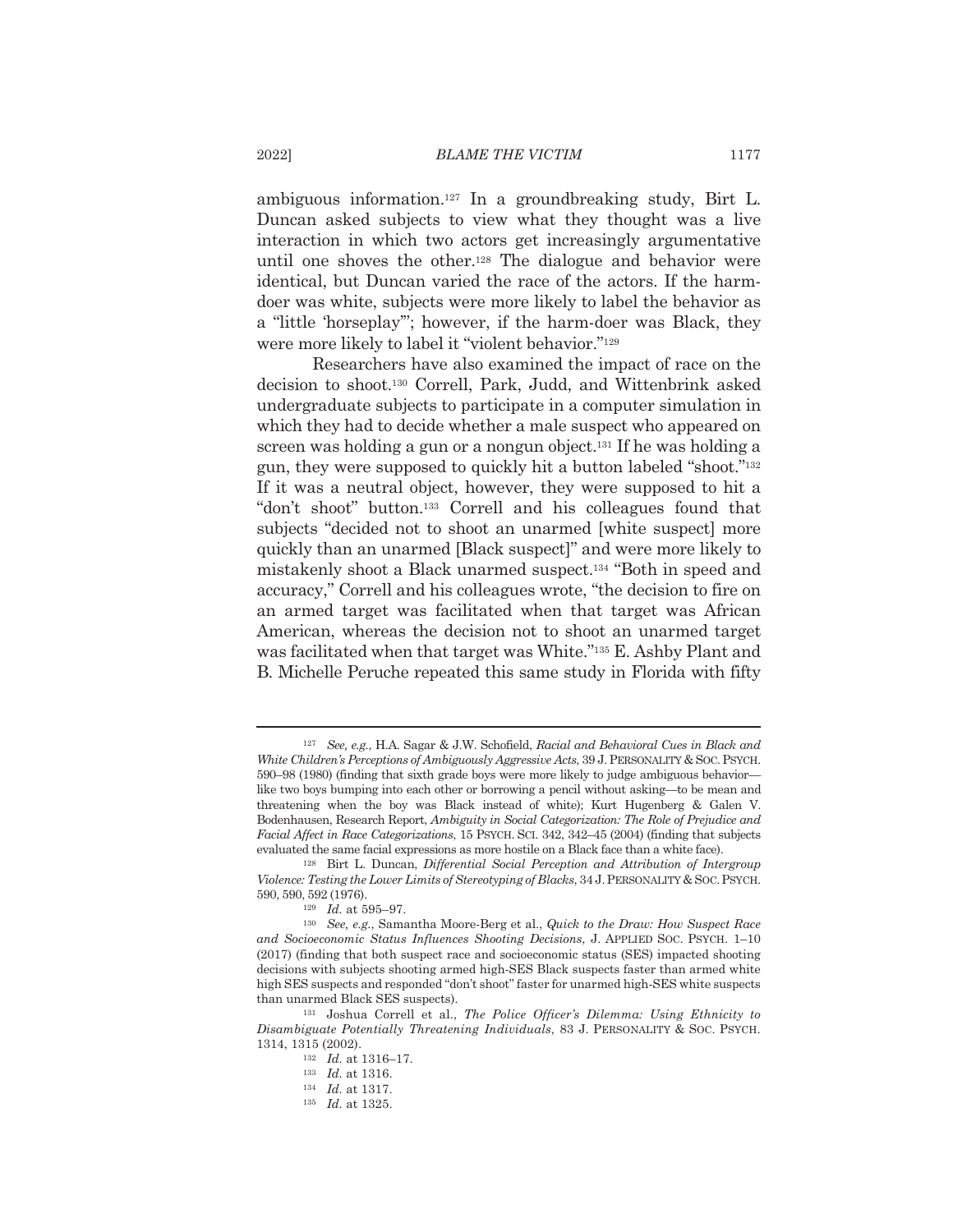certified sworn law-enforcement officers.<sup>136</sup> They found that "officers were initially more likely to mistakenly shoot unarmed Black suspects" as compared with unarmed white suspects, but this bias was eliminated in later trials when the officers became familiar with the program.<sup>137</sup> Plante and Peruche's findings suggest that "it may be possible to eliminate racial biases in responses to criminal suspects," but they acknowledge "there is currently no evidence that the elimination of bias in response to the simulation generalizes to other types of responses (e.g., decisions in the field)."<sup>138</sup>

Although implicit bias may be unintentional, it is not accidental. Kathleen Osta and Hugh Vasquez at the National Equity Project emphasize that we are not born with bias, but instead we learn it.<sup>139</sup> "The negative associations and assumptions we make about people of color have been wired into our unconscious mind over hundreds of years and show up in all of our institutions today."<sup>140</sup> In a 2019 study, Payne, Vuletich, and Brown-Iannuzzi studied the historical roots of implicit bias.<sup>141</sup> They found white residents of states and counties "with a higher proportion of their populations" enslaved in 1860 had greater anti-Black implicit bias."<sup>142</sup> "Rather" than solely a feature of individual minds," they wrote, "implicit bias may be better understood as a cognitive manifestation of historical and structural inequalities."143

#### III. THE DECISION TO CLASSIFY

The fact that the deaths of George Floyd, Eric Garner, Terence Crutcher, and Walter Scott were attributed to the police was no means a given. A recent study in The Lancet estimated  $30,800$  police killings between 1980 and  $2018 - 17,100$  more than recorded in the NVSS.<sup>144</sup> That means 55 percent of all estimated deaths due to police violence in the United States between 1980 and 2018 were not properly accounted for in official records.<sup>145</sup>

<sup>&</sup>lt;sup>136</sup> E. Ashby Plant & B. Michelle Peruche, *The Consequences of Race for Police* Officers' Responses to Criminal Suspects, 16 PSYCH, SCI, 180, 181 (2005).

 $137$  *Id.* at 182.

 $138$  *Id.* at 183.

<sup>&</sup>lt;sup>139</sup> Kathleen Osta & Hugh Vasquez, Implicit Bias and Structural Inequity, NAT'L EQUITY PROJECT 2, https://static1.squarespace.com/static/5e32157bff63c7446f3f1529/t/ 5f173bc8da7d1115210824c0/1595358153358/National-Equity-Project-Implicit-Bias.pdf [https://perma.cc/LAG9-32PE].

 $140$  *Id.* at 2.

<sup>&</sup>lt;sup>141</sup> B. Keith Payne et al., *Historical Roots of Implicit Bias in Slavery*, 116 PROC. NAT'L ACAD. SCIS. 11,693, 11,693 (2019).

 $142$  *Id.* at 11,694.

<sup>&</sup>lt;sup>143</sup> Id. at 11,697.

<sup>&</sup>lt;sup>144</sup> See Fatal Police Violence by Race and State, supra note 121, at 1243.

 $145$  *Id.* at 1247.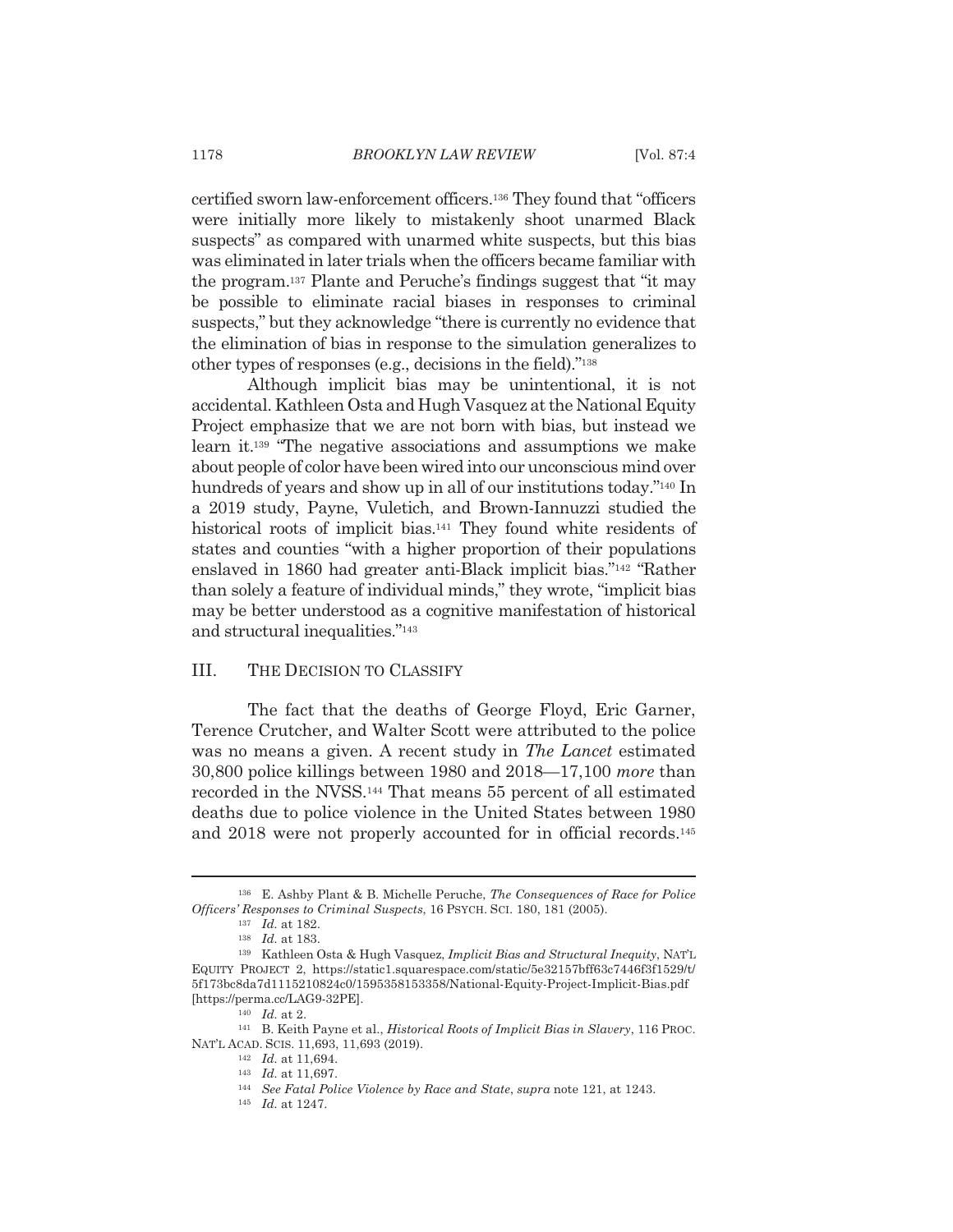Although this underreporting occurred across all racial groups, it was highest for Black Americans (59 percent).<sup>146</sup>

To understand how a mistake of this magnitude could occur, we must consider how this information is recorded. As The Lancet article authors explain, medical doctors usually fill out the cause of death, unless there is suspicion of crime or foul play (including police violence), in which case the medical examiner or coroner is supposed to enter such information.<sup>147</sup> According to the World Health Organization, deaths resulting from police violence should be explicitly classified as such.<sup>148</sup> Such a rule is critical because if the person filling out the death certificate does not mention that the decedent was killed by the police, then the death will not be assigned for legal intervention.<sup>149</sup> This makes the medical examiner/coroner an institutional mechanism of structural racism because, as The Washington Post explained, "once a death is determined to be accidental or natural, there is no investigation"<sup>150</sup> meaning that the police officer will almost never face criminal prosecution for killing a Black person or anyone else.<sup>151</sup>

And who is the coroner or medical examiner? Coroners are often elected officials, and for the most part, "there are no age, education, or ... medical training requirements."<sup>152</sup> Only four states even "require...coroners to be physicians."<sup>153</sup> Despite their importance, some states do not have a separate office of the coroner but instead allow government officials like

<sup>152</sup> Ira P. Robbins, A Deadly Pair: Conflicts of Interest Between Death Investigators and Prosecutors, 79 OHIO STATE L.J. 901, 909 (2018).

<sup>153</sup> Maanvi Singh, How America's Broken Autopsy System Can Mask Police Violence, GUARDIAN (July 3, 2020, 8:13 PM), https://www.theguardian.com/us-news/2020/jul/02/autop sies-police-killings-medical-misleading [https://perma.cc/4DYE-7MC5]. The four states are: Kansas, see KAN. STAT. ANN. § 22a-226 (West, Westlaw through the 2022 Reg. Sess. of the Kan. Leg. effective on Mar. 10, 2022); Louisiana, see LA. STAT. ANN. § 13:5704 (Westlaw through the 2021 Reg. Sess. and Veto Sess.); Minnesota, see MINN. STAT. ANN. § 390.005 (West, Westlaw through the end of the 2021 Reg. and Called Sess. of the 87th Leg.); and Ohio, see OHIO REV. CODE ANN. § 313.02 (West, Westlaw through file 75 of the 134th Gen. Assemb. (2021-2022)).

 $146$  *Id.* 

 $147$  *Id.* 

 $148$  *Id.* at 1248.

 $149$  *Id.* 

<sup>&</sup>lt;sup>150</sup> Radley Balko, Opinion, *It's Time to Abolish the Coroner*, WASH. POST (Dec. 12, 2017), https://www.washingtonpost.com/news/the-watch/wp/2017/12/12/its-time-toabolish-the-coroner/ [https://perma.cc/MF3U-9K7M].

<sup>&</sup>lt;sup>151</sup> Scholars show that coroners have actually used their power to erase violence against Black people since before the Civil War. For example, Gaby et al. wrote, "Drawing on the extended case study of the Willis Jackson lynching, we detail coroner administrative performances intended to uphold white innocence and elite interests through generating official documentation on black deaths with an absence of evidence or through the introduction of inconclusive evidence." Sarah Gaby et al., *Exculpating* Injustice: Coroner Constructions of White Innocence in the Postbellum South, 7 SOCIUS: SOCIO. RSCH. FOR A DYNAMIC WORLD 1, 9 (2021).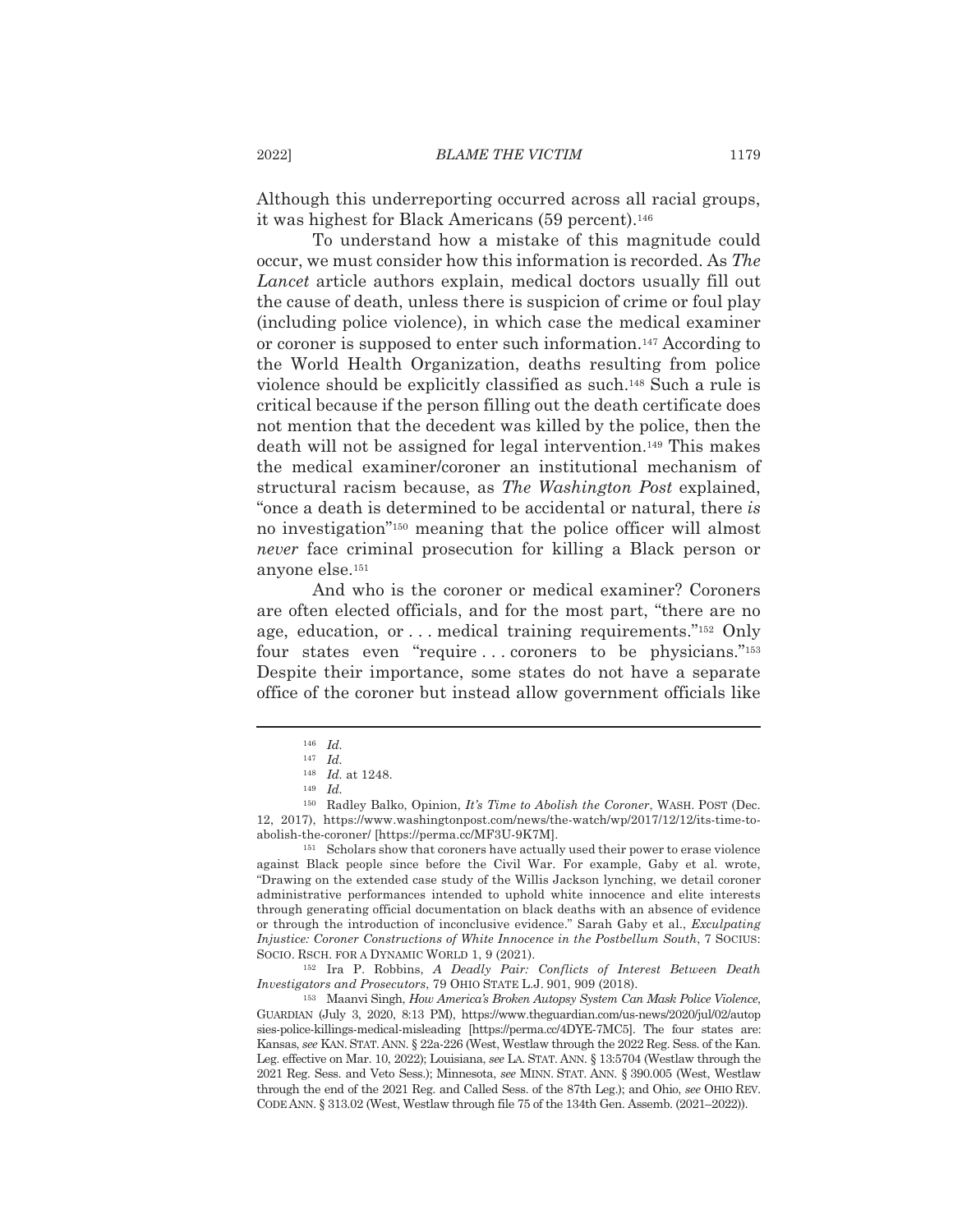prosecutors and even sheriffs to assume the role.<sup>154</sup> In California, for example, the elected sheriff automatically assumes the coroner's duties in forty-eight of the state's fifty-eight counties.<sup>155</sup> Medical examiners, in contrast, are usually licensed physicians, and they are often required to be trained in forensic pathology.<sup>156</sup> Unfortunately, there are not enough medical examiners to staff available positions.<sup>157</sup> Some states have hybrid systems "in which a medical examiner" does the autopsy, but the coroner makes the final determination as to manner of death.<sup>158</sup>

Given the power coroners and medical examiners have in determining whether, how, and if a killing will be prosecuted, it is critical that they remain independent. Yet 70 percent of respondents of a web-based survey of the National Association of Medical Examiners (NAME) reported having been pressured by an elected official or appointee to alter the cause or manner of death, and some reported experiencing negative consequences when they resisted.<sup>159</sup> Such pressure can be particularly acute when coroners/medical examiners are investigating a death in police custody. These officials often work for, or are housed in, police departments, which, as the authors of The Lancet article argue, creates a clear conflict of interest and may disincentivize recording police involvement in a death.<sup>160</sup> The problem is serious enough that the NAME Board of Directors released a position paper in which it wrote, "While medical examiners and coroners necessarily work with police in the investigation of death, and should have access to law enforcement reports, they should not be dependent upon the police for all their information and should not be subject to pressure from police to modify their conclusions."<sup>161</sup>

Should there be a conflict of opinion between a medical examiner and a politically appointed or elected coroner, the medical examiner may lose even though he is the only one with extensive training in forensic pathology. That is what happened in 2017 in San Joaquin County, California.<sup>162</sup> Two medical

<sup>&</sup>lt;sup>154</sup> See Fatal Police Violence by Race and State, supra note 123, at 1247-48.

<sup>&</sup>lt;sup>155</sup> See Balko, *supra* note 150. Note that in 2017, Balko wrote that coroners automatically assumed the role of coroner in forty-one counties, but according to the official California website, it was actually forty-eight. Sheriff-Coroner, CAL. STATE ASS'N OF CNTYS., https://www.counties.org/county-office/sheriff-coroner [https://perma.cc/Z4ZV-57JU].

<sup>&</sup>lt;sup>156</sup> See Robbins, *supra* note 152, at 910.

 $157$  *Id.* at 910-11.

<sup>&</sup>lt;sup>158</sup> Balko, *supra* note 150.

 $^{159}$  Judy Melinek et al., National Association of Medical Examiners Position Paper: Medical Examiner, Coroner, and Forensic Pathologist Independence, 3 ACAD. FORENSIC PATHOLOGY 93, 93 (2013).

<sup>&</sup>lt;sup>160</sup> Fatal Police Violence by Race and State, supra note 121, at 1250.

<sup>&</sup>lt;sup>161</sup> Melinek et al., *supra* note 159, at 97.

<sup>&</sup>lt;sup>162</sup> See Balko, supra note 150.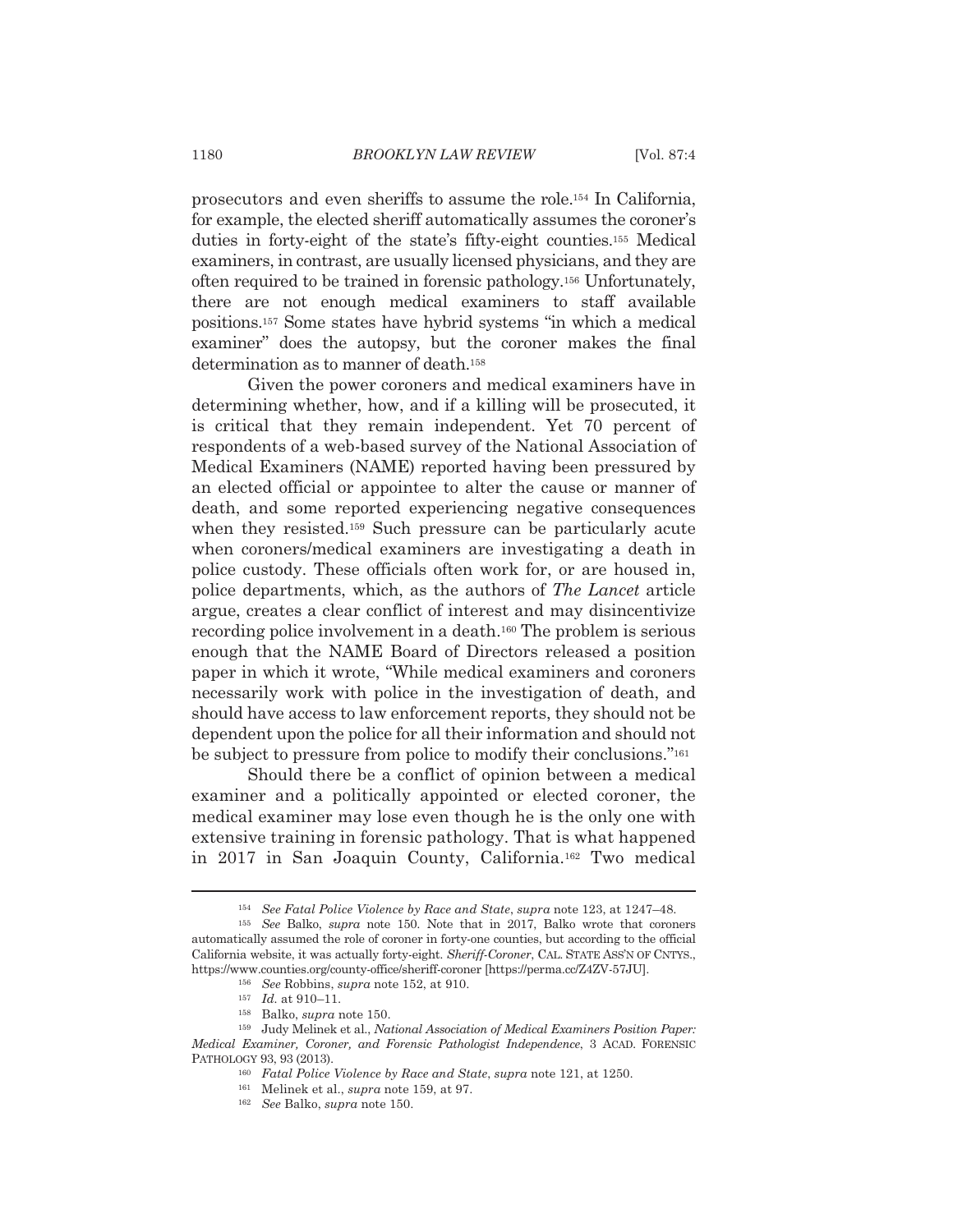examiners—one of whom (Bennett Omalu) was hired ten years earlier to modernize and professionalize the county's medical examiner's office—resigned because they alleged the Sheriff-Coroner (Steve Moore) was putting pressure on them to alter their autopsy findings for deaths in police custody.<sup>163</sup> The two started documenting specific incidents in which Moore classified particular deaths as "accidents" instead of "homicides" to safeguard the police from prosecution.<sup>164</sup> In one notable case, Omalu found that Samuel Augustine Jr. had died of a traumatic brain injury and spinal cord injury while being arrested and deemed the manner of death homicide.<sup>165</sup> After Moore told Omalu he was wrong and requested that Omalu change his findings, Omalu wrote: "This is simply daylight corruption and nothing else.'...'He is using his office and powers to protect police officers."<sup>166</sup>

If a person dies in police custody, how do coroners/medical examiners explain it away? Sometimes they attribute the death to so-called "excited delirium," a controversial diagnosis that refers to a "condition characterized by the abrupt onset of aggression and distress, typically in the setting of illicit substance use, often culminating in sudden death."167 Neither the American Psychiatric Association<sup>168</sup> nor the World Health Organization<sup>169</sup> recognize excited delirium as a valid diagnosis, and the American Medical Association denounces it as "a sole justification for law enforcement use of excessive force."170

Other times, the death report lists underlying health conditions, like hypertension or sickle cell trait (SCT), that could not have caused the person's death.<sup>171</sup> A May 2021 investigation by The New York Times uncovered at least forty-six cases "over the past [twenty-five years] in which medical examiners, law enforcement officials, or defenders of accused officers" identified SCT "as a cause or major factor in" the "deaths of Black people in custody" even though about two-thirds of them had also been forcefully

<sup>168</sup> See COUNCIL ON PSYCHIATRY & L., AM. PSYCHIATRIC ASS'N, POSITION STATEMENT ON CONCERNS ABOUT USE OF THE TERM "EXCITED DELIRIUM" AND APPROPRIATE MEDICAL MANAGEMENT IN OUT-OF-HOSPITAL CONTEXTS (2020).

<sup>169</sup> See Singh, supra note 153; Budhu et al., supra note 167.

<sup>170</sup> Press Release, Am. Med. Ass'n, New AMA Policy Opposes "Excited Delirium" Diagnosis (June 14, 2021), https://www.ama-assn.org/press-center/press-releases/newama-policy-opposes-excited-delirium-diagnosis [https://perma.cc/DLW2-D5JU].

<sup>171</sup> See Singh, supra note 153.

 $163$  *Id.* 

 $164$  *Id.* 

 $165$  *Id.* 

 $166$  *Id.* 

<sup>&</sup>lt;sup>167</sup> Joshua Budhu et al., *How "Excited Delirium" Is Misused to Justify Police* Brutality, BROOKINGS INST. (Aug. 10, 2020), https://www.brookings.edu/blog/how-werise/2020/08/10/how-excited-delirium-is-misused-to-justify-police-brutality/ [https://per ma.cc/245N-KTE6].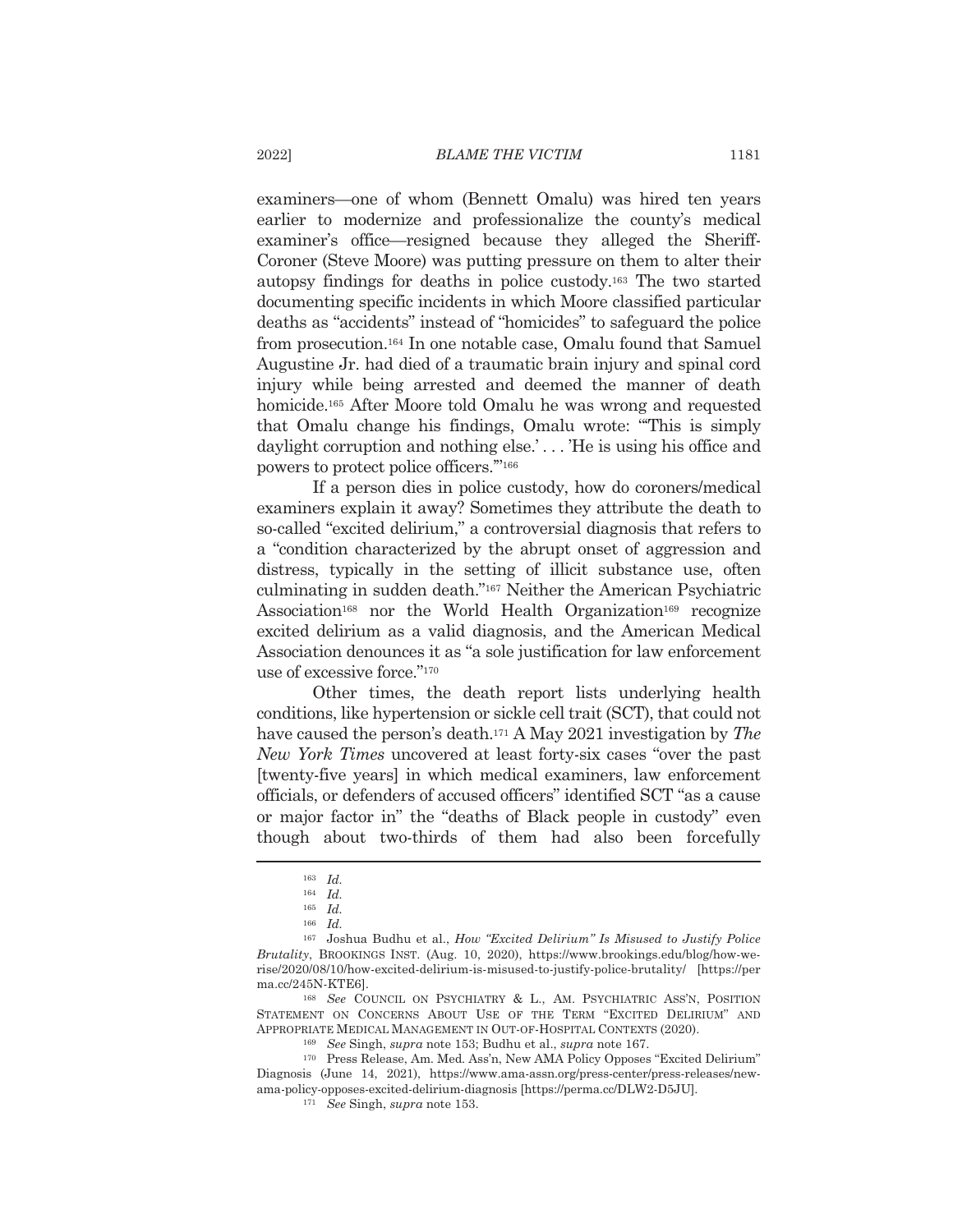restrained, pepper sprayed, or "shocked with stun guns."<sup>172</sup> Blaming these deaths on SCT likely allowed the offending officers to avoid criminal or civil penalties.

In support of The New York Times investigation, three hematologists who specialize in SCT and sickle cell disease wrote an opinion piece explaining how benign SCT really is.<sup>173</sup> They clarified that SCT "is not a disease and is not associated with decreased life expectancy."<sup>174</sup> It is "extremely common," and most people "will live normal life spans with no adverse health events related to SCT."<sup>175</sup> "Cases of sudden death in people with SCT," they state, "are the ... exception rather than the rule."176 The hematologists then contextualize The New York Times findings within a larger context of past victimization:

The medical field...has a shameful history of creating and perpetuating the pseudoscience of race-based physiological differences and performing unethical research. The onus is therefore on us, as physicians, to publicly denounce the use of these outdated and racist notions when they are used to provide cover for the mistreatment and murder of Black men and women at the hands of the police.<sup>177</sup>

The fact that the medical examiners thought they could get away with blaming SCT for these men's death is especially perverse. Sickle cell disease (SCD), is a painful, life-threatening blood disorder that is caused by inheriting the SCT from each parent.<sup>178</sup> Its presence "in the United States, [a]s a direct result of the transatlantic slave trade," and most of those who suffer from it are Black.<sup>179</sup> In an article in The New England Journal of Medicine, Alexandra Power-Hays and Patrick T. McGann

<sup>172</sup> Michael LaForgia & Jennifer Valentino-DeVries, How a Genetic Trait in Black People Can Give the Police Cover, N.Y. TIMES (May 15, 2021), https://www.nytimes. com/2021/05/15/us/african-americans-sickle-cell-police.html [https://perma.cc/FE42-MSM4]. K.C. Cage-Singleton is a glaring example of this practice. *Id.* Cage-Singleton was chased by the police into an apartment complex "because they thought his clothing resembled that of" a suspect in an armed robbery. Id. There they "shocked him with a stun gun and beat him with a baton." Id. Although the coroner indicated Cage-Singleton had suffered a number "of injuries, including abrasions, lacerations, and broken teeth,... the manner and cause of death were 'undetermined." Id. Instead, the coroner cited "probable' sickle cell trait." Id.

<sup>173</sup> A. Kyle Mack et al., Some Medical Examiners Say Sickle Cell Trait Causes Sudden Death-They're Wrong, SCI. AM. (June 20, 2021), https://www.scientificamerican. com/article/some-medical-examiners-say-sickle-cell-trait-causes-sudden-death-theyre-wrong/ [https://perma.cc/V4KH-S953].

 $174$  *Id.* 

 $175$  *Id.* 

 $176$  *Id.* 

 $177$  *Id.* 

<sup>178</sup> Alexandra Power-Hays & Patrick T. McGann, When Actions Speak Louder than Words-Racism and Sickle Cell Disease, 383 NEW ENG. J. MED. 1902, 1902 (2020); What Is Sickle Cell Trait?, CTRS. FOR DISEASE CONTROL & PREVENTION, https://www.cdc.gov/ncbddd/sicklecell/traits.html [https://perma.cc/Q69V-P2NT].

<sup>&</sup>lt;sup>179</sup> Power-Hays & McGann, *supra* note 178, at 1902.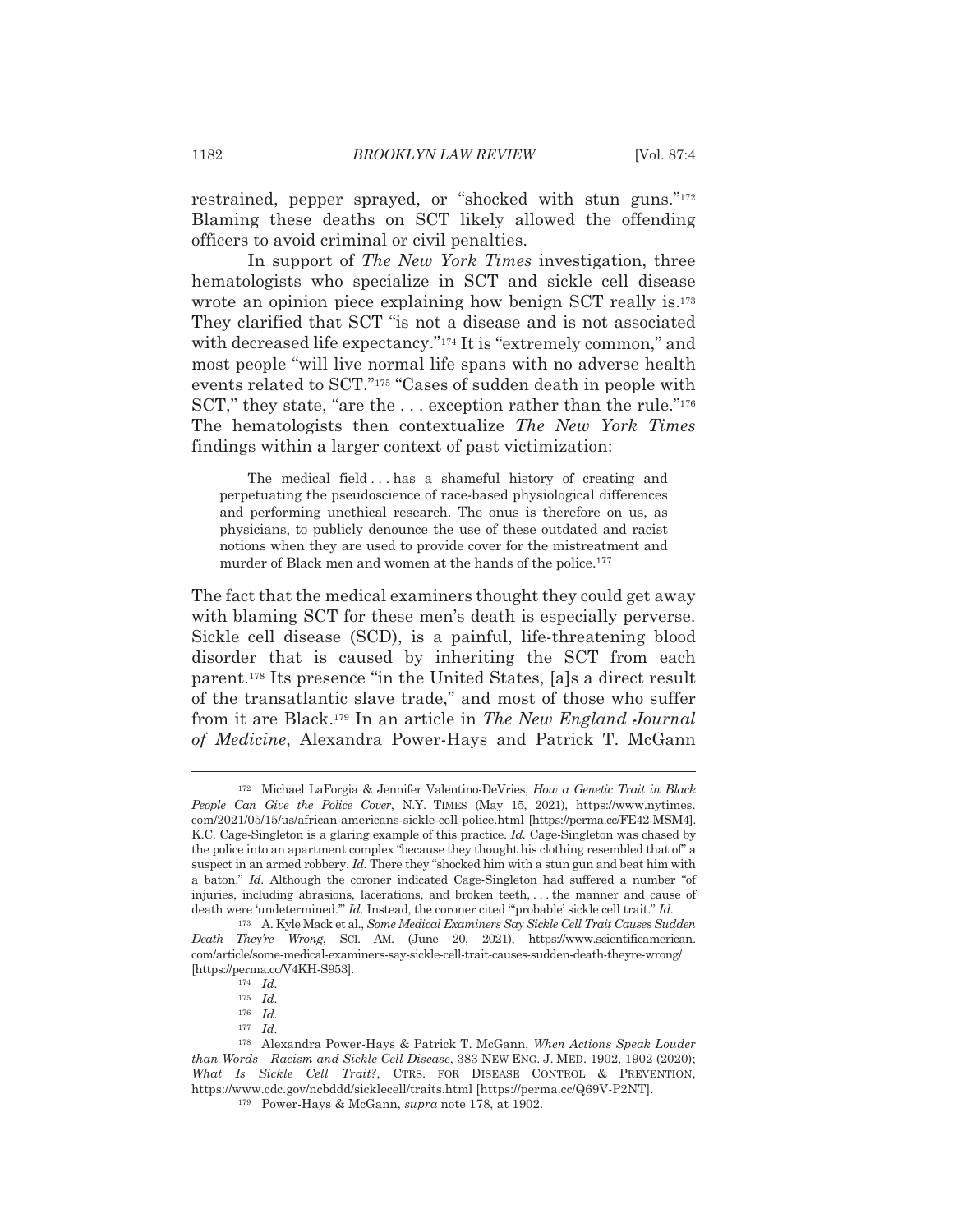compare funding for SCD with cystic fibrosis, which is a comparable disease, but it affects mostly white Americans.<sup>180</sup> "Cystic fibrosis affects one third fewer Americans than SCD but receives 7 to 11 times the research funding per patient, which results in disparate rates of development of medications: currently, the Food and Drug Administration has approved 4 medications for SCD and 15 for cystic fibrosis."<sup>181</sup> Not only has the development of SCD modifying therapies remained minimal, but those suffering from the disease receive suboptimal care.<sup>182</sup> As Power-Hays and McGann explain:

Despite inexorable pain, patients report getting dressed nicely before presenting to the emergency department in an attempt to avoid judgment and receive better care....Deplorably, especially in the midst of the opioid crisis, patients with SCD are often described as drug seekers and accused of feigning their pain, which results in inadequate treatment and more suffering. Because of the challenges in receiving adequate care and the stress associated with perceived racial stigma, many patients choose to avoid care altogether, further increasing the risk of life-threatening complications.<sup>183</sup>

Not only are medical examiners and coroners too beholden to the police, but one of the lies they tell to hide police brutality hinges on a disease that would not be here if men, women, and children had not been kidnapped from Africa and brought to America as slaves. And the disease would not have taken on mythical powers of destruction if the US health care system adequately funded its treatment and fairly treated the people suffering from it.

#### IV. THE DECISION TO CHARGE

Although prosecutors ultimately filed charges against the officers who killed George Floyd, Terence Crutcher, and Walter Scott,<sup>184</sup> such prosecutions are rare. According to Mapping Police Violence, which compiles data from media reports, obituaries, public records, and databases, 9,901 people were killed by the police between 2013 and 2021,<sup>185</sup> but less than 3 percent a year were charged with a crime.<sup>186</sup> Policing is a dangerous job, and undoubtedly, many of those killings were justified to protect the life of the officer or a third party. However, given that 37 percent of the

2022]

 $180$  *Id.* 

 $181$  *Id.*  $182$  Id.

 $183$  *Id.* at 1902-03.

 $184$  See supra text accompanying notes 1-19.

<sup>&</sup>lt;sup>185</sup> See SAMUEL SINYANGWE ET AL., MAPPING POLICE VIOLENCE, 2021 POLICE VIOLENCE REPORT 3 (2021), https://policeviolencereport.org [https://perma.cc/7H92-4UVJ].

<sup>&</sup>lt;sup>186</sup> See id. at 6.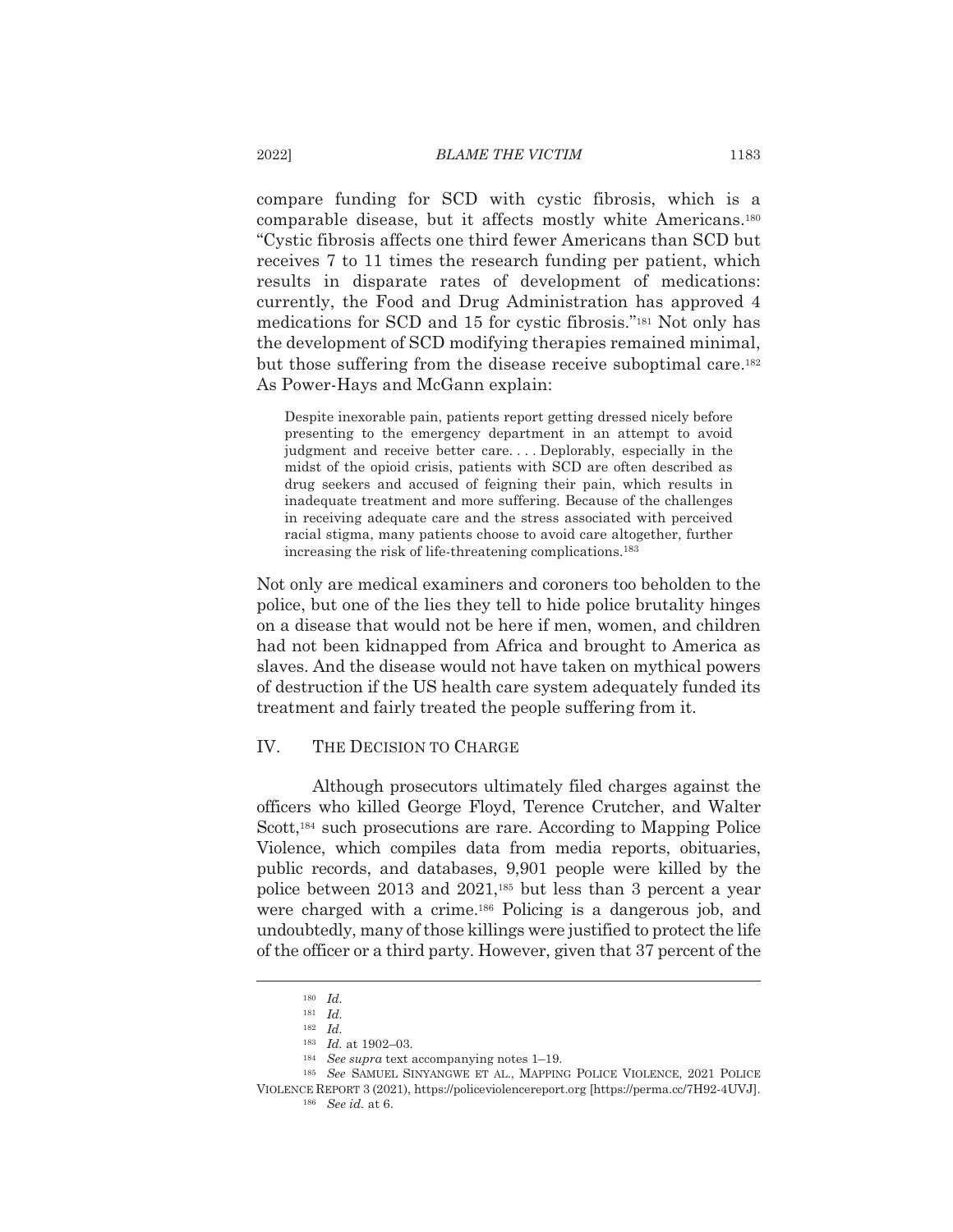killings in 2021 began with either nonviolent offense-traffic stops  $(10$  percent),<sup>187</sup> mental health checks  $(9$  percent),<sup>188</sup> or other nonviolent offenses (18 percent),<sup>189</sup> how could so-called "ministers" of justice" prosecute just 1 percent of these cases?<sup>190</sup>

Prosecutors have an "entangled,"<sup>191</sup> "codependent"<sup>192</sup> relationship with the police, which turns them into institutional mechanisms of structural racism. "From a structural standpoint," ACLU attorney Somil Trivedi and Nicole Gonzalez Van Cleve wrote, "police officers are prosecutors' star witnesses, central to the prosecutors' ability to earn the convictions that are so essential to their conception of public safety (and professional success, including internal promotion)."<sup>193</sup> This dependence puts enormous pressure on prosecutors to get along with the police—even if they lie, withhold evidence, or use excessive force. Prosecutors who attempt to stand up to the police pay a professional price.<sup>194</sup> "A prosecutor who reports" police crimes or advocates zealous prosecution of the police will necessarily run afoul of law enforcement's good graces, which may impact conviction rates and therefore her career advancement." Kate Levine explains.<sup>195</sup> Should a reform-minded district attorney anger police unions, her chance of being reelected is significantly diminished.<sup>196</sup> Given the cost of standing up to the police, is it any surprise that "ample evidence indicates that when police are the ones committing the crimes, prosecutors deploy their immense discretion to cover for and effectively encourage the criminality rather than to combat it and seek justice?"<sup>197</sup>

Sometimes community outrage over a police killing is so great that prosecutors cannot simply decline to file charges. In those instances, they have another option available to them—using a grand jury as cover.<sup>198</sup> By that I mean, prosecutors can convene a

 $193$  *Id.* at 909.

196 Id. at 1476–77.

 $187$  *Id.* at 10 (117/1134=10.3%).

 $188$  Id.  $(104/1134=9.2\%)$ .

<sup>189</sup> Id. (201/1134=17.7%).

 $^{190}$  See Sinyangwe et al., supra note 187, at 5 (11/1134=.097%); Amelia Thomson-DeVeaux et al., Why It's So Rare for Police Officers to Face Legal Consequences, FIVETHIRTYEIGHT (Sept. 23, 2020, 4:53 PM), https://fivethirtyeight.com/features/why-its-stillso-rare-for-police-officers-to-face-legal-consequences-for-misconduct/ (last visited May 18, 2022).

<sup>&</sup>lt;sup>191</sup> Kate Levine, Who Shouldn't Prosecute the Police, 101 IOWA L. REV. 1447, 1475 (2016).

<sup>&</sup>lt;sup>192</sup> Somil Trivedi & Nicole Gonzalez Van Cleve, To Serve and Protect Each Other: How Police-Prosecutor Codependence Enables Police Misconduct, 100 B.U. L. REV. 895, 912 (2020).

 $194$  *Id.* at 910.

 $^{195}$  Levine, supra note 191, at 1472.

<sup>&</sup>lt;sup>197</sup> Trivedi & Van Cleve, *supra* note 192, at 898.

<sup>&</sup>lt;sup>198</sup> See ANGELA J. DAVIS, ARBITRARY JUSTICE: THE POWER OF THE AMERICAN PROSECUTOR 25 (2007) (stating that "in most cases, the grand jury is simply a tool of the prosecutor"); Andrew D. Leipold, Why Grand Juries Do Not (and Cannot) Protect the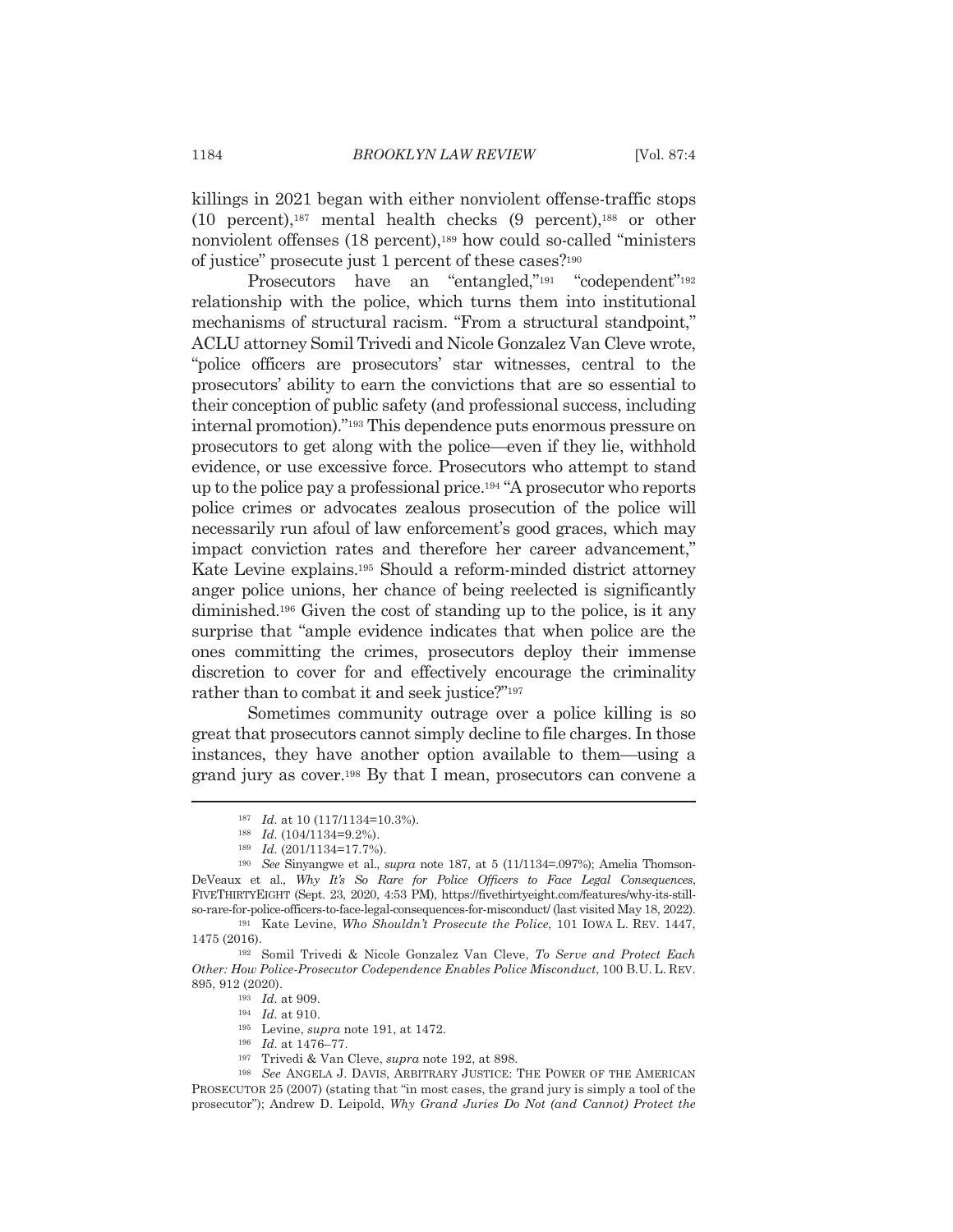grand jury, deliberately sandbag their case, and then proclaim that they did their best when the jurors decline to indict. Yet, consider this: grand juries are not adversarial hearings, and the defendant usually has no right to present evidence or even be present.<sup>199</sup> "[T]he prosecutor maintains unilateral control over the grand jury,"200 and the burden of persuasion is low.<sup>201</sup> Because it is an accusatory and not an adjudicatory proceeding, the Supreme Court has ruled that the prosecutor has no obligation to present exculpatory evidence.<sup>202</sup> That means the prosecutor should almost always win, and he does.<sup>203</sup> In 2016,<sup>204</sup> there were just six federal cases across the entire country where the grand jury failed to indict!<sup>205</sup>

And yet prosecutors failed to secure an indictment for the officers that killed Michael Brown<sup>206</sup> and Eric Garner.<sup>207</sup> Prosecutors usually present one-sided evidence and the entire proceeding is completed in anywhere from a few minutes to a few hours.<sup>208</sup> But, as Kate Levine points out, "the Ferguson prosecutors put on hours of conflicting testimony" in the indictment proceeding for the officer that killed Michael Brown.<sup>209</sup> Similarly, in the Eric Garner case, the Staten Island prosecutor called "Pantaleo's partner, Justin D'Amico," to the stand "after [first] granting  $\dots$  [D'Amico] immunity from any future prosecution."<sup>210</sup> We do not know what D'Amico said because the records have been sealed,<sup>211</sup> but we do know that he lied

<sup>204</sup> Data reported for federal fiscal year 2016, running from October 1, 2015 through September 30, 2016. MARK MOTIVANS, BUREAU OF JUST. STATS., NCJ 251772, FEDERAL JUSTICE STATISTICS, 2016-STATISTICAL TABLES, at 1 n.1 (2020).

Accused, 80 CORNELL L. REV. 260, 269 (1995) ("[I]t has become nearly an article of faith among both grand jury critics and defenders that the grand jury is a 'rubber stamp' for the prosecution." (footnotes omitted)).

<sup>&</sup>lt;sup>199</sup> See DAVIS, *supra* note 198, at 26; *see also Leipold, supra* note 198, at 266–67.

<sup>&</sup>lt;sup>200</sup> DAVIS, *supra* note 198, at 25.

<sup>&</sup>lt;sup>201</sup> See Leipold, supra note 198, at 264.

<sup>&</sup>lt;sup>202</sup> United States v. Williams, 504 U.S. 36, 51 (1992).

 $203$  Leipold, supra note 198, at 274; Ben Casselman, It's Incredibly Rare for a Grand Jury to Do What Ferguson's Just Did, FIVETHIRTY EIGHT (Nov. 24, 2014, 9:30 PM), https://fivethirtyeight.com/features/ferguson-michael-brown-indictment-darren-wilson/ (last visited May 18, 2022).

 $205$  *Id.* at 13, tbl.2.3.

<sup>&</sup>lt;sup>206</sup> Casselman, *supra* note 203.

<sup>207</sup> Andrew Siff et al., Grand Jury Declines to Indict NYPD Officer in Eric Garner Chokehold Death, NBC N.Y. (Dec. 4, 2014), https://www.nbcnewyork.com/news/local/ grand-jury-decision-eric-garner-staten-island-chokehold-death-nypd/1427980/ [https://per ma.cc/TJ32-UHJL].

 $208$  Levine, supra note 191, at 1473.

 $209$  *Id.* 

<sup>&</sup>lt;sup>210</sup> Gregory Krieg, The Eric Garner Case Exposes a Huge Problem with How We Prosecute Police Officers, MIC (Dec. 4, 2014), https://bit.ly/380B9JA [https:// perma.cc/P9MR-QPKA].

<sup>&</sup>lt;sup>211</sup> J. David Goodman, Appeals Court Rules for Transcript in Eric Garner Case to Remain Sealed, N.Y. TIMES (Nov. 23, 2015), https://www.nytimes.com/2015/11/24/nyregion/ap peals-court-rules-for-transcripts-in-eric-garner-case-to-remain-sealed.html [https://perma.cc/4X ND-DP33].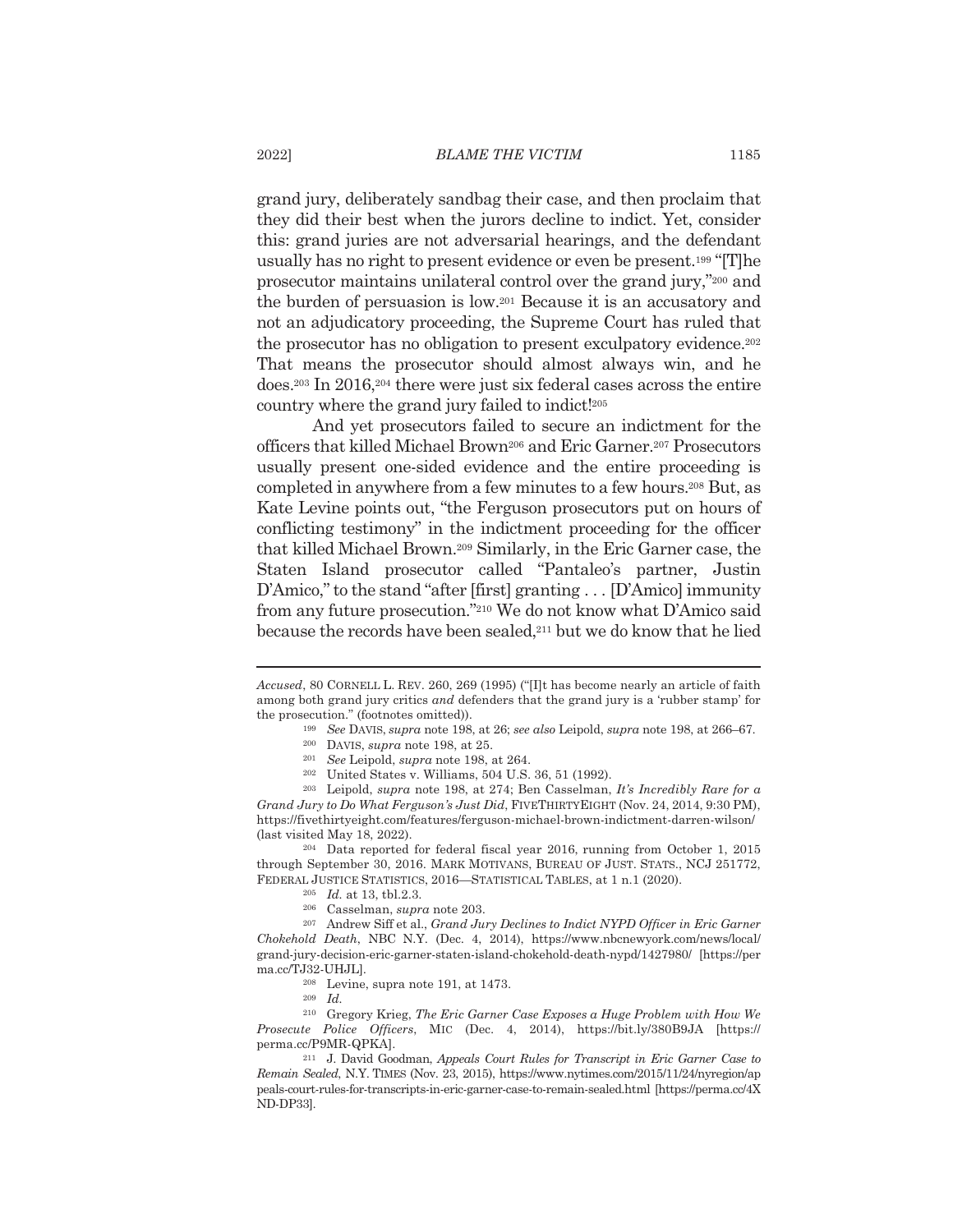about what Garner had done in posthumous arrest papers, making it seem like Garner had committed a felony when his actions constituted, at most, a misdemeanor.<sup>212</sup> All in all, it is hard to characterize these proceedings as good faith efforts on the part of either prosecutor to secure an indictment.

But this is all inside baseball. A prosecutor is not going to say that she is prioritizing her relationship with the police over her duty to uphold the rule of law; she must have a "good" reason not to prosecute. So, she often defers instead to the officer's claim of self-defense,<sup>213</sup> which exposes the prosecutor's implicit racial bias or, more cynically, her faith in the community's implicit racial bias.<sup>214</sup>

#### V. THE DECISION TO CONVICT

Derek Chauvin's conviction was an aberration. Between the start of 2005 through June 24, 2019, just 104 nonfederal law enforcement officers were "arrested for murder or manslaughter resulting from an on-duty shooting.... [and] [o]f those ... [just] thirty-five  $[(34 \text{ percent})]$  [werel convicted of a crime."<sup>215</sup> Fifteen pleaded guilty, and of the forty-three that went before a jury, twenty were convicted (47 percent).<sup>216</sup> But how could twelve people not agree that Officer Michael Slager had committed murder after watching the cellphone video of him shooting unarmed Walter Scott five times in the back from a distance of at least fifteen feet?<sup>217</sup> And why did jurors acquit Officer Betty Shelby of manslaughter after watching video of her shooting Terence Crutcher in the back when he had his hands raised above his head?<sup>218</sup> Implicit bias, as discussed above,

 $212$  Sisak, *supra* note 6.

<sup>&</sup>lt;sup>213</sup> Trivedi & Van Cleve, *supra* note 192, at 901, 905-15.

<sup>&</sup>lt;sup>214</sup> See Robert J. Smith & Justin D. Levinson. The Impact of Implicit Racial Bias on the Exercise of Prosecutorial Discretion, 35 SEATTLE U. L. REV. 795, 807–08 (2012).

<sup>&</sup>lt;sup>215</sup> Philip M. Stinson, Sr. & Chloe A. Wenzlof, On-Duty Shootings: Police Officers Charged with Murder or Manslaughter, 2005-2019, BOWLING GREEN STATE UNIV.: POLICE INTEGRITY RSCH. GRP. (2019), https://scholarworks.bgsu.edu/cgi/ viewcontent.cgi?article=1100&context=crim just pub [https://perma.cc/L6YL-CWEY]. Of these, only four were convicted of murder. The others were convicted of lesser offenses, including manslaughter (nine); voluntary manslaughter (four); involuntary manslaughter (five); official misconduct (two); reckless homicide (two); negligent homicide (three); federal criminal deprivation of civil rights (five), and reckless discharged of a firearm (one). Id. An additional four officers were convicted of murder, but their convictions were overturned, and they ended up being convicted of federal criminal deprivation of civil rights. Id.

 $^{216}$   $\,$   $Id.$ 

<sup>&</sup>lt;sup>217</sup> Alan Blinder, *Mistrial for South Carolina Officer Who Shot Walter Scott*, N.Y. TIMES (Dec. 5, 2016), https://www.nytimes.com/2016/12/05/us/walter-scott-michaelslager-north-charleston.html [https://perma.cc/7D4M-46FG]; Dwyer, supra note 15;  $supra$  notes 11–19 and accompanying text.

<sup>&</sup>lt;sup>218</sup> See supra notes 8–10 and accompanying text.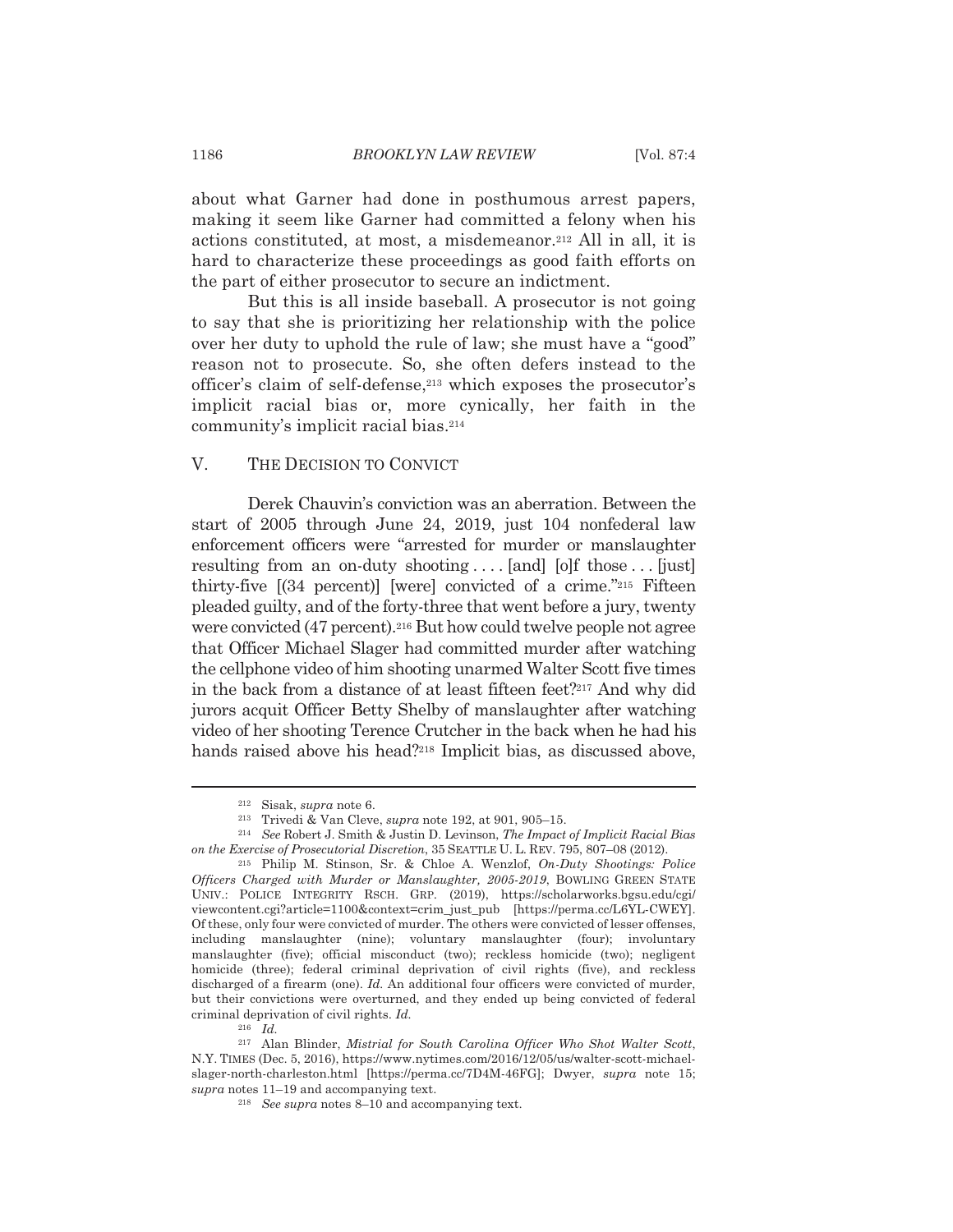certainly plays a role.<sup>219</sup> Preexisting beliefs about Black men being dangerous or aggressive can impact jurors' perceptions of the evidence<sup>220</sup> and may also impact their willingness to believe a police officer's claims of being afraid, conflicting evidence notwithstanding.

We also need to consider who serves as jurors. Every state has a law that prohibits those "with criminal convictions" and sometimes "pending charges<sup>[]</sup> from serving on juries."<sup>221</sup> Some only apply to felonies, but others include misdemeanors.<sup>222</sup> The net effect of these laws, whether intentional or not, is to disproportionately exclude Black people. A 2017 study found that 23 percent of Black adults had a felony conviction, compared with 6 percent of non-Black adults.<sup>223</sup> The study also found that 33 percent of adult Black men had a felony conviction, compared with 13 percent of all adult males.<sup>224</sup>

An absence of Black jurors makes it more difficult for the prosecution. To convict a police officer of unlawful killing, the state must convince jurors beyond a reasonable doubt that the officer did not have the right to use deadly force.<sup>225</sup> This burden is especially onerous when the officer takes the stand and says, as Officer Betty Shelby did in explaining why she shot an unarmed Terence Crutcher in the back, "I feared for my life."226 Jurors who trust the police may be more likely to believe her. and a 2020 Pew Research Center survey taken one month before George Floyd's death found that there was a large discrepancy across racial groups in confidence in the police.<sup>227</sup> Fifty-six

 $222$  Id.

<sup>223</sup> Sarah K. S. Shannon et al., *The Growth*, *Scope*, and *Spatial Distribution of People* with Felony Records in the United States, 1948-2010, 54 DEMOGRAPHY 1795, 1807 (2017).

 $224$  *Id.* 

<sup>226</sup> Ortiz & Helsel, *supra* note 8.

<sup>&</sup>lt;sup>219</sup> Justin D. Levinson et al., *Devaluing Death: An Empirical Study of Implicit* Racial Bias on Jury-Eligible Citizens in Six Death Penalty States, 89 N.Y.U. L. REV. 513, 513, 546-48 (2014).

<sup>&</sup>lt;sup>220</sup> See Justin D. Levinson & Danielle Young, Different Shades of Bias: Skin Tone, Implicit Racial Bias, and Judgements of Ambiguous Evidence, 112 W. VA. L. REV. 307, 309 (2010); Justin D. Levinson, Forgotten Racial Equality: Implicit Bias, Decisionmaking, and Misremembering, 57 DUKE L.J. 345, 345 (2007).

<sup>&</sup>lt;sup>221</sup> Ginger Jackson-Gleich, Rigging the Jury: How Each State Reduces Jury Diversity by Excluding People with Criminal Records, PRISON POL'Y INITIATIVE (Feb. 18, 2021), https://www.prisonpolicy.org/reports/juryexclusion.html [https://perma.cc/98M5-REGY].

 $225$  See In re Winship, 397 U.S. 358, 364 (1970) ("[W]e explicitly hold that the Due Process Clause protects the accused against conviction except upon proof beyond a reasonable doubt of every fact necessary to constitute the crime with which he is charged."). See also *supra* notes 90–95 for discussion of the Supreme Court's standard for police officer use of deadly force.

<sup>&</sup>lt;sup>227</sup> Hannah Gilberstadt, A Month Before George Floyd's Death, Black and White Americans Differed Sharply in Confidence in the Police, PEW RSCH. CTR. (June 5, 2020), https://www.pewresearch.org/fact-tank/2020/06/05/a-month-before-george-floyds-death-black-andwhite-americans-differed-sharply-in-confidence-in-the-police/ [https://perma.cc/VQ2L-GX2M].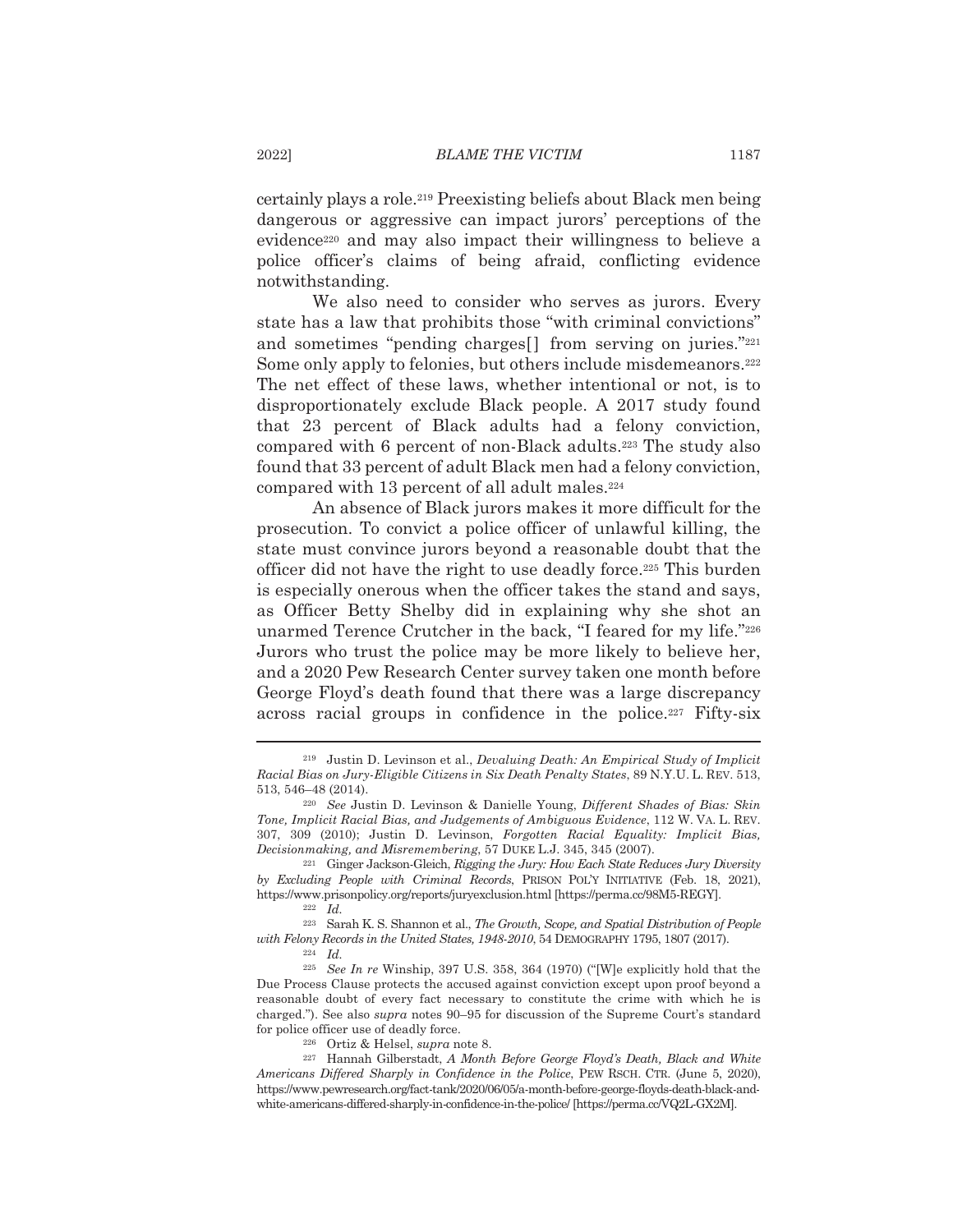percent of Black Americans "said they had at least a fair amount of confidence in [the] police . . . to act in the best interests of the public," compared with 84 percent of white Americans and 74 percent of Hispanic Americans.<sup>228</sup>

This poll reveals another hurdle for the prosecutionthat of confirmation bias, meaning the tendency for people to seek or interpret evidence in a manner that is partial to existing beliefs, expectations, or existing hypotheses.<sup>229</sup> Let me explain. The 2020 Pew Research Center survey found that most Americans had "at least a fair amount of confidence in [the police) to act in the best interests of the public."<sup>230</sup> It follows that since most prospective jurors implicitly trust the police, most are more likely to discount contradictory evidence that conflicts with original belief. Nickerson described the general this phenomenon in his oft-cited 1998 article:

A great deal of empirical evidence supports the idea that the confirmation bias is extensive and strong and that it appears in many guises. The evidence also supports the view that once one has taken a position on an issue, one's primary purpose becomes that of defending or justifying that position. This is to say that regardless of whether one's treatment of evidence was evenhanded before the stand was taken, it can become highly biased afterward.<sup>231</sup>

Of course, there are potential jurors who have had bad experiences with the police, but they are not likely to be selected for a jury. Like all criminal defendants, police officers have the right to a fair and impartial jury.<sup>232</sup> This means people who have been mistreated by the police, know people who have been mistreated by the police, or have protested against police violence are likely to be removed for cause or stricken by the defense through a peremptory challenge.<sup>233</sup> The exclusion of a

 $228$  *Id.* 

<sup>&</sup>lt;sup>229</sup> Raymond S. Nickerson, Confirmation Bias: A Ubiquitous Phenomenon in Many Guises, 2 REV. GEN. PSYCH. 175, 175 (1998).

<sup>&</sup>lt;sup>230</sup> Gilberstadt, *supra* note 227.

 $231$  Nickerson, *supra* note 229, at 177.

 $232$  Irvin v. Dowd, 366 U.S. 717, 722 (1961) ("In essence, the right to jury trial guarantees to the criminally accused a fair trial by a panel of impartial, 'indifferent' jurors.").

<sup>&</sup>lt;sup>233</sup> See Thomas Ward Frampton, For Cause: Rethinking Racial Exclusion and the American Jury, 118 MICH. L. REV. 785, 828-29 (2020); see also Race and the Jury: Illegal Discrimination in Jury Selection, EQUAL JUST. INST. 34-39 (2021), https://eji.org/wpcontent/uploads/2005/11/race-and-the-jury-digital.pdf [https://perma.cc/A5NY-XJ6R]. For discussion of the dismissal of a Black potential juror in Officer Chauvin's trial, see Adrian Florido, Half of the Jury in the Chauvin Trial Is Nonwhite. That's Only Part of the Story, NPR (Mar. 25, 2021, 9:00 AM), https://www.npr.org/2021/03/25/980646634/half-of-the-jury-in-thechauvin-trial-is-non-white-thats-only-part-of-the-story [https://perma.cc/WJ5U-GYWM]; and Mary Moriarty, Juror #76: Black Juror's Rejection Reveals Flaws in System, MINN. SPOKESMAN RECORDER (Mar. 18, 2021), https://spokesman-recorder.com/2021/03/18/juror-76black-jurors-rejection-reveals-flaws-in-system/ [https://perma.cc/V7HF-EJRK].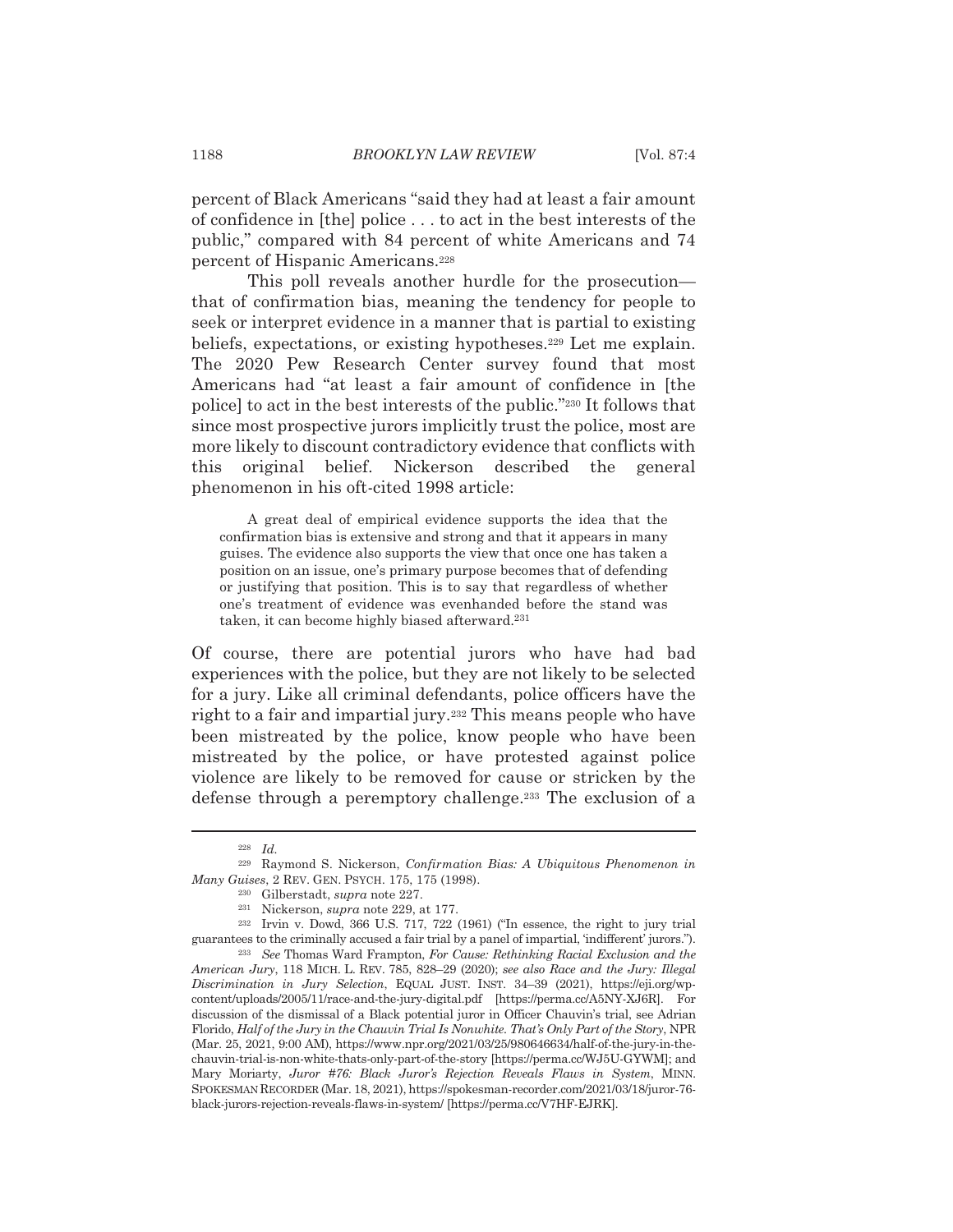disproportionate number of Black people due to felony convictions,<sup>234</sup> and of those who have experienced police misconduct turns juries into institutional mechanisms of structural racism.

And what if the defendant waives his right to a jury trial? As unlikely as it is for an officer to be convicted by a jury, he is even less likely to be convicted by a judge.<sup>235</sup> Between 2005 and June 2019, none of the nine officers who were tried before a judge for murder or manslaughter resulting from an on-duty shooting were convicted.<sup>236</sup> Part of the reason why, as Bennett Gershman explains, is that judges, as former prosecutors, "might have a propolice bias" or they might be able to "more intelligently understand" the circumstances facing the officer when he concluded that lethal force was necessary."237 Alternatively, an elected judge might not want to jeopardize the potential endorsement of law enforcement.<sup>238</sup> All of this means that the odds are stacked in favor of acquittal even before the trial begins.

#### VI. THE DECISION TO PUNISH

In the rare event that an officer is convicted of murder, he is unlikely to do much time. Sure, Derek Chauvin was sentenced to 22.5 years for the murder of George Floyd, but that was still 25 percent less than the prosecutor's requested sentence of 30 years, which itself was 25 percent less than the maximum sentence of 40 years.<sup>239</sup> And Chauvin was sentenced to a relatively long time compared with other police officers. Between 2005 and June 24, 2019, just four nonfederal officers were convicted of murder.<sup>240</sup> These officers were sentenced to 81 months to 192 months in prison with an average sentence of 150.75 months  $(12.6 \text{ years})$ .<sup>241</sup> As a point of comparison, the

 $234$  See supra notes 223–224 and accompanying text.

<sup>&</sup>lt;sup>235</sup> Philip M. Stinson & Chloe Wentzlof, No. 9: On-Duty Shootings: Police Officers Charged with Murder or Manslaughter, 2005-2019, BOWLING GREEN STATE UNIV.: RSCH. BRIEF ONE-SHEET (2019), https://www.bgsu.edu/content/dam/BGSU/health -and-human-services/document/Criminal-Justice-Program/policeintegritylostresearch/-9-On-Duty-Shootings-Police-Officers-Charged-with-Murder-or-Manslaughter.pdf [https:// perma.cc/9ZHC-MJLS].

 $236$  *Id.* 

<sup>&</sup>lt;sup>237</sup> Bennett Gershman, Why Do Police Defendants Want to Be Tried by Judges, and Not By Juries?, LAW & CRIME (Feb. 2, 2018), https://lawandcrime.com/high-profile/why-dopolice-defendants-want-to-be-tried-by-judges-and-not-by-juries/ [https://perma.cc/ZSB6-8MFX].

<sup>&</sup>lt;sup>238</sup> Rebecca Mae Salokar, *Endorsements in Judicial Campaigns: The Ethics of* Messaging, 28 JUST. SYS. J. 342, 344 (2007).

<sup>&</sup>lt;sup>239</sup> Bill Chappell, Derek Chauvin Is Sentenced to 22 <sup>1</sup>/<sub>2</sub> Years for George Floyd's Murder, NPR (June 25, 2021, 6:02 PM), https://www.npr.org/sections/trial-over-killingof-george-floyd/2021/06/25/1009524284/derek-chauvin-sentencing-george-floyd-murder [https://perma.cc/FPB2-YHSQ].

<sup>&</sup>lt;sup>240</sup> Stinson & Wentzlof, *supra* note 235.

 $241$  *Id.*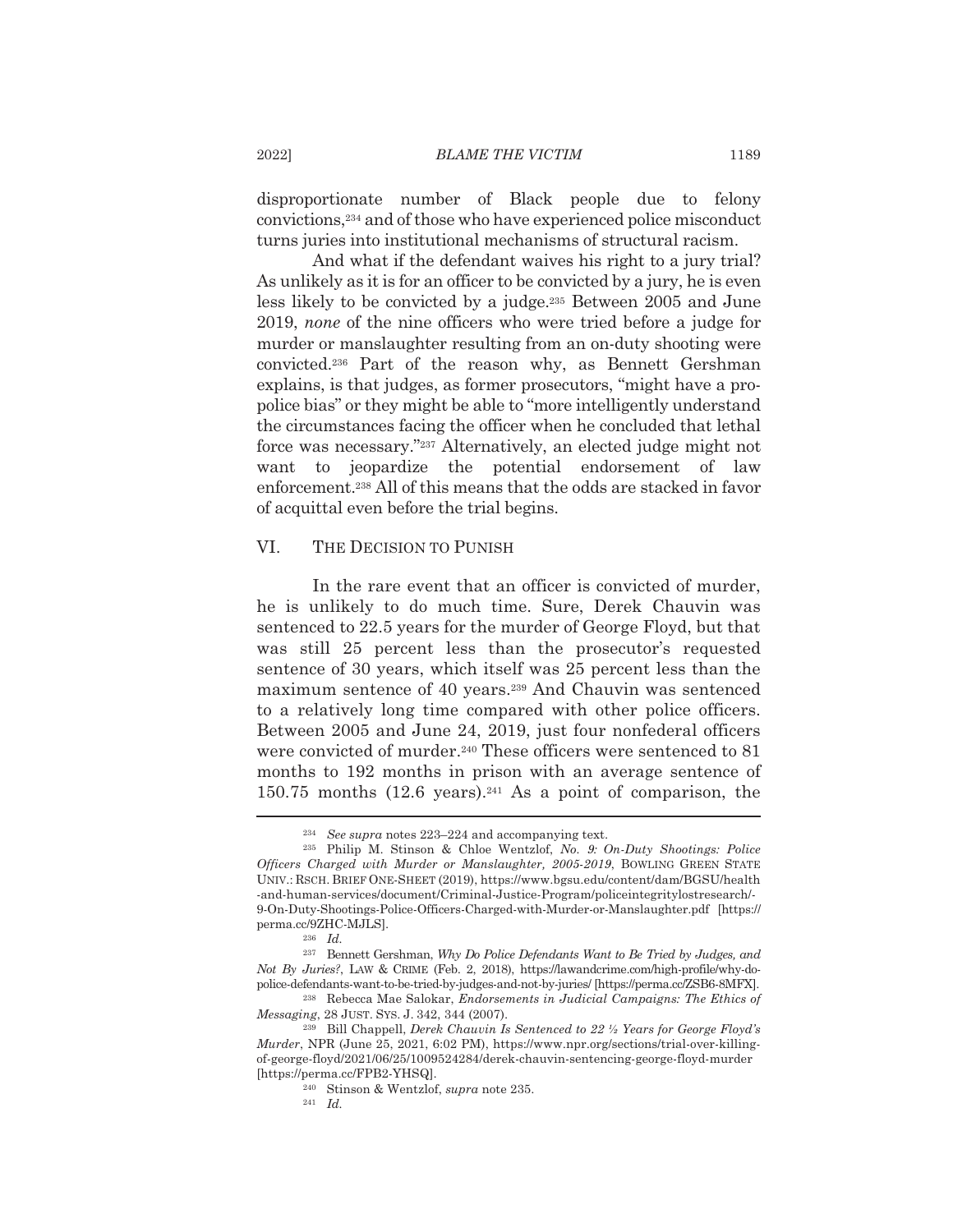average sentence length for murder in state courts is 585.6 months  $(48.8 \text{ years})$ .<sup>242</sup> That means police officers who murdered were, on average sentenced to only one-fourth the time of civilians. Judges' unwillingness to convict officers during bench trials, as described above, combined with their sentencing discount for officers who kill, makes them institutional mechanisms of structural racism.

Before going on, it is worth spending some additional time on Derek Chauvin. In determining Chauvin's sentence, Judge Peter A. Cahill had to "ensure that the sanctions imposed...are proportional to the severity of the ... offense and the offender's criminal history."243 Because of Chauvin's nonexistent criminal history, his presumptive sentence was 150 months.<sup>244</sup> Judge Cahill then determined that there were two aggravating factors involved in Chauvin's case: (1) abusing a position of trust,  $245$  and (2) "treating George Floyd with particular cruelty."246 The judge found no mitigating factors, and sentenced Chauvin to an additional 120 months for a total of 270 months.<sup>247</sup>

The fact that Chauvin (or any other officer) had no prior criminal history does not mean that he had not committed any crimes. We know that Chauvin was the subject of at least thirtytwo complaints, five of which were sustained and resulted in a formal reprimand.<sup>248</sup> Very little information is publicly available about those cases, but the prosecutor exposed one of particular note during the pretrial portion of Chauvin's trial.<sup>249</sup> In 2017, Chauvin and his partner responded to a domestic assault call of a woman who reported being assaulted by her two minor children, one a fourteen-year-old boy.<sup>250</sup> Chauvin's written report made it seem like the boy repeatedly resisted arrest, which is why Chauvin claimed he struck the boy and held him to the floor. But, the body worn cameras revealed a completely different story.<sup>251</sup> The truth is that the boy told the officers he had been beaten, but they decided to

<sup>&</sup>lt;sup>242</sup> DANIELLE KAEBLE, BUREAU OF JUST. STAT., U.S. DEP'T OF JUST., NCJ 255662, TIME SERVED IN STATE PRISON, 2018, at 4 (2021), https://bjs.ojp.gov/content/pub/ pdf/tssp18.pdf [https://perma.cc/W8KD-77YP].

<sup>&</sup>lt;sup>243</sup> State v. Chauvin, No. 27-CR-20-12646 (Minn. Dist. Ct. June 25, 2021) (alteration in original) (quoting MINNESOTA SENTENCING GUIDELINES 1.A) (sentencing order and memorandum opinion).

 $^\mathrm{244}$   $\,$   $\!Id.\xspace$  at 3–5.

 $245$  *Id.* at 7-11.

 $246$  *Id.* at 11-15.

 $247$  *Id.* at 2, 6, 22.

<sup>&</sup>lt;sup>248</sup> Results: Derek M. Chauvin, Badge #1087, CMTYS. UNITED AGAINST POLICE BRUTALITY, http://complaints.cuapb.org/police\_archive/officer/2377/ [https://perma.cc/X4P K-Q39U].

<sup>&</sup>lt;sup>249</sup> See State's Supplemental Memorandum of Law in Support of Other Evidence at 2, State v. Chauvin, No. 27-CR-20-12646 (Minn. Dist. Ct. June 25, 2021).

 $250$  *Id.* at 1-2.

 $251$  *Id.* at 2-3.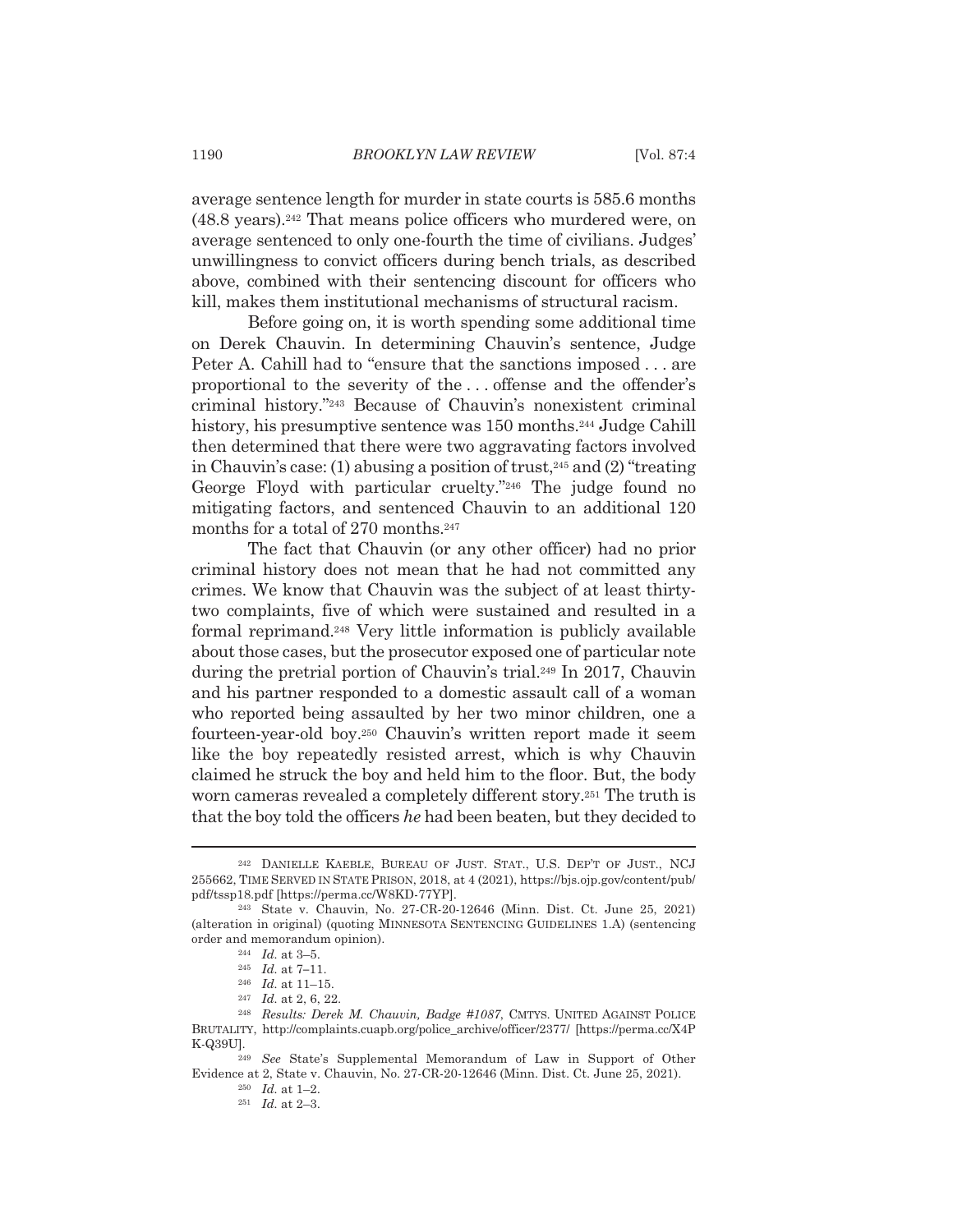arrest him anyway.<sup>252</sup> After ordering the boy to come out of his bedroom, they waited thirty-three seconds before grabbing him.<sup>253</sup> Chauvin then hit the boy with a flashlight, grabbed him by the throat, and hit him again in the head with the flashlight.<sup>254</sup> The boy then "cried out that they were hurting him and [asked them] to stop," but instead Chauvin applied a neck restraint to the boy, which caused him to lose consciousness and go to the ground.<sup>255</sup> Chauvin and his partner put the boy in the prone position (meaning on his stomach) and handcuffed him behind his back.<sup>256</sup> Chauvin then held him down, knee-to-upper back, just as he held down George Floyd, all the while as the boy complained that he could not breathe and as his mother begged for Chauvin to let him go.<sup>257</sup> Chauvin continued to hold the boy down even though the boy was already handcuffed and even though the boy's ear was actively bleeding and the boy was repeatedly telling the officers that he was in pain.<sup>258</sup> Eventually, a paramedic arrived, examined the boy's ear, and told him he would need stitches.<sup>259</sup> Two minutes later, Chauvin told the boy he was under arrest, tightened the handcuffs, and finally—seventeen minutes after first restraining the boy to the floor and kneeling on him—removed his knee from the boy's back.<sup>260</sup> Two minutes after that, Chauvin and his partner assisted the boy in rolling to one side and standing up before walking him to a waiting ambulance."261

For four years, it seemed that this case would be ignored. The Minneapolis police have a long history of abuse accusations, and past attempts at reform have been unsuccessful.<sup>262</sup> The boy Chauvin struck and held down is Black, which is consistent with complaints of racism (including those made by police officers against the department<sup>263</sup>) and excessive force disproportionately inflicted against Black people.<sup>264</sup> Chauvin's partner was legally obligated to

<sup>262</sup> Shaila Dewan & Serge F. Kovaleski, Thousands of Complaints Do Little to Change Police Ways, N.Y. TIMES (June 8, 2020), https://www.nytimes.com/2020/05/30/us/ derek-chauvin-george-floyd.html [https://perma.cc/8GEU-HHJD].

<sup>263</sup> See, e.g., Complaint & Demand for a Jury Trial at 4, Arradondo v. Minneapolis, 2015 WL 4727202 (D. Minn. Aug. 10, 2015) (No. 13-2488) (five police officers suing the Minneapolis Police Department to "redress race and color discrimination in employment").

<sup>264</sup> See Matt Furber et al., Minneapolis Police, Long Accused of Racism, Face Wrath of Wounded City, N.Y. TIMES (Oct. 29, 2021), https://www.nytimes.com/2020/ 05/27/us/minneapolis-police.html [https://perma.cc/4NYH-46BU].

 $252$  *Id.* at 3-5.

 $253$  *Id.* at 3.  $254$  *Id.* 

<sup>255</sup> Id. at 3-4.

 $256$  *Id.* at 4.

 $257$  *Id.* at 4, 6.

 $258$  *Id.* at 4.

 $259$  *Id.* at 5.

 $260$  *Id.* 

 $261$  *Id.*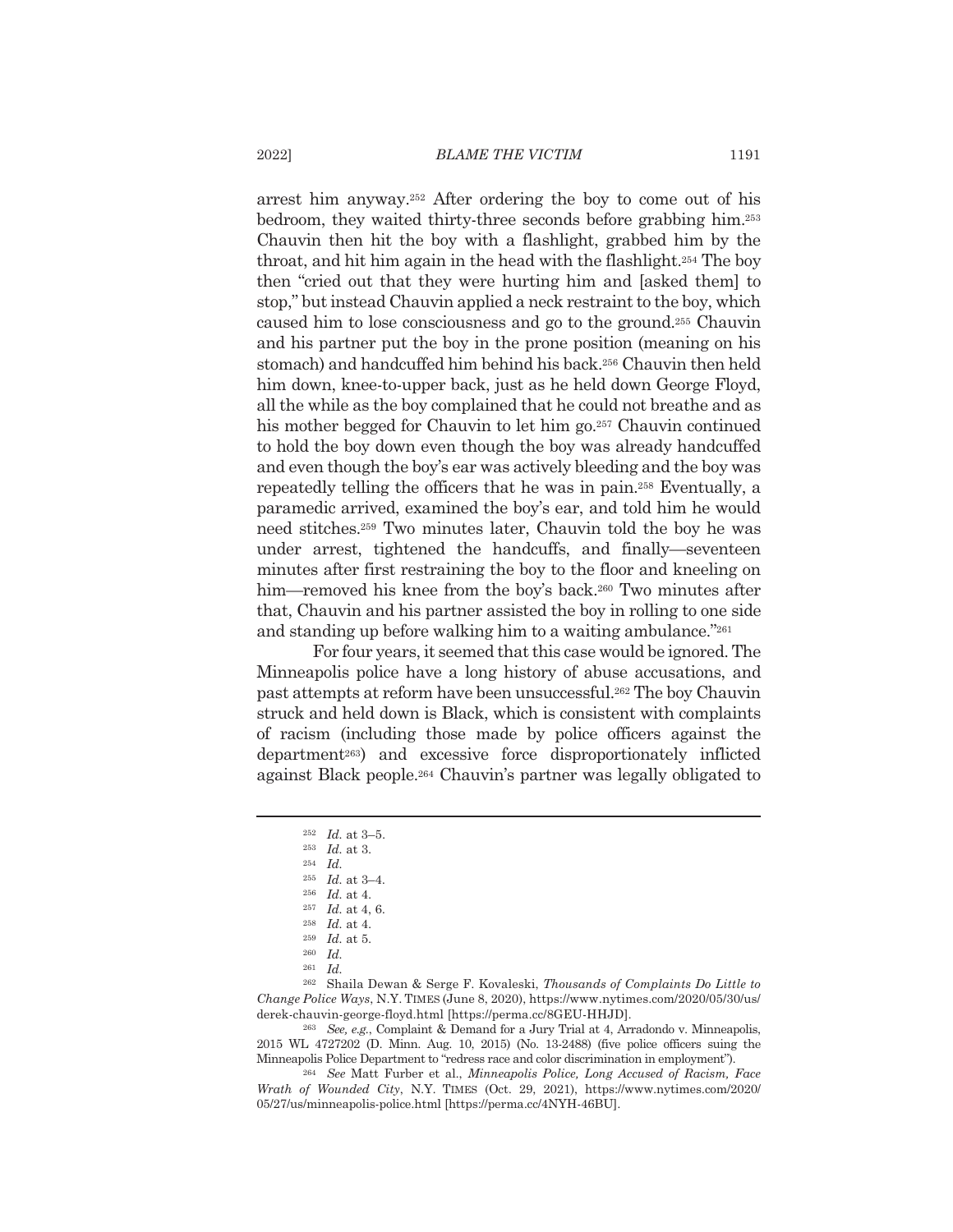report the abuse,<sup>265</sup> but his silence was nothing out of the ordinary. As the Minnesota Reformer explained, "[t] he clearest pattern to emerge when examining the disciplinary files is that when a Minneapolis police officer does something wrong, no matter how big or small, other officers on the scene will minimize what happened or report not having seen or heard anything."266 Nor did the state prosecutor ever prosecute even though there was body camera footage documenting Chauvin's misdeeds.<sup>267</sup>

Finally, in May 2021, Chauvin was indicted for violating the boy's federal civil rights,<sup>268</sup> and he pleaded guilty seven months later.<sup>269</sup> Ironically it was the same day he pleaded guilty to violating the civil rights of George Floyd<sup>270</sup>—a person whose life might have been spared if the police and prosecutor had held Chauvin to account earlier. The delayed prosecution also meant Judge Cahill was presented with a whitewashed criminal history, which in turn meant he could not sentence Chauvin to the time he arguably deserved under Minnesota law for murdering George Floyd.

#### VII. **SOLUTIONS**

In this article, I have discussed the ways in which state actors exploit prior victimization in justifying and minimizing police killings. Doing something about this issue will be difficult given the deep-seated structural roots of this victimization and the way different actors work together (even if unintentionally) to perpetuate it. Only a multiplicity of reforms will be able to enact meaningful and lasting change.

Scholars and activists often focus on reforms that will change police behavior through deterrence rooted in punishment. For instance, if it becomes more difficult as a matter of law to assert that use of deadly force was justified, then officers will be less likely to shoot because they will fear going

<sup>&</sup>lt;sup>265</sup> See Max Nesterak & Tony Webster, The Bad Cops: How Minneapolis Protects Its Worst Police Officers Until It's Too Late, MINN. REFORMER (Dec. 15, 2020, 5:30 AM), https://bit.ly/37XCYa9 [https://perma.cc/GP7G-EPGP].

 $266$  *Id.* 

 $267$  *Id.* 

<sup>&</sup>lt;sup>268</sup> Ray Sanchez & Omar Jimenez, What We Know About the 2017 Encounter that Led to Derek Chauvin's Second Indictment, CNN (May 7, 2021, 3:44 PM), https://www.cnn.com/2021 /05/07/us/derek-chauvin-indictment-2017-incident/index.html [https://perma.cc/7ATF-FF5S].

<sup>&</sup>lt;sup>269</sup> Erin Brady, Derek Chauvin Pleads Guilty to Violating Civil Rights of George Floyd and 14-Year-Old Boy, NEWSWEEK (Dec. 15, 2021, 11:00 AM), https://www.news week.com/derek-chauvin-pleads-guilty-violating-civil-rights-george-floyd-14-year-old-bo y-1659707 [https://perma.cc/MJ65-NYQW].

<sup>&</sup>lt;sup>270</sup> Leila Fadel, Derek Chauvin Pleads Guilty to Violating George Floyd's Civil Rights in Federal Court, NPR (Dec. 15, 2021, 4:28 PM), https://www.npr.org/2021/12/15/ 1064614556/derek-chauvin-pleads-guilty-to-violating-george-floyds-civil-rights-in-feder al-c [https://perma.cc/W5RT-JQBV].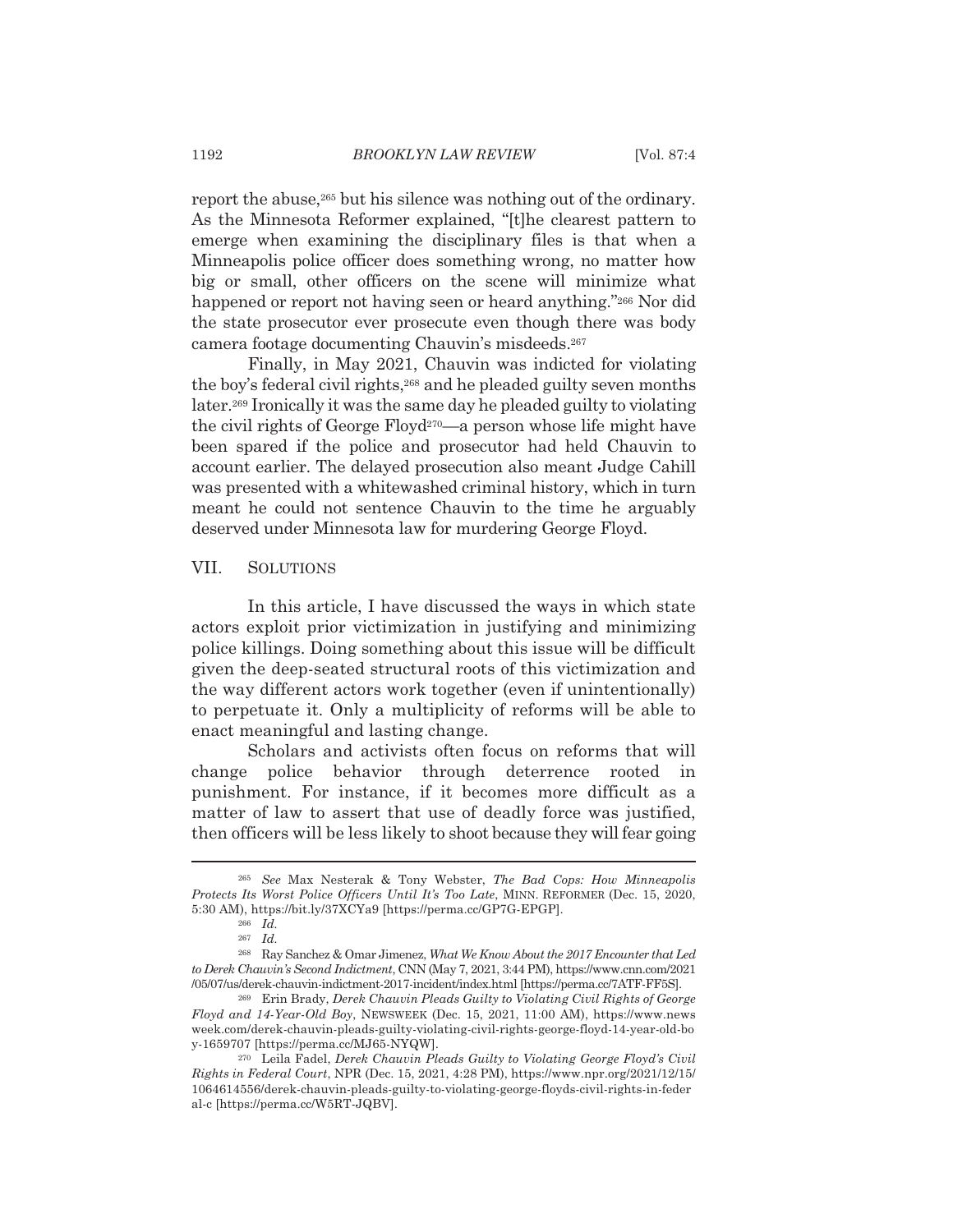to prison.<sup>271</sup> Or, if legislatures abolish or at least abrogate qualified immunity, then police officers will think twice before striking someone with their baton because they will worry about being held civilly liable.<sup>272</sup> Although these changes should be made, they are unlikely to be as effective as people hope. After all, it is still a prosecutor who decides whether to charge a police officer with murder and a judge or jury who decides whether to convict. The law of qualified immunity should also change, but the Supreme Court has thus far been unwilling to do so.<sup>273</sup> Even if the Court does change the standard, it is still a judge or jury that will decide whether a violation occurred.

In addition to pushing for these changes, policy makers should follow the lead of Franklin Zimring<sup>274</sup> and Lawrence W. Sherman<sup>275</sup> in trying to reduce police killings by moving the focus from blaming individual officers to identifying change points that can save lives. For example, they should try and reduce the opportunity for lethal force. Ten percent of police killings in 2021 started with a traffic stop.<sup>276</sup> Legislatures should reduce the likelihood of a potentially lethal traffic stop by changing the law on civil forfeiture. Most civil forfeiture laws allow the police to keep the property they seize,<sup>277</sup> which creates an incentive to use minor traffic infractions as a pretext for stopping people.<sup>278</sup> Legislatures should amend these laws to remove this incentive. The laws should also be amended to make it more difficult for the state to strip a person of their property. Without these financial incentives, the police are likely to conduct fewer traffic stops, which in turn should reduce the number of police killings.

<sup>&</sup>lt;sup>271</sup> See Cynthia Lee, Reforming the Law on Police Use of Deadly Force: De-Escalation, Preseizure Conduct, and Imperfect Self-Defense, 2 U. ILL. L. REV. 629, 638 (2018); see also Jane Coaston, California's New Law to Stop Police Shootings, Explained, VOX (Aug. 23, 2019, 1:00 PM), https://www.vox.com/2019/8/23/20826646/california-actto-save-lives-ab-392-explained [https://perma.cc/9DPV-7MJ2].

<sup>&</sup>lt;sup>272</sup> See Jay R. Schweikert, Qualified Immunity: A Legal Practical, and Moral Failure, POL'Y ANALYSIS (Cato Inst., Wash. D.C.), Sept. 14, 2020, at 13-16, 19, https:// www.cato.org/sites/cato.org/files/2020-09/pa-901-update.pdf [https://perma.cc/7VU3-3WPZ].

<sup>&</sup>lt;sup>273</sup> See Katherine Mims Crocker, The Supreme Court's Reticent Qualified Immunity Retreat, 71 Duke L.J. 1, 1 (2021).

<sup>&</sup>lt;sup>274</sup> See generally FRANKLIN E. ZIMRING, WHEN POLICE KILL (2017) (recommending federal, state, and local policy changes to reduce police killings).

<sup>&</sup>lt;sup>275</sup> See generally Lawrence W. Sherman, Reducing Fatal Police Shootings as System Crashes: Research, Theory, and Practice, 1 ANN. REV. CRIMINOLOGY 421 (2018) (proposing a theoretical framework to reduce fatal police shootings).

 $276$  See supra note 190 and accompanying text.

<sup>&</sup>lt;sup>277</sup> David Pimentel, *Civil Asset Forfeiture Abuses: Can State Legislation Solve* this Problem?, 25 GEO. MASON L. REV. 173, 173, 181-82 (2017).

<sup>&</sup>lt;sup>278</sup> How Crime Pays, supra note 62, at 2388; Nick Sibilla & Inst. for Just., Cops Use Traffic Stops to Seize Millions From Drivers Never Charged With a Crime, FORBES (Mar. 12, 2014, 11:38 AM), https://www.forbes.com/sites/instituteforjustice/2014/ 03/12/cops-use-traffic-stops-to-seize-millions-from-drivers-never-charged-with-a-crime/? sh=6a487c0df54b (last visited May 18, 2022).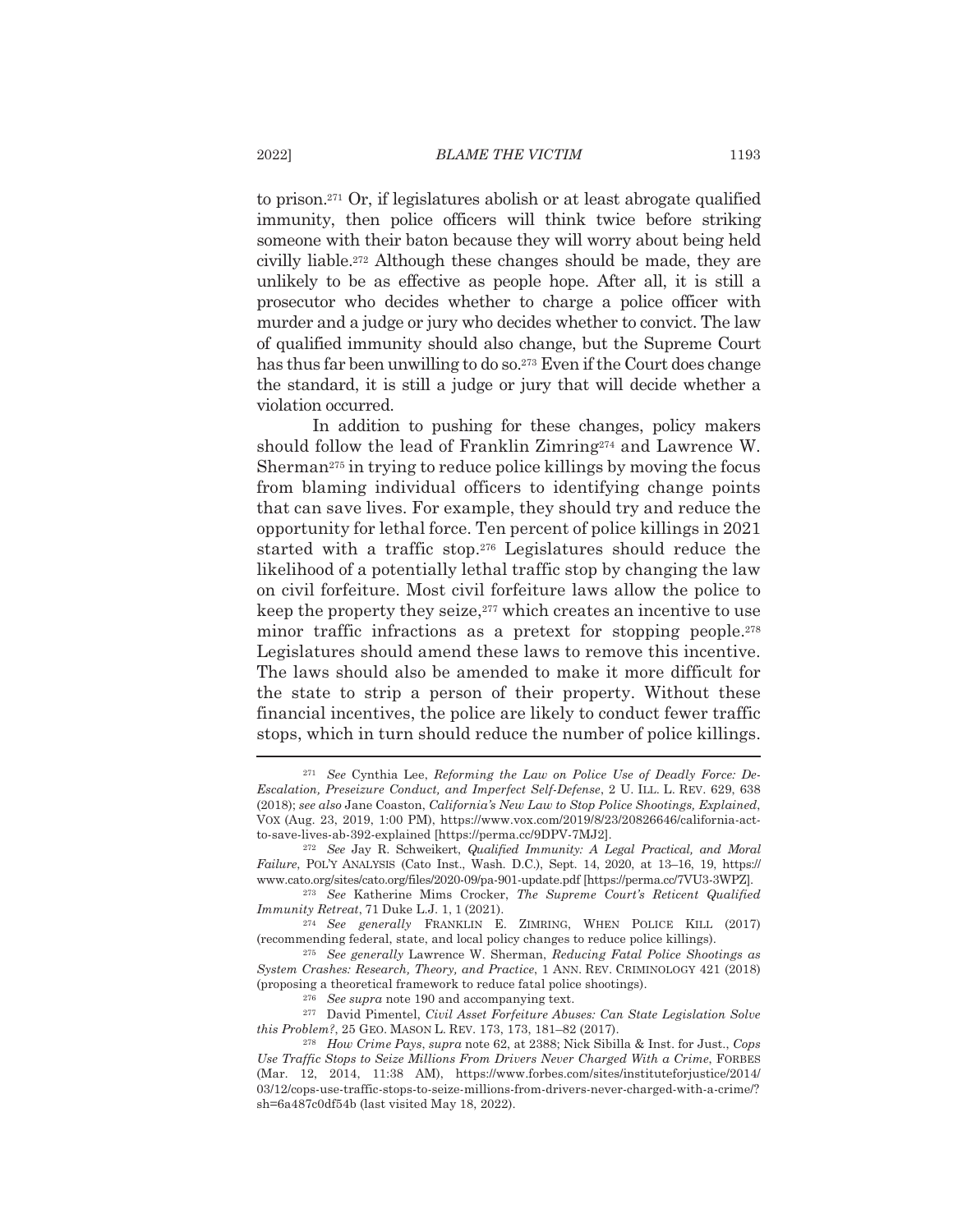### **BROOKLYN LAW REVIEW**

In instances when police do engage a suspect, the question becomes how we can lessen the chance that they will use deadly force. Sherman contends that we should design policing systems that place "preservation of life on an equal (and often higher) level with swift enforcement of the law."279 Sherman tells the story of a man in Camden, New Jersey who brandished a knife and then walked away, slashing the knife in the air as he walked.<sup>280</sup> Instead of opening fire on the man, up to fifteen police officers and two police cars surrounded the man and walked with him for at least seven minutes.<sup>281</sup> This approach allowed them to contain the risk and keep the community safe until they had the opportunity to disarm the man and put him under arrest.<sup>282</sup>

When a shooting does take place, then saving the life of the victim becomes paramount. Officers should be required to make every effort to save the victim's life. To that end, Sherman suggests having officers carry and be trained in the use of "battlefield-grade hemostatic bandages" immediately after a shooting has occurred.<sup>283</sup> Sherman also recommends requiring officers to transport the wounded in patrol cars instead of waiting for an ambulance.<sup>284</sup> Both of these interventions will help save lives.

Even with these changes, people will continue to die in police custody. When they do, it is critical that an independent forensic pathologist determine their manner of death. That means states should follow the recommendations of the National Academy of Sciences and abolish the existing coroner systems.<sup>285</sup> Journalist Radley Balko's explanation as to why hits the nail on the head: "The very act of electing someone to determine manner of death suggests that there's room for political factors to guide or influence that determination. That shouldn't be something we encourage."<sup>286</sup> Also in line with the recommendations of the National Academy of Sciences, Congress should authorize and appropriate sufficient funds to create regional medical examiner systems, modernize facilities, and provide adequate education,

<sup>&</sup>lt;sup>279</sup> Lawrence W. Sherman, Reducing Fatal Police Shootings as System Crashes: Research, Theory, and Practice, 1 ANN. REV. CRIMINOLOGY 421, 441 (2018).

 $280$  *Id.* at 440.

 $281$  *Id.* 

 $282$  See id.

 $283$  *Id.* at 441.

 $^{\rm 284}$   $\,$  See  $id.$ 

<sup>&</sup>lt;sup>285</sup> COMM. ON IDENTIFYING THE NEEDS OF THE FORENSIC SCIS. CMTY., NAT'L RESCH, COUNCIL, STRENGTHENING FORENSIC SCIENCE IN THE UNITED STATES: A PATH FORWARD 49 (2009).

<sup>&</sup>lt;sup>286</sup> Balko, *supra* note 150.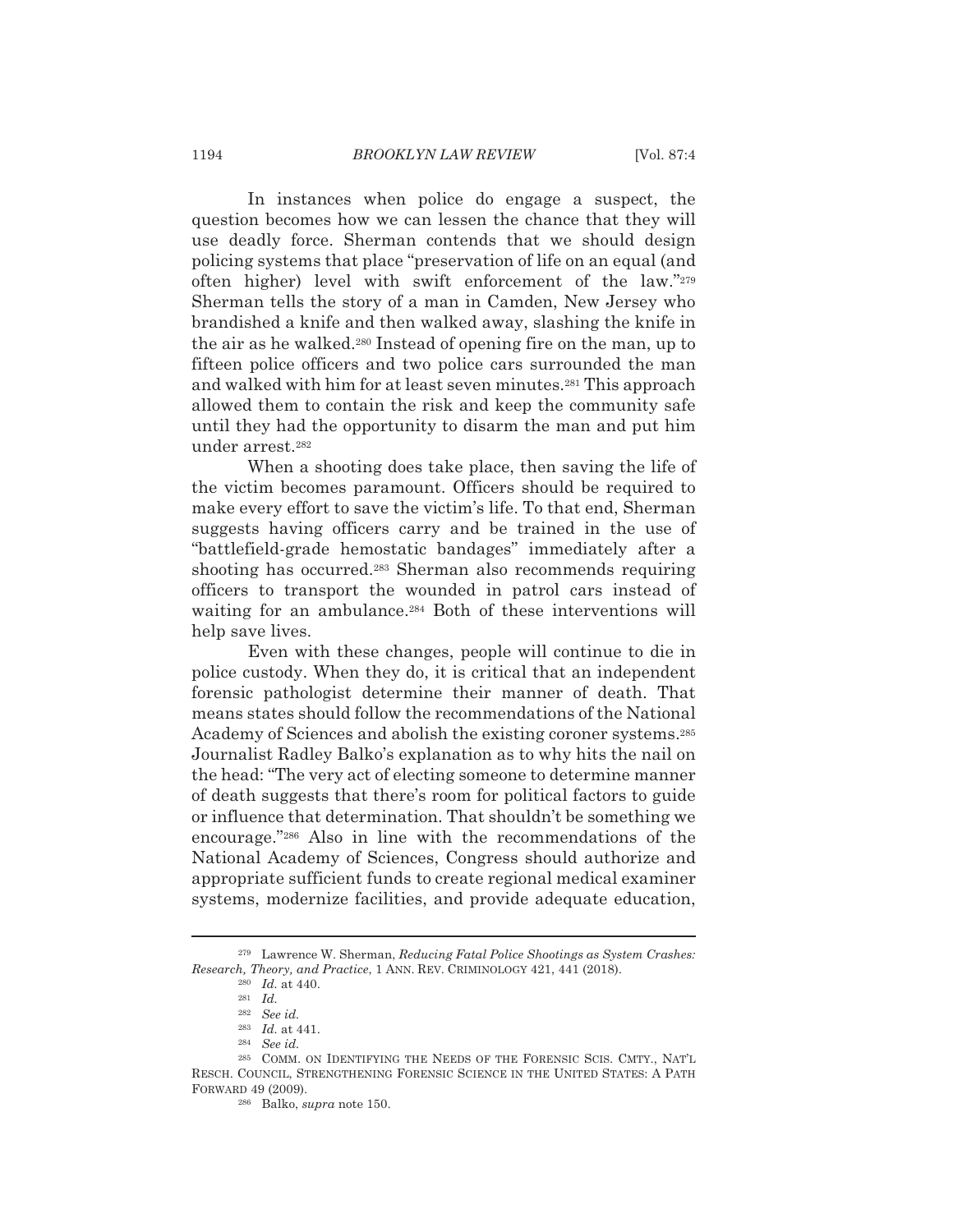training and staffing of medical examiner offices.<sup>287</sup> To insulate medical examiners from pressure when they investigate and testify in cases of police violence, legislatures should afford them official whistleblower status.<sup>288</sup>

## **CONCLUSION**

The killings of George Floyd, Eric Garner, Terence Crutcher, and Michael Scott are more than just isolated tragedies. They are manifestations of a structurally racist criminal justice system. Eduardo Bonilla-Silva describes that system well when he writes, "[i]n contrast to race relations in the Jim Crow period, however, racial practices that reproduce racial inequality in contemporary America (1) are increasingly covert, (2) are embedded in normal operations of institutions, (3) avoid direct racial terminology, and (4) are invisible to most Whites."289

From arrest through sentencing, the fact of race, the legacy of slavery, and the legal consequences of that legacy are imbedded in the very foundations of our legal system. Police, coroners, prosecutors, jurors, and judges. However unintentionally or unaware, each perpetuates a system in which Black people are more likely to die at the hands of the police because police aren't held accountable. In this article, I have discussed the various institutional mechanisms that help to reproduce and legitimize police killings. They include vagrancy and civil forfeiture laws, neutral which, though facially have been deployed disproportionately against Black people; institutions like the Supreme Court, which has effectively legitimized racial profiling by the police; and actors like prosecutors and coroners who are so intertwined with law enforcement that it is almost impossible to hold the police accountable.

The most insidious mechanism of all, however, is the way prior mistreatment has been harnessed against Black people as justification for continuing state violence against them. Police officers exploit this mistreatment in justifying the decision to arrest and the subsequent use of deadly force; coroners and medical examiners wield it when assigning cause of death to something other than the police; prosecutors harness it in rationalizing the decision not to charge; jurors employ it when deciding not to convict; and judges lean on it when minimizing punishment.

<sup>&</sup>lt;sup>287</sup> COMM. ON IDENTIFYING THE NEEDS OF THE FORENSIC SCIS. CMTY., supra note 285, at 267.

<sup>&</sup>lt;sup>288</sup> See Fatal Police Violence by Race and State, supra note 121, at 1251.

<sup>&</sup>lt;sup>289</sup> Bonilla-Silva, *supra* note 21, at 476.